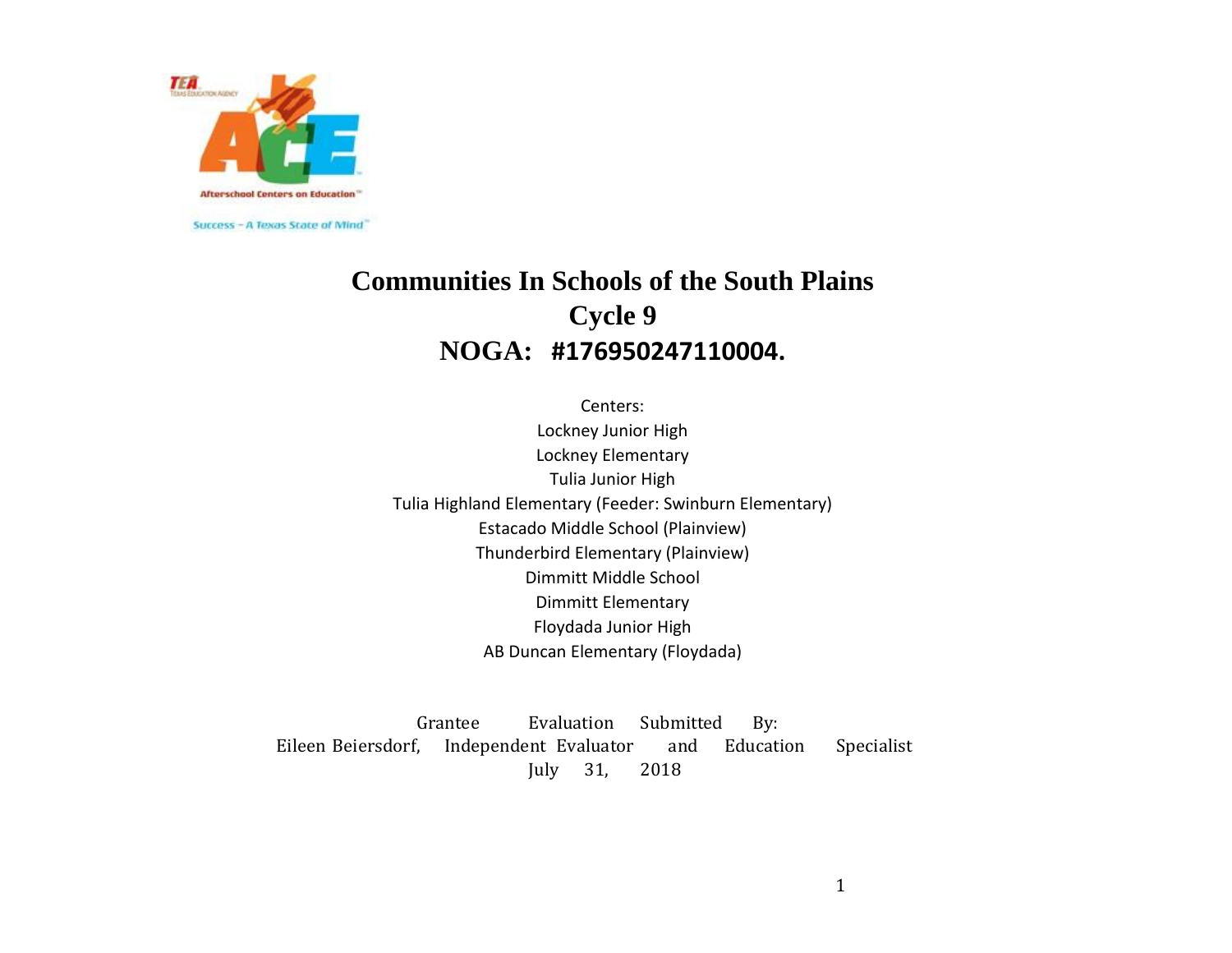## **TABLE OF CONTENTS**

| <b>Content</b><br>I. | <b>Executive Summary</b>                        | Page<br>$\overline{4}$ |
|----------------------|-------------------------------------------------|------------------------|
| II.                  | Introduction and Purpose of Program             | 5                      |
| III.                 | <b>Evaluation Strategy Plan</b>                 | $\overline{7}$         |
| IV.                  | Program Design and Strategy                     | 12                     |
| V.                   | <b>Program Participation</b>                    | 14                     |
| VI.                  | Program Intermediate Outcomes                   | 16                     |
| VII.                 | Program Impacts                                 | 23                     |
| VIII.                | <b>Stake Holder Perceptions</b>                 | 23                     |
| IX.                  | <b>Evaluator Commentary</b>                     | 25                     |
| Х.                   | <b>Next Steps</b>                               | 25                     |
| XI.                  | <b>Evaluator Information</b>                    | 26                     |
| XII.                 | Appendices:<br>Center Final Reports are on File | 34                     |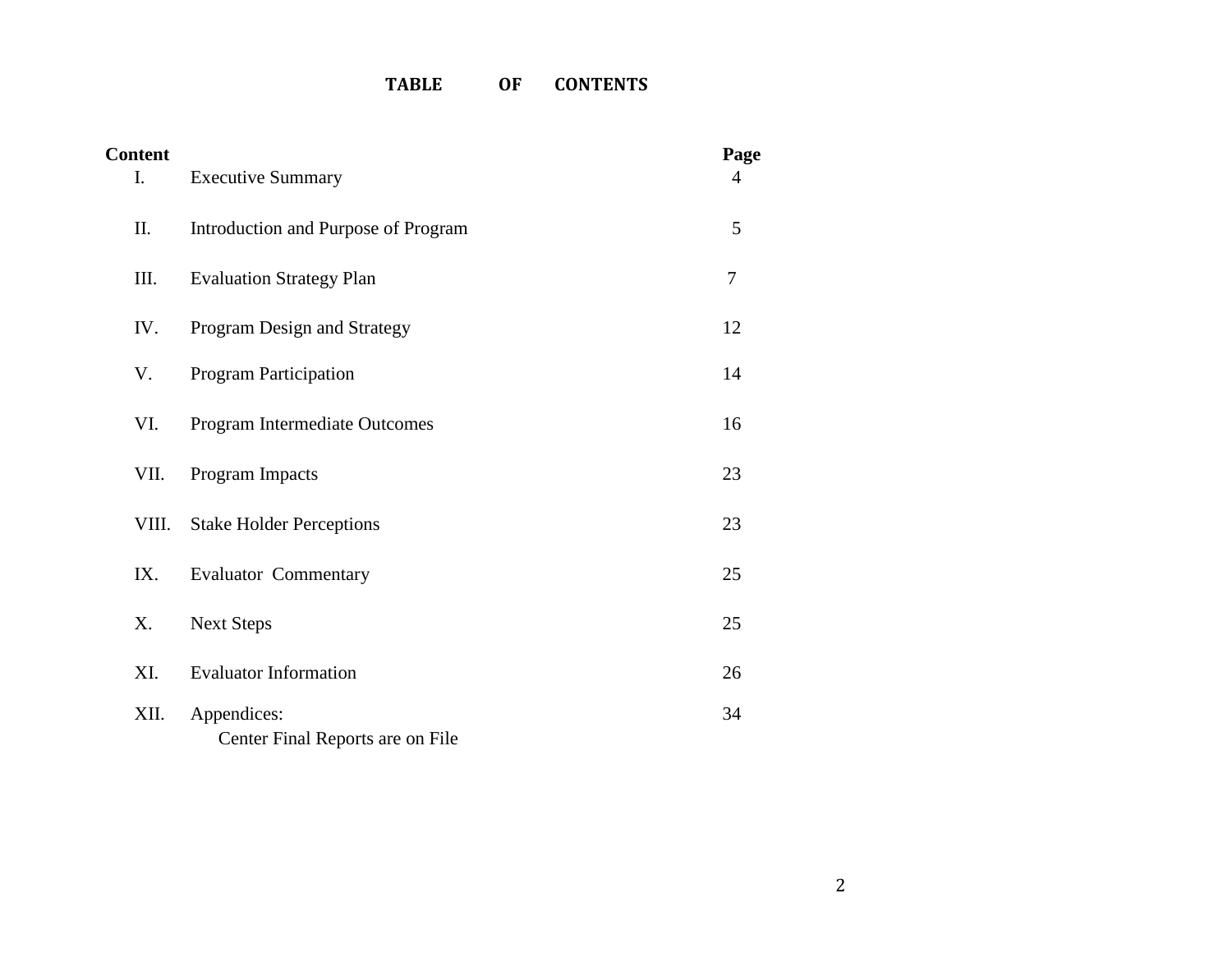| <b>List of Tables</b> |                             | Page |
|-----------------------|-----------------------------|------|
| Table 1               | <b>Enrollment by Grade</b>  | 7    |
| Table 2               | <b>Enrollment by Center</b> | 8    |
| Table 3               | <b>ACE Ethnicity</b>        | 8    |
| Table 4               | <b>STAAR Test Results</b>   | 9    |
| Table 5               | Center Demographic Data     | 11   |
| Table 6               | Hours of Operation Per Term | 13   |

3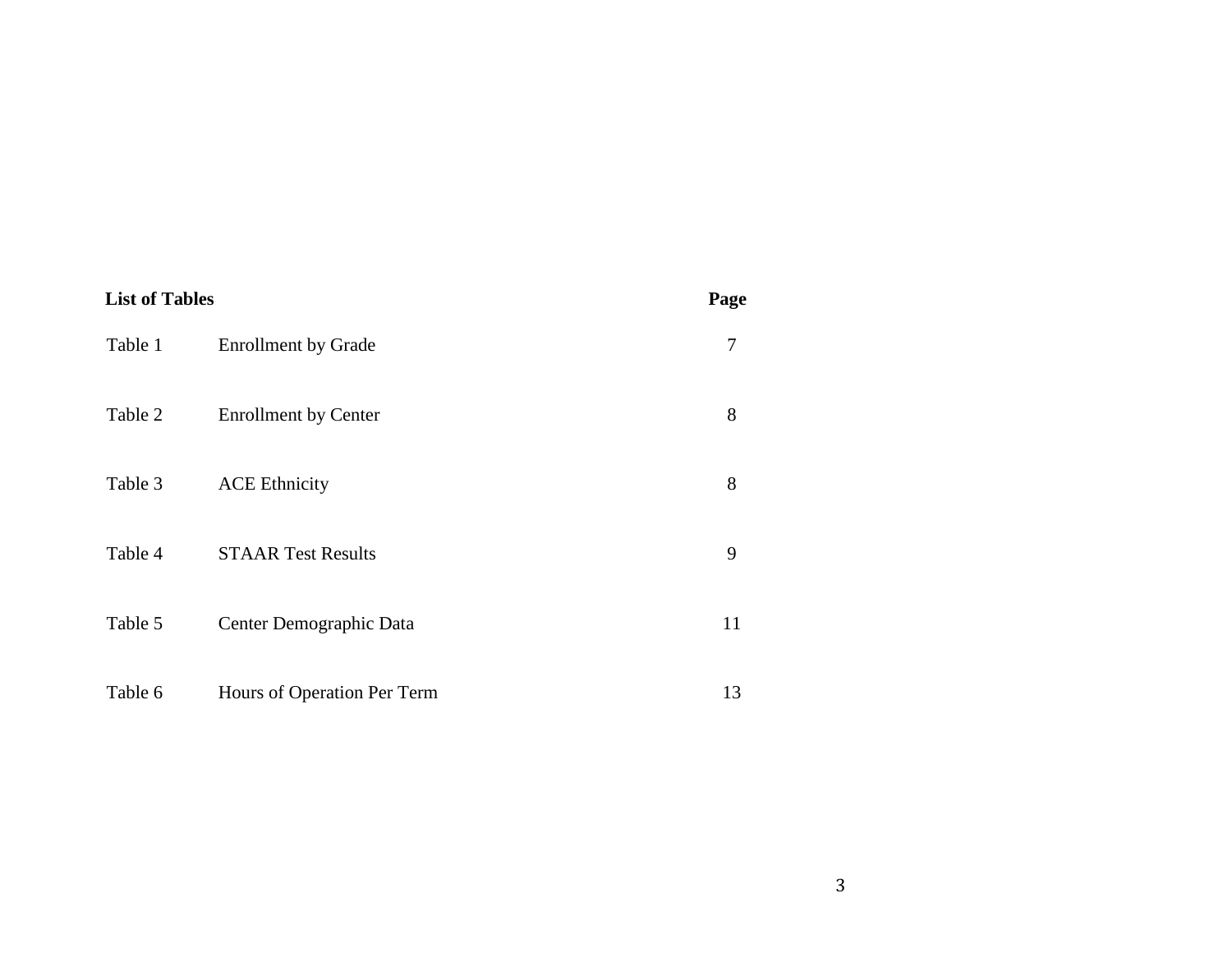| Table 7  | <b>Enrollment by Daily Participation</b>     | 14 |
|----------|----------------------------------------------|----|
| Table 8  | <b>Average Participation Per Day</b>         | 15 |
| Table 9  | <b>Component Activity Percentages</b>        | 16 |
| Table 10 | Average Grades for all Students              | 17 |
| Table 11 | <b>Average Metrics for all Students</b>      | 17 |
| Table 12 | <b>Student Grades and Metrics Per Center</b> | 18 |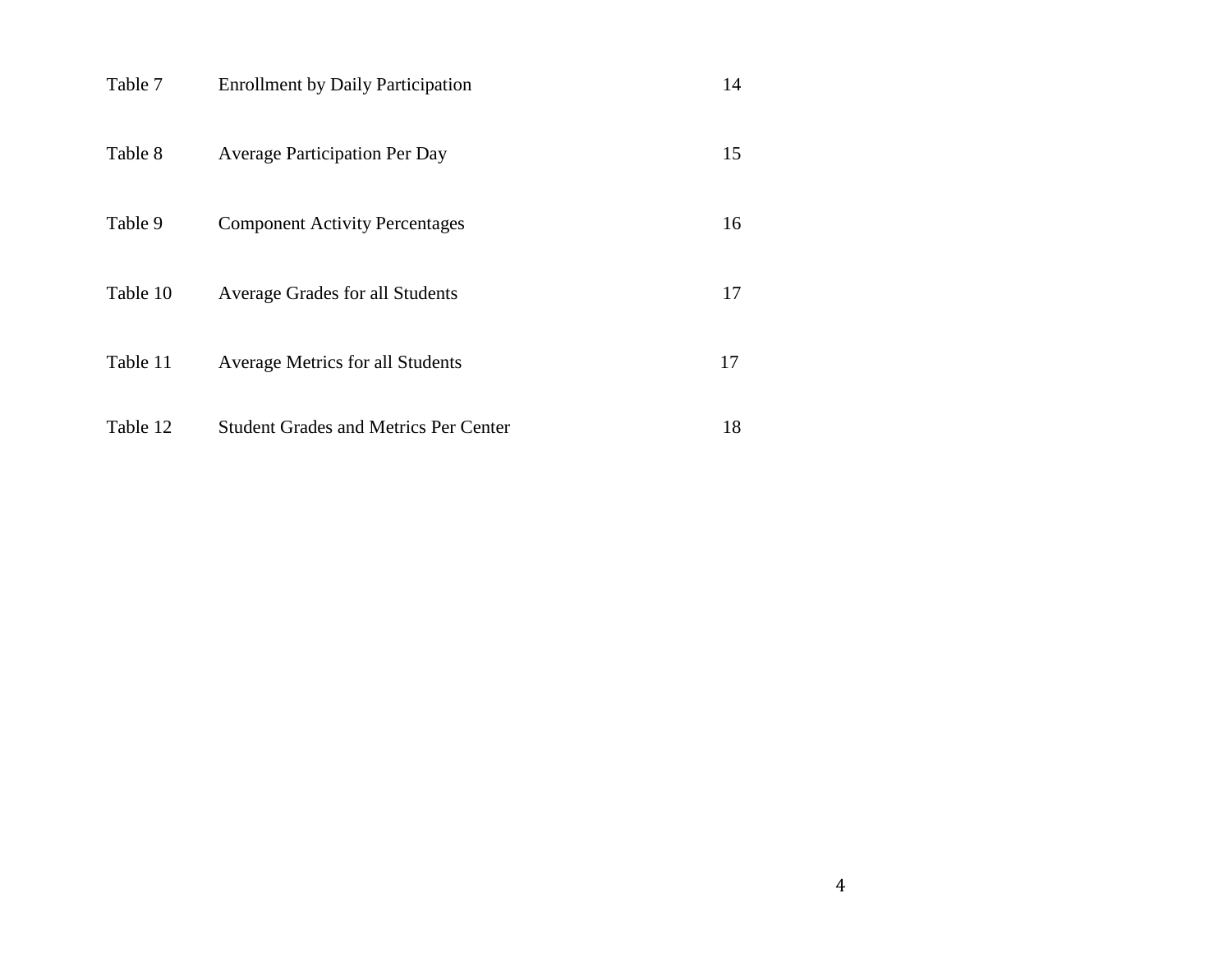### **I. Executive Summary**

The CIS Cycle 9 21<sup>st</sup> Century Community Learning Center (21<sup>st</sup> CCLC) Grant was awarded two years ago. During the last two years of this grant, the unique plan is showing great results. The Project Director, Site Coordinators, and support/administrative staff have had prior experience with the ACE Program or in the area of their support expectations. CIS (Communities In Schools of the South Plains) is able to add the traditional approach to the four components: Academic, Enrichment, Family Involvement, and Career and College Readiness. The youth development staff, social work staff, and mentors have also been added to the staff. The traditional approach addition has reinforced the need to provide or locate services for the whole child not only for academics but also including emotional and physical services. In order to accomplish the vision, family involvement has exceeded the requirements of the grant. The FES (Family Engagement Specialist) and project director have been involved with all campuses and has brought activities that are enticing and informative for all ACE parents. CIS has provided a unique and generous means of meeting the needs of students and their families as well as the requirements for 21st CCLC. Among the significant improvements are average school days absenteeism decreased from 5 days per student to 4.5 days. Behaviors for criminal incidents are 0%. Behaviors for noncriminal incidents decreased by 9.5%, promotion is at 95%, graduation rate is the same as the first year at 100%. The significant increases were in the number of advocates that students had by 13% and extra-curricular participation increased by 21%. As students have increased their academic skills, they also increased their physical and emotional skills with the help of advocates and team participation.

Further evidence of the positive work that has taken place over the past few years are some of the comments from the surveys that are administered each year. The survey results by percentage are listed in the Stakeholder section of this report. Below are the openended comments from the latest survey.

Teacher comments on the annual survey:

- Many students who normally would not enjoy coming to school have something to look forward to and can see the positive results of the program.
- I have seen a vast improvement in their multiplication and division skills.
- I have seen students get the help they need with their homework when without the ACE program they would not have gotten that done.
- Students are behaving better in class because good behavior is expected in ACE.
- We are lucky to have this program on campus!

Parent comments on the annual survey:

Very thankful my child has this program.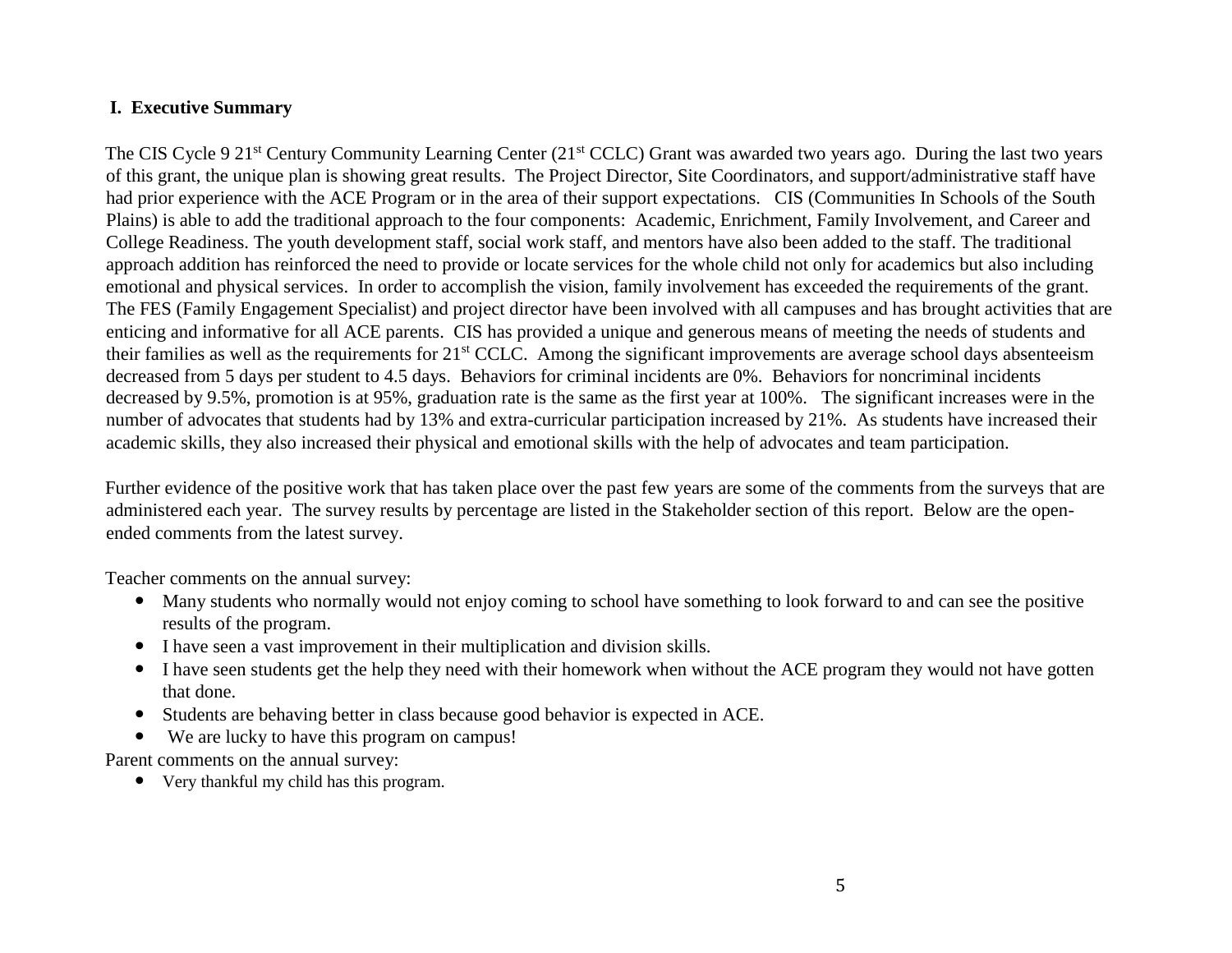- This program has really helped my child and am very happy with it.
- Have ace again next year.
- Keep for next year!

Student comments on the annual survey:

- Zumba, Robotics, Art, Learning through games on iPads.
- Fun, Cooking, Sports, Basketball, Snacks, Playing games, Homework help.
- Soccer, Outside, Snack, Games, Legos, Kickball, Cool math, Yoga, Cheer, Learning, Games.
- Friends, Gym, Snacks, Games, Teachers.
- Basketball, Zumba, Reading.
- We are lucky to have this program on campus!

There are more regular than non-regular students in the program. The student enrollment has grown by 8% and the adult participation has increased by 11%.

### **II. Introduction and Purpose of Program**

### **Introduction**

.

The 21st CCLC (Century Community Learning Centers) Program branded as ACE (Afterschool Centers on Education) has ended two years in the program with surprising results. They were selected to participate in the Local Evaluation Support Initiative. The grant was awarded to CIS for the purpose of supporting and developing before and after school programs to increase student learning and encourage parent and community support. CIS formed a partnership with five school districts located in the northeast section of the Texas panhandle: Lockney ISD (Floyd County), Tulia ISD (Swisher County), Plainview ISD (Hale County), Dimmit ISD (Castro County), and Floydada ISD (Floyd County). Each school district had two centers each, one in the elementary grades (pre-K through  $5<sup>th</sup>$  or 6<sup>th</sup> grade), and one in the Middle grades ( $5<sup>th</sup>$  or 6<sup>th</sup> grade through  $8<sup>th</sup>$  grade). The program was designed to offer academic reinforcement, enrichment, parent and community involvement, and career and college readiness. With the addition of the ACE Program, the school day and school year are extended to provide greatly needed services for students and families. The analysis and next steps in this report are based on the qualitative and quantitative details of the school districts of CIS Cycle 9, Year 1 Grant serving the needs of ten centers in Pre-K/kindergarten through eighth grade.

The school districts in the CIS consortium have similar demographic data. The centers are isolated in rural communities. Before and after school programs were established, as was a summer program during the month of June. These programs were available to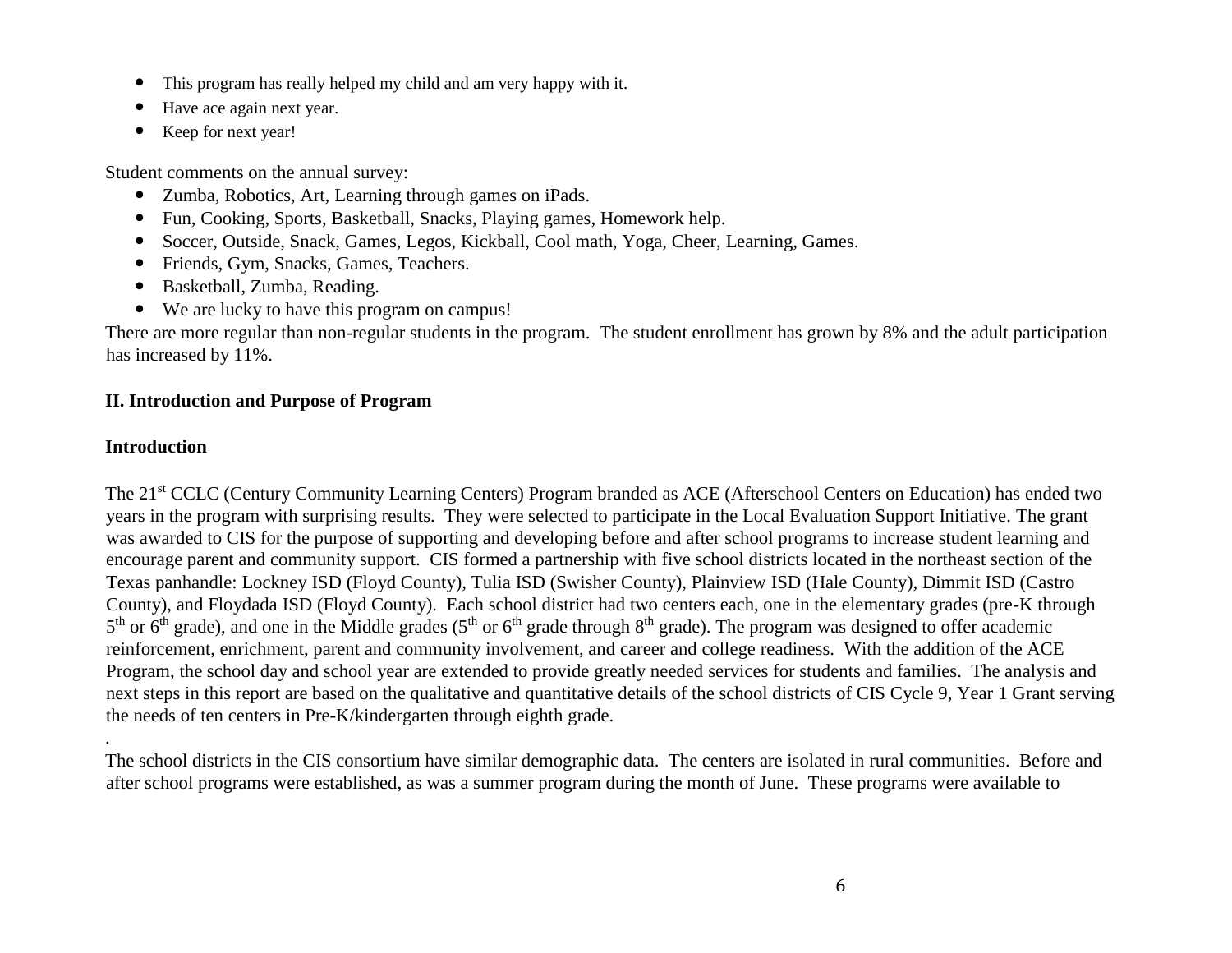students in the same town where their homes are located. This is a benefit to working parents, who do not get home until after school hours due to commuting to and from the work place. Parents report another benefit is student homework completion prior to coming home after ACE. Homework completion allows more family time and less frustration. The ACE Program reduces the number of latchkey children in each community. Another need that is addressed is nutrition. Snack time provides healthy snacks between afterschool and family dinner. To make it possible to help with basic needs, CIS is unique in that they are able to offer help or find resources to ensure basic needs are met. CAC (Community Advisory Council) meetings were held in the fall and spring terms to discuss the progress made each term and the needs of the program that would meet the needs of the students and families in the program.

Communities In Schools (CIS) is located in Lubbock, Texas, the center of the Texas Panhandle. The location is conducive to providing academic and support services in out-lying towns that are most in need. The distances of each community in the Texas panhandle ranges from 51 to 80 miles northeast of Lubbock. As a result of proximity and a determination to expand educational support and services, CIS was able to immediately begin the first year of the Cycle 9 Grant with vigor and success that carried over and expanded during the second year of ACE. The school districts share the same goals, as they share the same geographic area and cultural values. Student ACE enrollment was 2,130. Regular students were 57 percent of the total enrollment and 43 percent were nonregular students during the past year. Administrators, teachers, and students provided input into activity planning. The 21st CCLC Grant was significant in helping the schools raise the bar toward excellence for children and their families. At the end of the second year this well organized and managed program continues to work toward meeting the educational needs.

### **Purpose**

The CIS Grant's progress will be determined using quantitative and qualitative data for comparison and analysis. In several comparative groups of data, comparison will be from term to term as this is the first year of the grant.

The five school districts are high priority districts in rural communities. School resources are minimal, and the needs are evident as a high percentage of students are at-risk (56%) and economically disadvantaged (74%).

Needs Assessment were analyzed for each center based on the District and Campus Improvement Plans in addition to district teacher input and surveys, student surveys, and parent surveys. Also, community organizations provided input to determine the needs of the program that would meet the needs of the community, students, and families. As a result, barriers were identified that included the need for innovative programming and developing family-based services. Also, CAC meetings were conducted in the fall and spring terms with representatives from stakeholders. Through the disaggregation of test scores and teacher analysis, students most in need of extended school day instruction were identified to participate in the ACE Program. Parents were contacted and agreed that their child would benefit from additional help.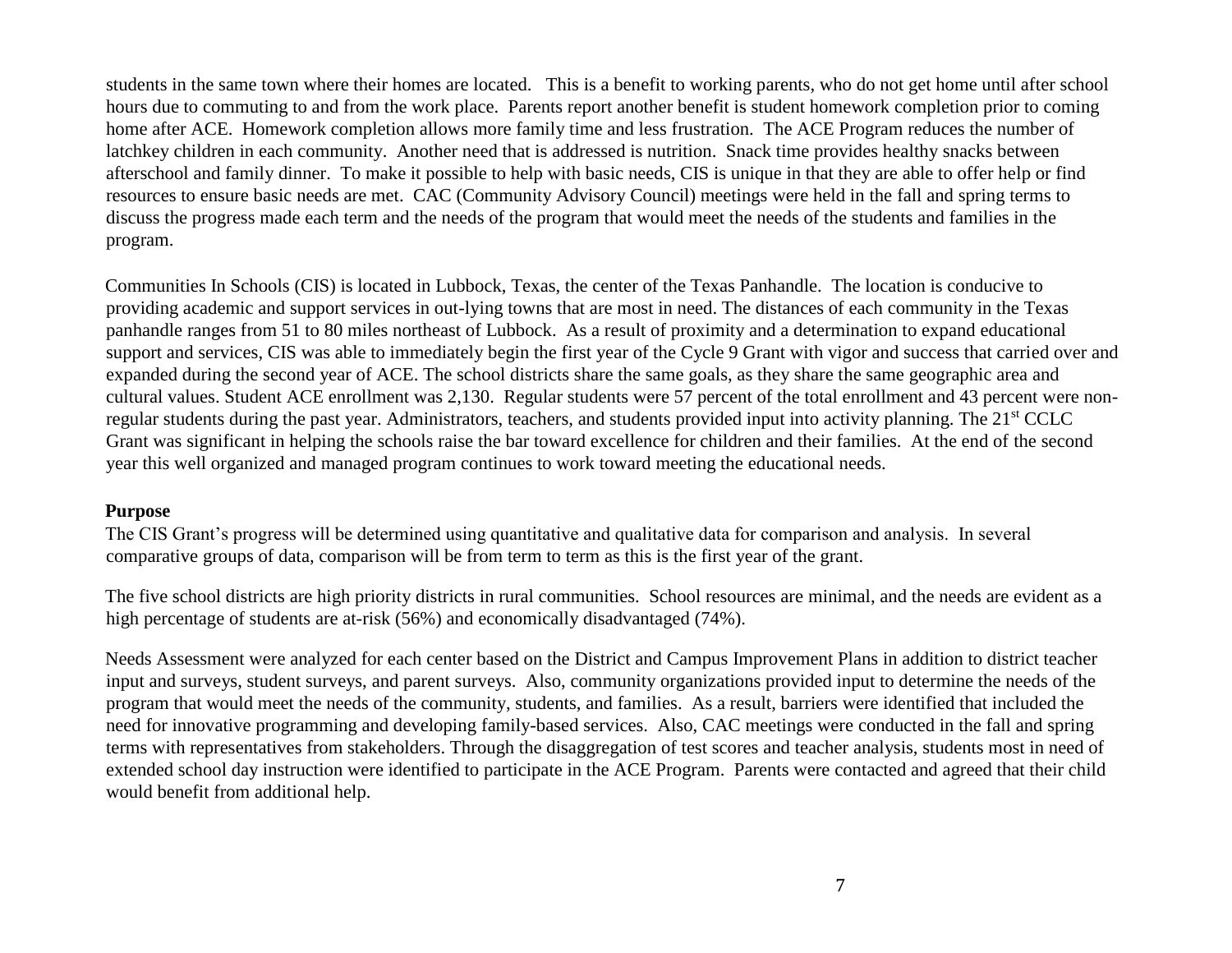The purpose is to increase student learning and encourage parent and community support. This purpose is met by providing high quality extended learning opportunities outside of the regular school day for students in need of academic, social, emotional, and physical assistance. The four components of ACE programming are academics, enrichment, college and career readiness, and family involvement. The CIS administration, school district administration, and project director discussed the importance to meet student and family needs. The four-component activities and the impact that the site coordinators have in OST (Out of School Time) activities are evident in ongoing student progress during year two. The Project Director and Site Coordinators direct a quality ACE program as they communicate frequently. Communication among all entities is excellent as proven in the survey results from teachers, parents, and students. The ACE program provides activities that are good for student engagement through the provision of the activity components. The ACE program allows students to be in a safe place before and after school without a fee to participate while learning and preparing for the future.

### **III. Evaluation Strategy Plan**

The research design of this report is quantitative and qualitative. This is the second year of the grant, and the statistics will involve comparisons with the prior year. The TAPR (Texas Academic Performance Report) will compare 2016 to 2017. Fall and spring terms are compared using percentages, frequencies, and other comparisons determined by data being researched. The research includes looking at TX 21 data, TEA data, class observations, and student focus groups in the past year, as well as needs assessment information. Teacher, parent, and student surveys were administered in the fall and in the spring terms using Survey Monkey to provide additional data and narrative comments including opportunities for parents who volunteered to serve on Community Advisory Councils. This report is based on enrolled students, non-regular students, and regular students (those who attended forty-five or more days during the school year). The goal is to have all students attending 45 days or more during the three ACE terms to benefit from all the program has to offer.

| Table 1 Enrollment by Grade |                         |                 |  |  |  |  |
|-----------------------------|-------------------------|-----------------|--|--|--|--|
| Grade                       | <b>Regular Students</b> | Non-regular     |  |  |  |  |
|                             |                         | <b>Students</b> |  |  |  |  |
| Pre Kindergarten            |                         |                 |  |  |  |  |
| Kindergarten                | 127                     | 52              |  |  |  |  |
| 1 <sup>st</sup> Grade       | 87                      | 54              |  |  |  |  |
| $2nd$ Grade                 | 163                     | 67              |  |  |  |  |
| 3rd Grade                   | 151                     | 80              |  |  |  |  |
| 4 <sup>th</sup> Grade       | 152                     |                 |  |  |  |  |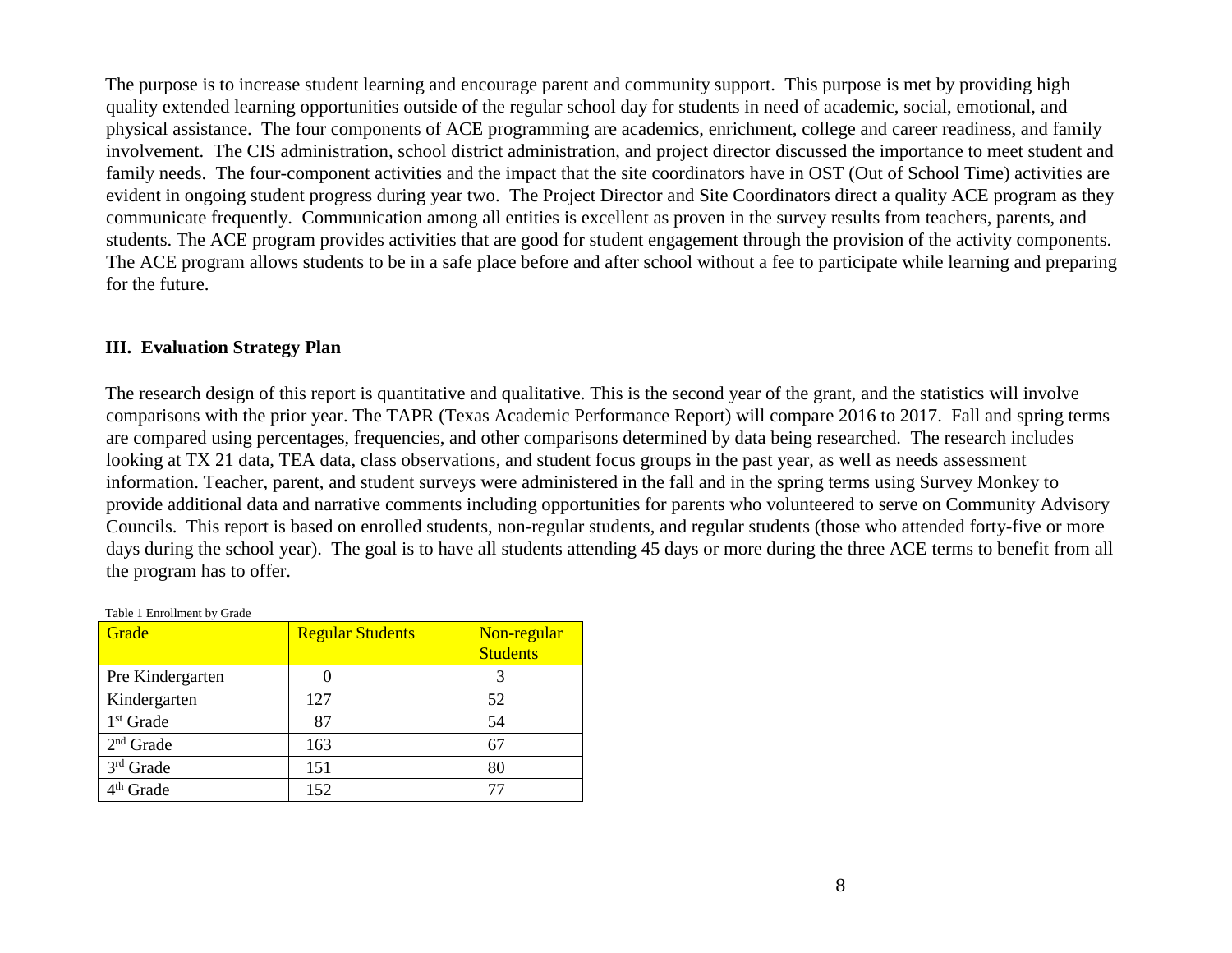| $5th$ Grade           | 130  | 111 |
|-----------------------|------|-----|
| $6th$ Grade           | 129  | 150 |
| 7 <sup>th</sup> Grade | 186  | 116 |
| 8 <sup>th</sup> Grade | 94   | 201 |
| Totals                | 1219 | 911 |

Table 1 Grades pre-kindergarten through 8<sup>th</sup> grade. Kindergarten through 5<sup>th grade</sup> and 7<sup>th grade</sup> had more regular students than nonregular students. Grades pre-kindergarten, 6<sup>th</sup>, and 8<sup>th</sup> grades had more non-regular than regular students. Over all, there were 57% regular students and 43% nonregular students enrolled in the program.

Table 2 Enrollment by Center

| 2018           | <b>ACE Student</b><br><b>Enrollment</b> | 2017 2018  | 2017 2018       | 2017 2018       | 2017 2018 |
|----------------|-----------------------------------------|------------|-----------------|-----------------|-----------|
| Name           | Grades                                  | Total      | Regular         | Non-Regular     | Adults    |
|                |                                         |            | <b>Students</b> | <b>Students</b> |           |
| Lockney JH     | $6th - 8th$                             | 81<br>95   | 33<br>48        | 47<br>48        | 31<br>49  |
| Lockney Elem   | $K-5^{th}$                              | 115<br>164 | 104<br>108      | 11<br>56        | 42<br>62  |
| Tulia JH       | $6th - 8th$                             | 195<br>247 | 100<br>90       | 147<br>105      | 84<br>56  |
| Tulia & Feeder | $K-5^{th}$                              | 142<br>140 | 117<br>106      | 23<br>36        | 83<br>71  |
| Elem           |                                         |            |                 |                 |           |
| Estacado MS    | $6th - 8th$                             | 197<br>247 | 162<br>172      | 75<br>35        | 75<br>84  |
| Thunderbird    | $K-5^{th}$                              | 288<br>294 | 175<br>177      | 111<br>119      | 101 100   |
| Elem           |                                         |            |                 |                 |           |
| Dimmit MS      | $5th-8^{th}$                            | 232<br>193 | 79*<br>112      | 153<br>81       | 71<br>66  |
| Richardson     | $K-4^{th}$                              | 217<br>241 | 193<br>206      | 35<br>32        | 100 121   |
| Elem           |                                         |            |                 |                 |           |
| Floydada JH    | $7th - 8th$                             | 43<br>82   | 30<br>34        | 52<br>9         | 40<br>30  |
| Duncan Elem    | $K-6^{th}$                              | 325<br>368 | 154<br>193      | 214<br>132      | 89<br>136 |

Table 2 indicates grade levels from grades kindergarten- 8th have a majority of 60% of regular students in 2017 and 70% in 2018. Over the past four years, regular enrolled students have surpassed the Non-regular students in the ACE Program. Six centers have more regular students than non-regular students in 2017 compared to seven in 2018. Eight centers have met or surpassed the required number of regular students in 2017 and 9 centers meet required students in 2018 (\*did not meet the required number of regular students). All ten centers have met the required number of adults.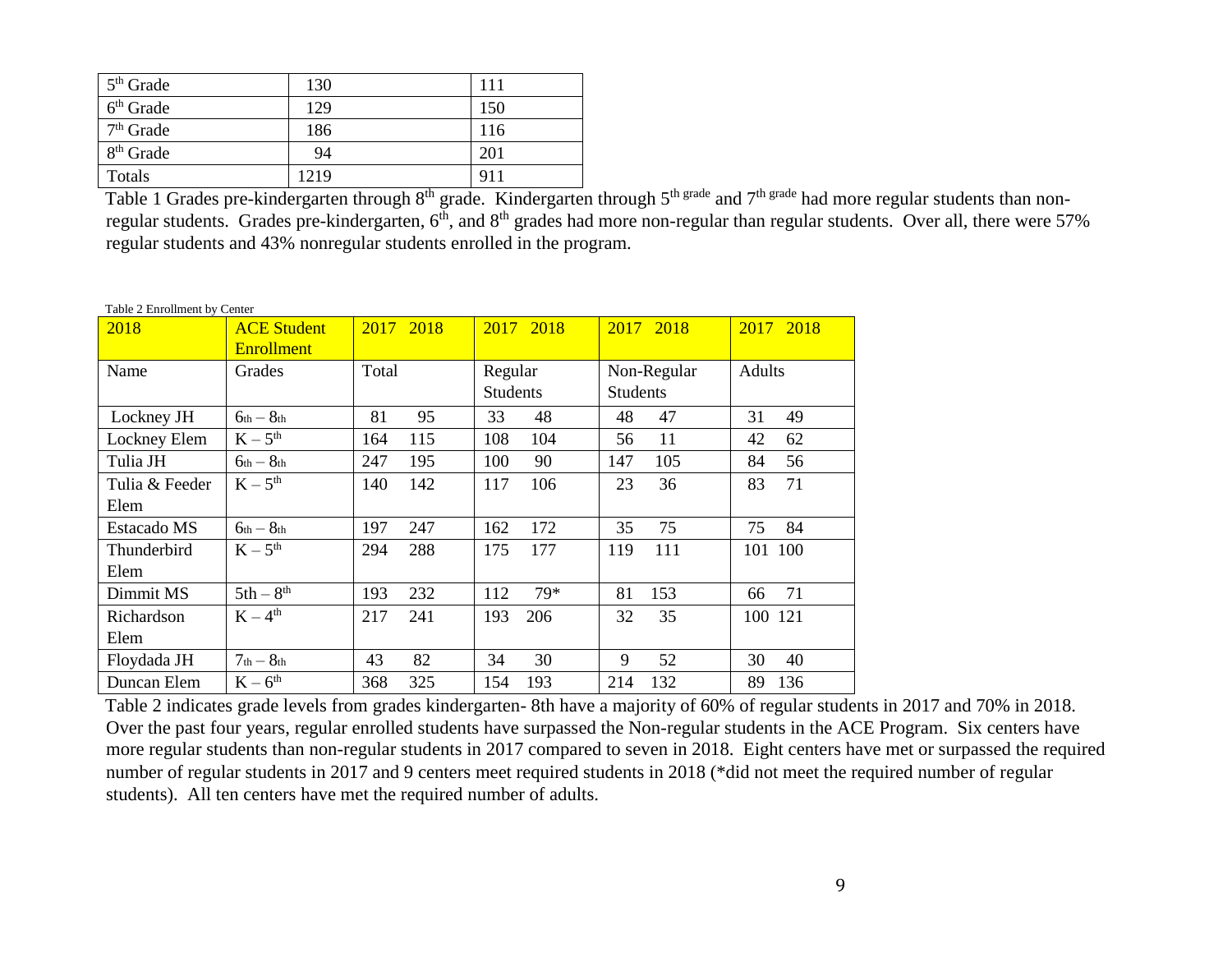In year two collectively, the number of required students for the CIS ACE grant is 1,110 and the centers to date have reached 1,203 or 8% more than required. The required number of adults is 610 and the centers have reached 679 or 11% more than required.

| Table 3 ACE Ethnicity         |         |
|-------------------------------|---------|
| <b>ACE</b> Ethnicity          | Percent |
| Hispanic/Latino               | 80.0%   |
| White                         | 14.0%   |
| <b>Black/African American</b> | 5.0%    |
| Two or More                   | 1.0%    |
| Asian                         | 0.1%    |
| American Indian/Alaskan       | $0.1\%$ |

Table 3 indicates the majority of ACE students are Hispanic, followed by the white population and then the Black/African American population. The ethnicity is nearly the same in 2018 as it was in 2017.

#### Table 4 STAAR Test Result by Center Level Report Comparison

| Lockney<br>JH<br><b>Center</b><br>$\mathbf{1}$ | 2016 | 2017                     | <b>Comments</b> |
|------------------------------------------------|------|--------------------------|-----------------|
| All<br>Subjects                                | 62%  | 61%<br>-<br>$\mathbf{1}$ | Standard<br>Met |
| Reading                                        | 62%  | 61%<br>-<br>1            |                 |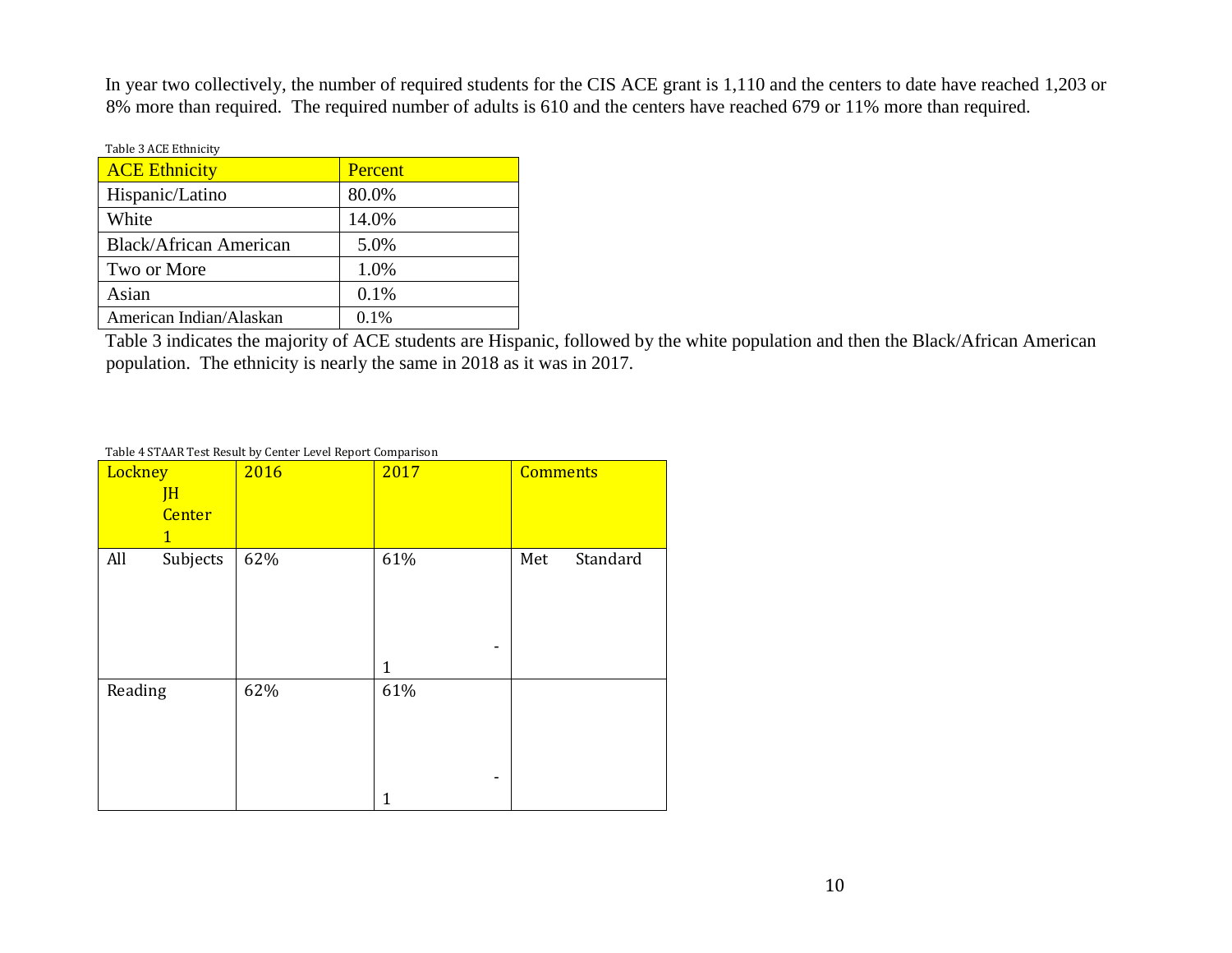| Mathematics                                 | $60\%$ | 72%      |                 |
|---------------------------------------------|--------|----------|-----------------|
|                                             |        | $+12$    |                 |
| Writing                                     | 54%    | 60%      |                 |
|                                             |        | $+6$     |                 |
| Science                                     | 87%    | 51%      |                 |
|                                             |        | 36       |                 |
| Social Studies                              | 57%    | 41%<br>۰ |                 |
|                                             |        | 16       |                 |
| Lockney<br>Elem<br>Center<br>$\overline{2}$ |        |          |                 |
| $\rm All$<br>Subjects                       | 65%    | 62%      | Standard<br>Met |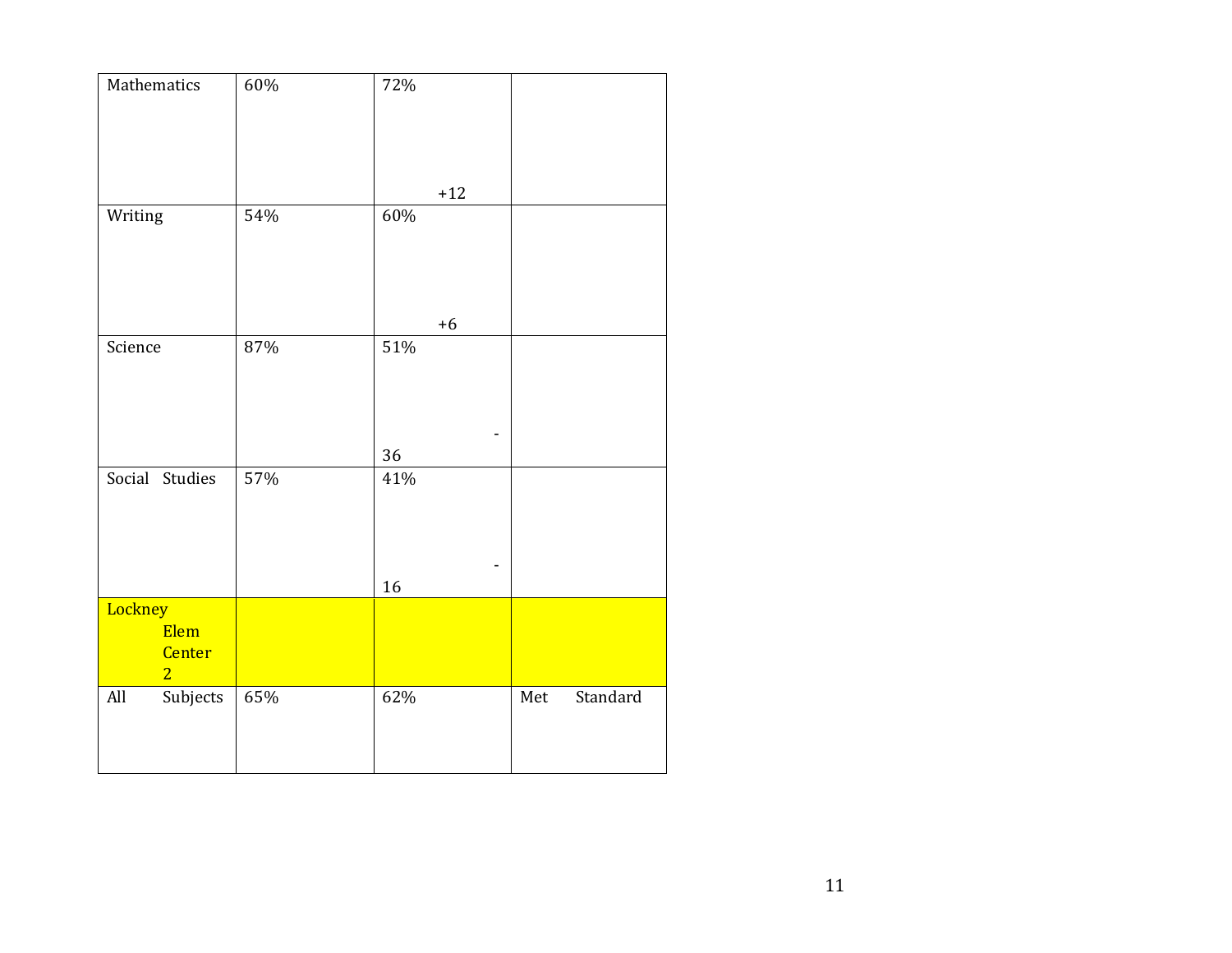|         |                                |     | $\overline{3}$ | $\overline{\phantom{0}}$ |     |                                           |
|---------|--------------------------------|-----|----------------|--------------------------|-----|-------------------------------------------|
| Reading |                                | 64% | 61%            |                          | Top | 5<br>$\frac{0}{0}$<br>Student<br>Progress |
|         |                                |     | 3              |                          |     |                                           |
|         | Mathematics                    | 69% | 75%            |                          |     |                                           |
|         |                                |     |                | $+6$                     |     |                                           |
| Writing |                                | 71% | 53%            |                          |     |                                           |
| Science |                                | 47% | 31%            | $-18$                    |     |                                           |
|         |                                |     |                |                          |     |                                           |
|         |                                |     |                | $-16$                    |     |                                           |
| Tulia   | JH<br>Center<br>$\overline{3}$ |     |                |                          |     |                                           |
| All     | Subjects                       | 65% | 65%            |                          | Met | Standard                                  |
|         |                                |     |                | $\boldsymbol{0}$         |     |                                           |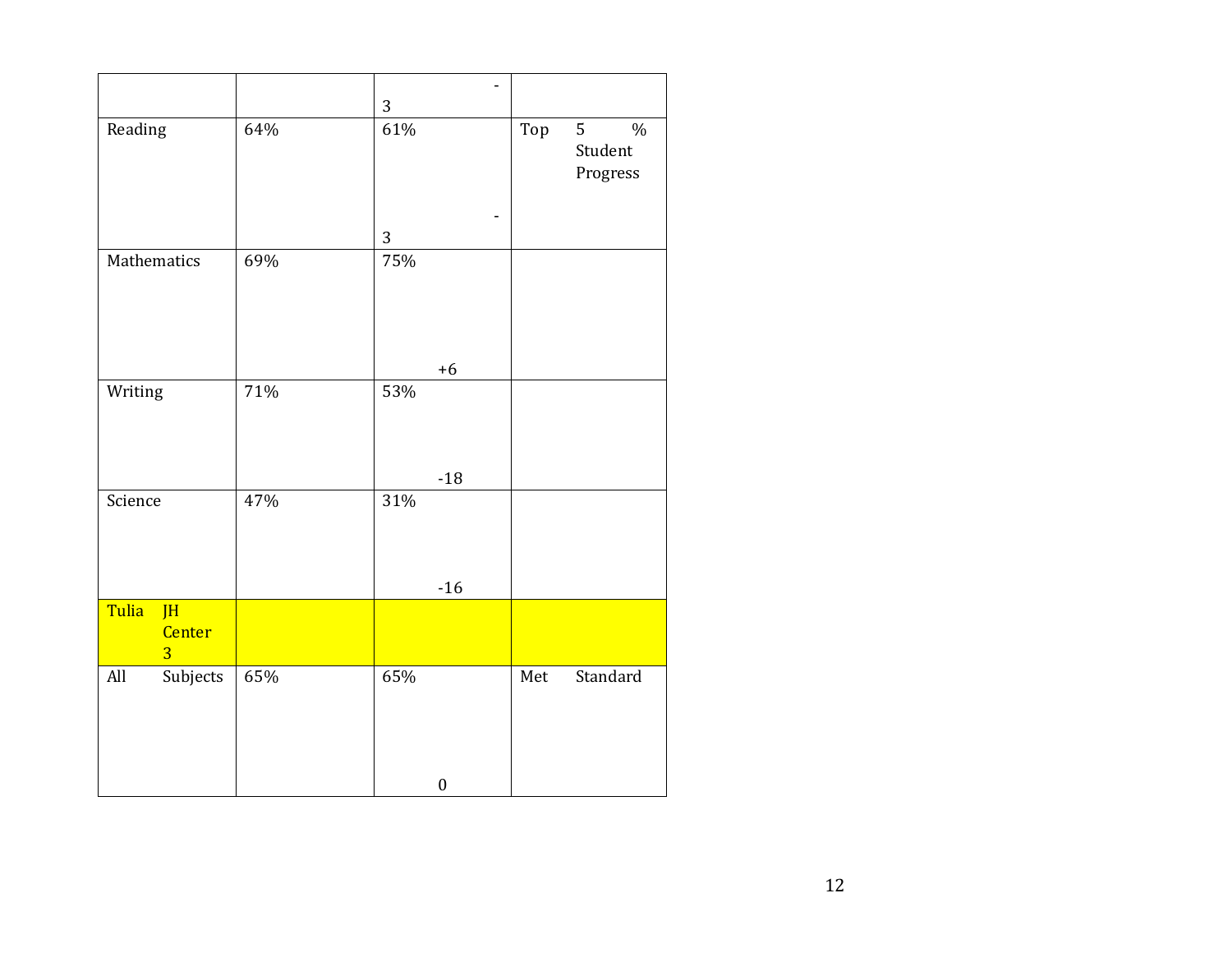| Reading         | 68% | 66%   | Academic        |
|-----------------|-----|-------|-----------------|
|                 |     |       | achieveme       |
|                 |     |       | in<br>nt        |
|                 |     |       | Science         |
|                 |     |       |                 |
|                 |     | 2     |                 |
| Mathematics     | 64% | 68%   | Academic        |
|                 |     |       | Achievement in  |
|                 |     |       |                 |
|                 |     |       | Social Studies  |
|                 |     | $+4$  |                 |
| Writing         | 68% | 55%   |                 |
|                 |     |       |                 |
|                 |     |       |                 |
|                 |     |       |                 |
|                 |     | $-13$ |                 |
| Science         | 69% | 70%   |                 |
|                 |     |       |                 |
|                 |     |       |                 |
|                 |     |       |                 |
|                 |     | $+1$  |                 |
| Social Studies  | 53% | 54%   |                 |
|                 |     |       |                 |
|                 |     |       |                 |
|                 |     |       |                 |
|                 |     | $+1$  |                 |
| Tulia           |     |       |                 |
| Elementary      |     |       |                 |
| Center 4        |     |       |                 |
| Subjects<br>All | 68% | 70%   | Standard<br>Met |
|                 |     |       |                 |
|                 |     |       |                 |
|                 |     |       |                 |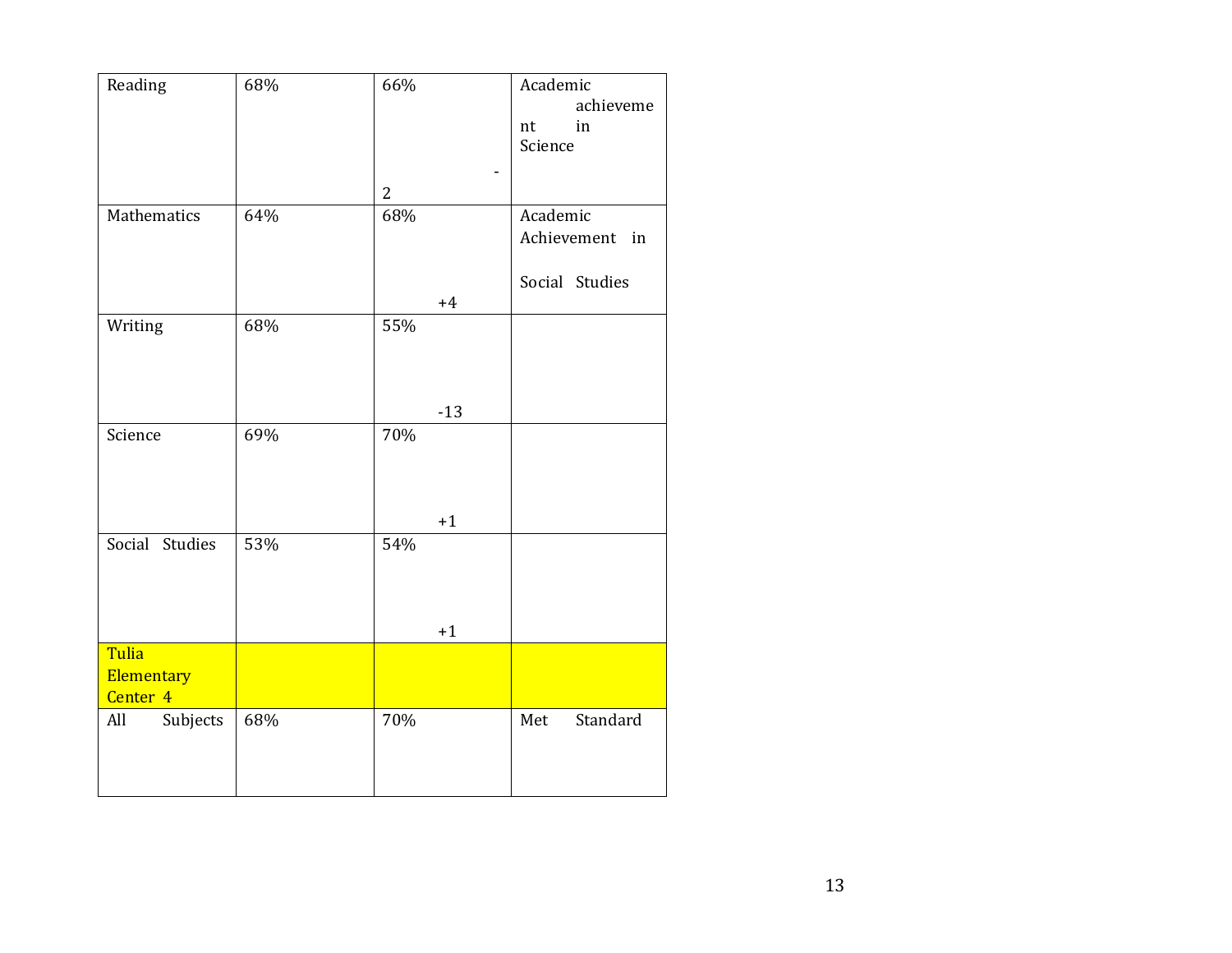|                                                          |     | $+2$ |                                        |
|----------------------------------------------------------|-----|------|----------------------------------------|
| Reading                                                  | 60% | 68%  | Top<br>25<br>in<br>Student<br>Progress |
|                                                          |     | $+8$ |                                        |
| Mathematics                                              | 80% | 81%  | Academic<br>Achievement in             |
|                                                          |     |      | Mathematics                            |
|                                                          |     | $+1$ |                                        |
| Writing                                                  | 63% | 57%  |                                        |
|                                                          |     | 6    |                                        |
| Science                                                  | 63% | 60%  |                                        |
|                                                          |     | 3    |                                        |
|                                                          |     |      |                                        |
|                                                          |     |      |                                        |
| Estacado<br><b>MS</b><br><b>Center</b><br>$\overline{5}$ |     |      |                                        |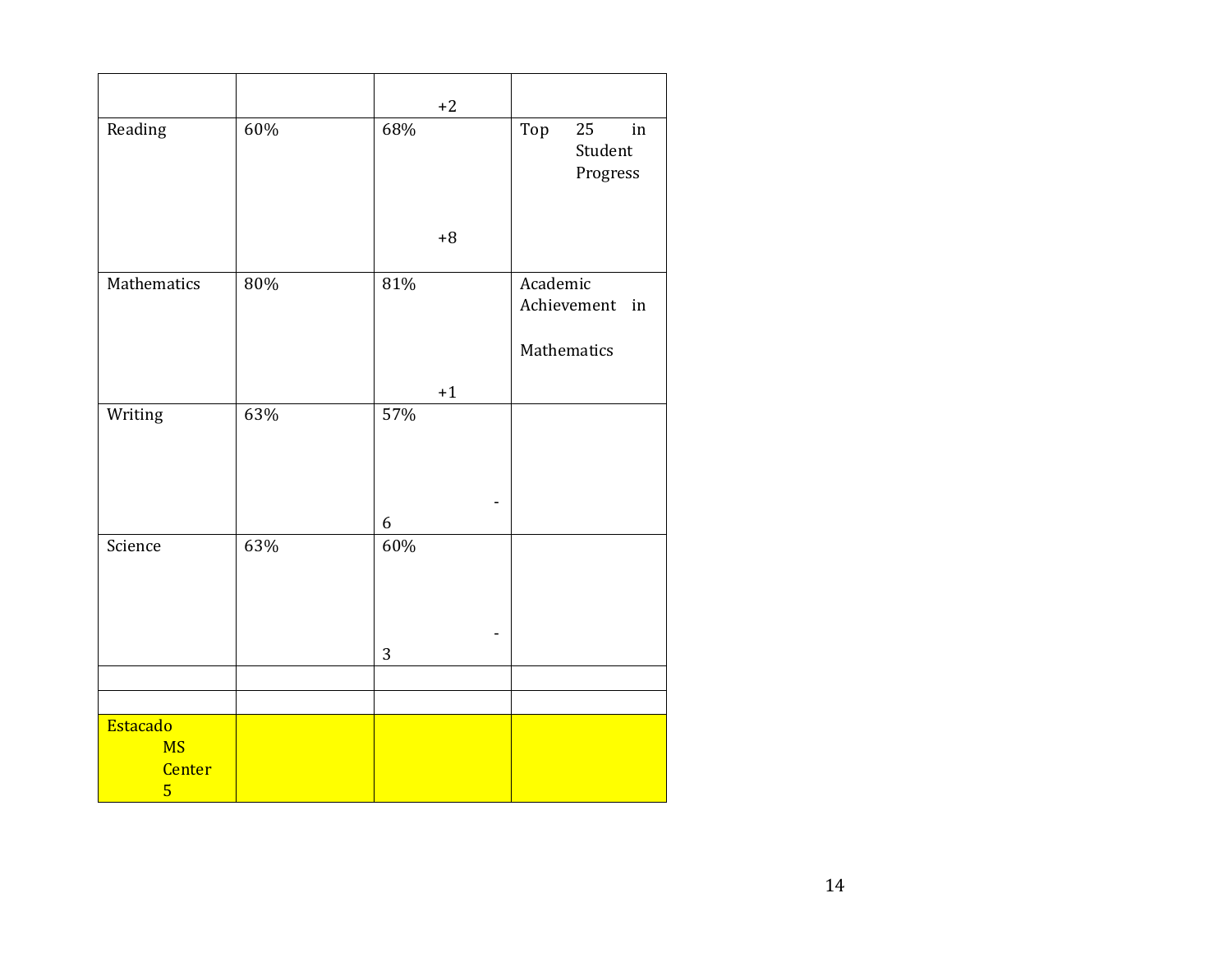| All     | Subjects | 68% | 70%  | Met | Standard      |    |
|---------|----------|-----|------|-----|---------------|----|
|         |          |     |      |     |               |    |
|         |          |     | $+2$ |     |               |    |
| Reading |          | 68% | 70%  | Top | 25<br>Student | in |
|         |          |     | $+2$ |     |               |    |

|             |     |                     | Progress                      |                          |    |
|-------------|-----|---------------------|-------------------------------|--------------------------|----|
| Mathematics | 74% | 74%<br>$\mathbf{0}$ | Top                           | 25<br>Closing the<br>Gap | in |
| Writing     | 65% | 68%<br>$+3$         | Top<br>Secondary<br>Readiness | 25<br>Post               | in |
| Science     | 66% | 73%                 | Academic<br>English           | Achievement              | in |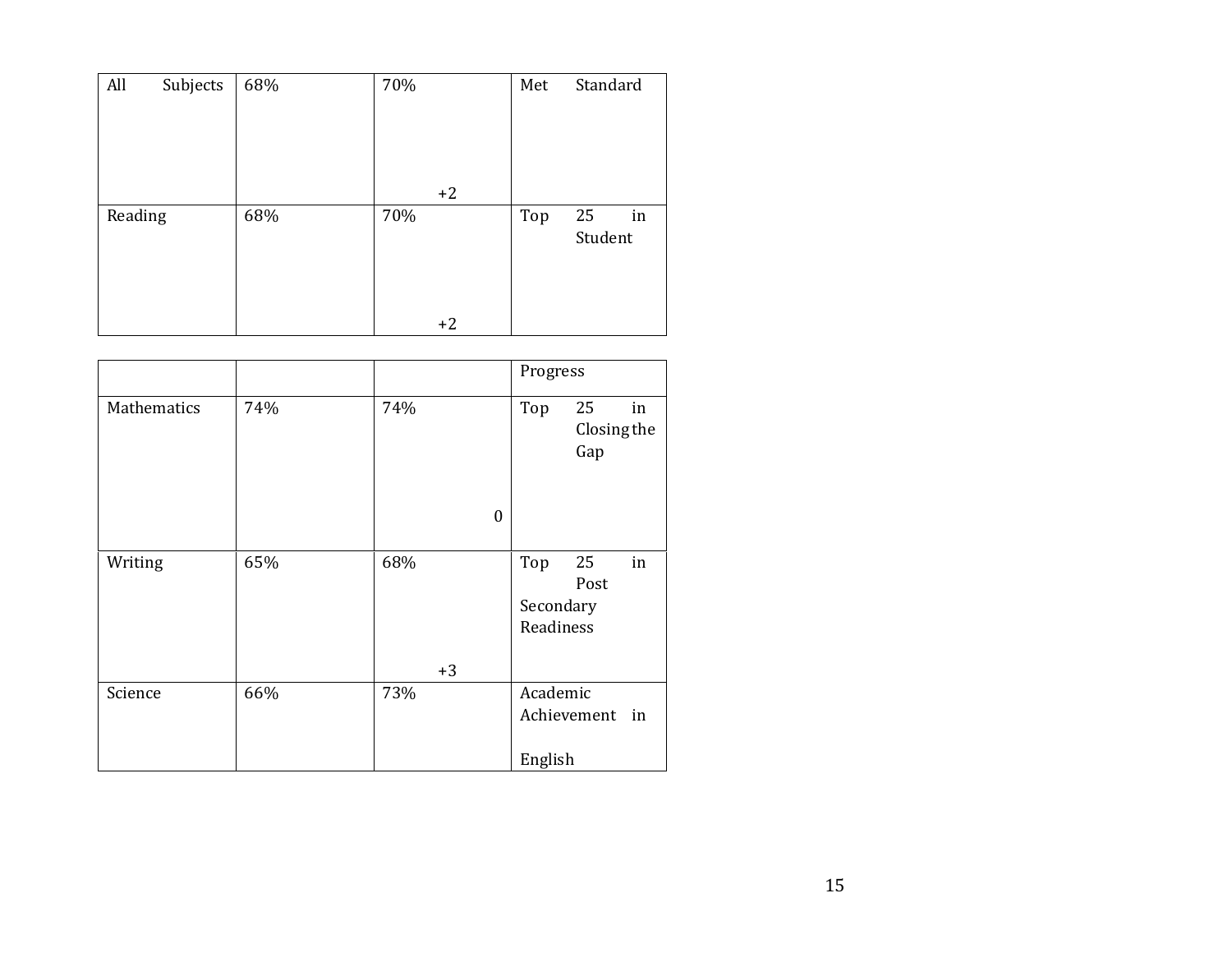|                                                  |     | $+7$         | Language/Reading                             |
|--------------------------------------------------|-----|--------------|----------------------------------------------|
| Social studies                                   | 61% | 55%          |                                              |
|                                                  |     | 6            |                                              |
| Thunderbird<br>Elementary<br>Center <sub>6</sub> |     |              |                                              |
| Subjects<br>All                                  | 63% | 67%<br>$+4$  | Standard<br>Met                              |
| Reading                                          | 56% | 63%<br>$+7$  | Top<br>25<br>in<br>student<br>Progress       |
| Mathematics                                      | 43% | 81%<br>$+38$ | Academic<br>Achievement<br>in<br>Mathematics |
| Writing                                          | 56% | 52%          |                                              |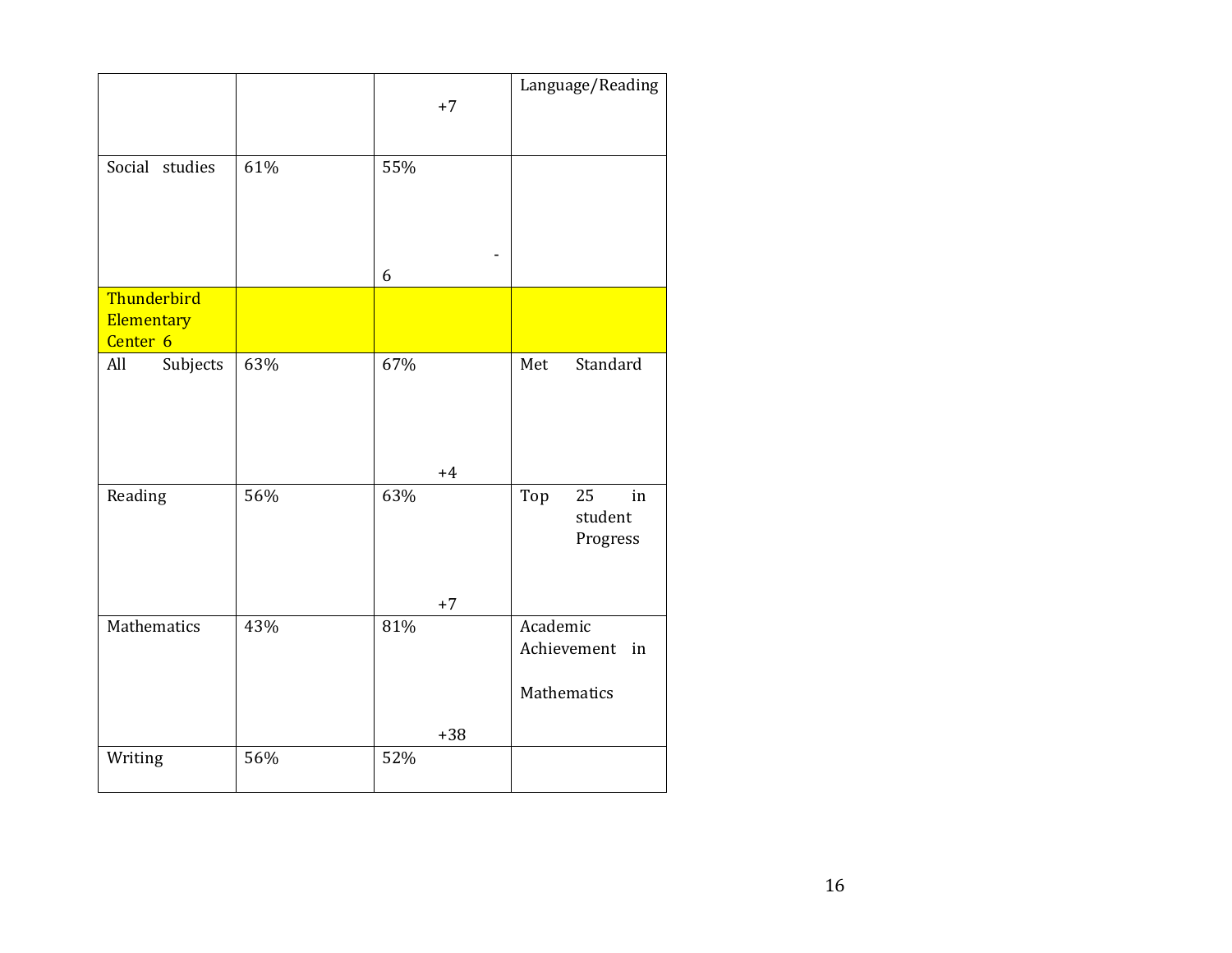|                             |     | $-4$        |                 |
|-----------------------------|-----|-------------|-----------------|
| Science                     | 59% | 53%         |                 |
|                             |     | $-6$        |                 |
| <b>DimmitMS</b><br>Center 7 |     |             |                 |
| Subjects<br>All             | 59% | 62%<br>$+3$ | Standard<br>Met |
| Reading                     | 66% | 70%<br>$+4$ |                 |
| Mathematics                 | 58% | 67%<br>$+9$ |                 |
| Writing                     | 58% | 50%         |                 |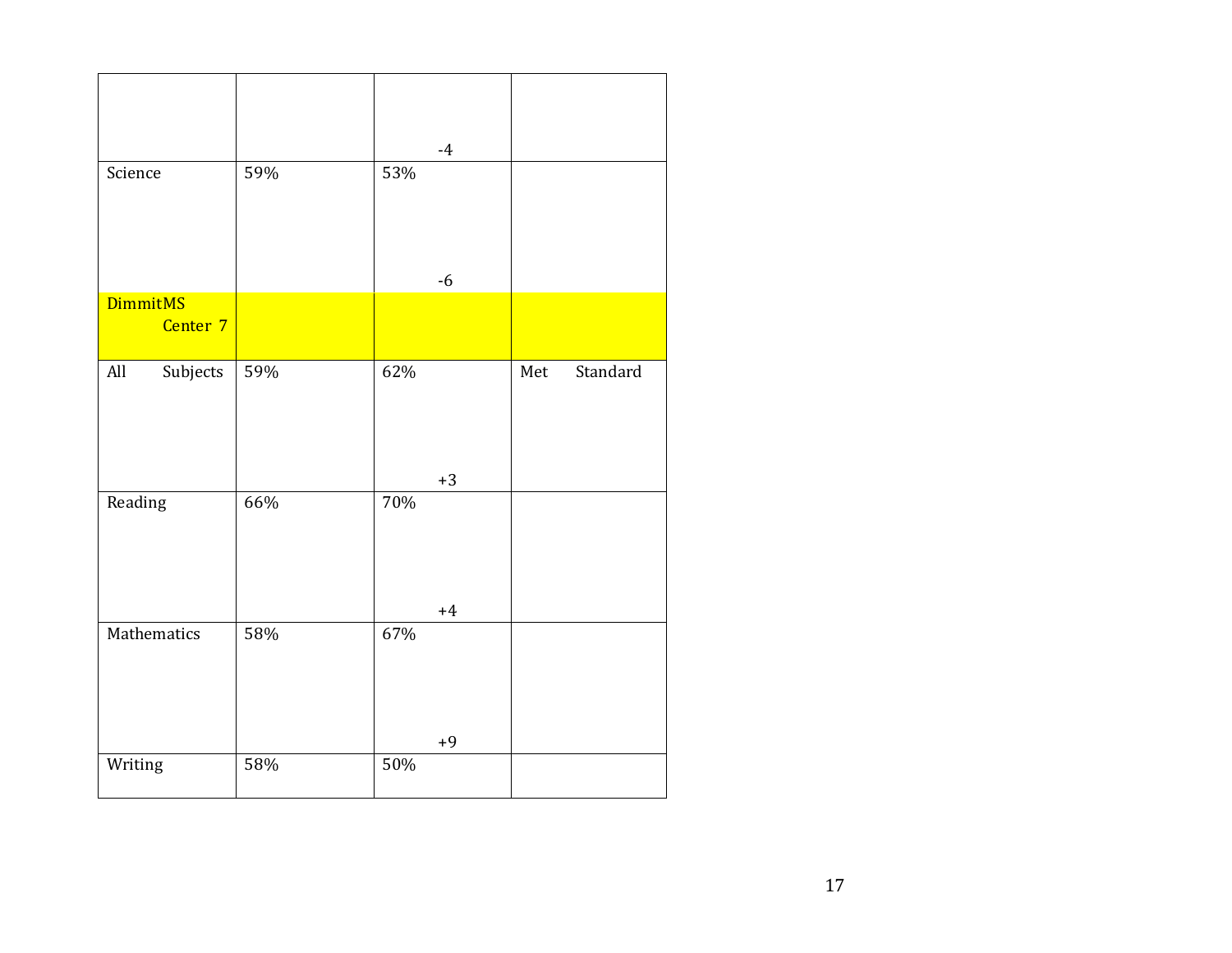|                                                 |     | $-8$        |                         |
|-------------------------------------------------|-----|-------------|-------------------------|
| Science                                         | 56% | 60%         |                         |
| Social Studies                                  | 38% | $+4$<br>30% |                         |
|                                                 |     | $-8$        |                         |
| Richardson<br>Elementary<br>Center <sub>8</sub> |     |             |                         |
| Subjects<br>All                                 | 65% | 56%<br>9    | Improvement<br>Required |
| Reading                                         | 64% | 59%         |                         |
|                                                 |     | 5           |                         |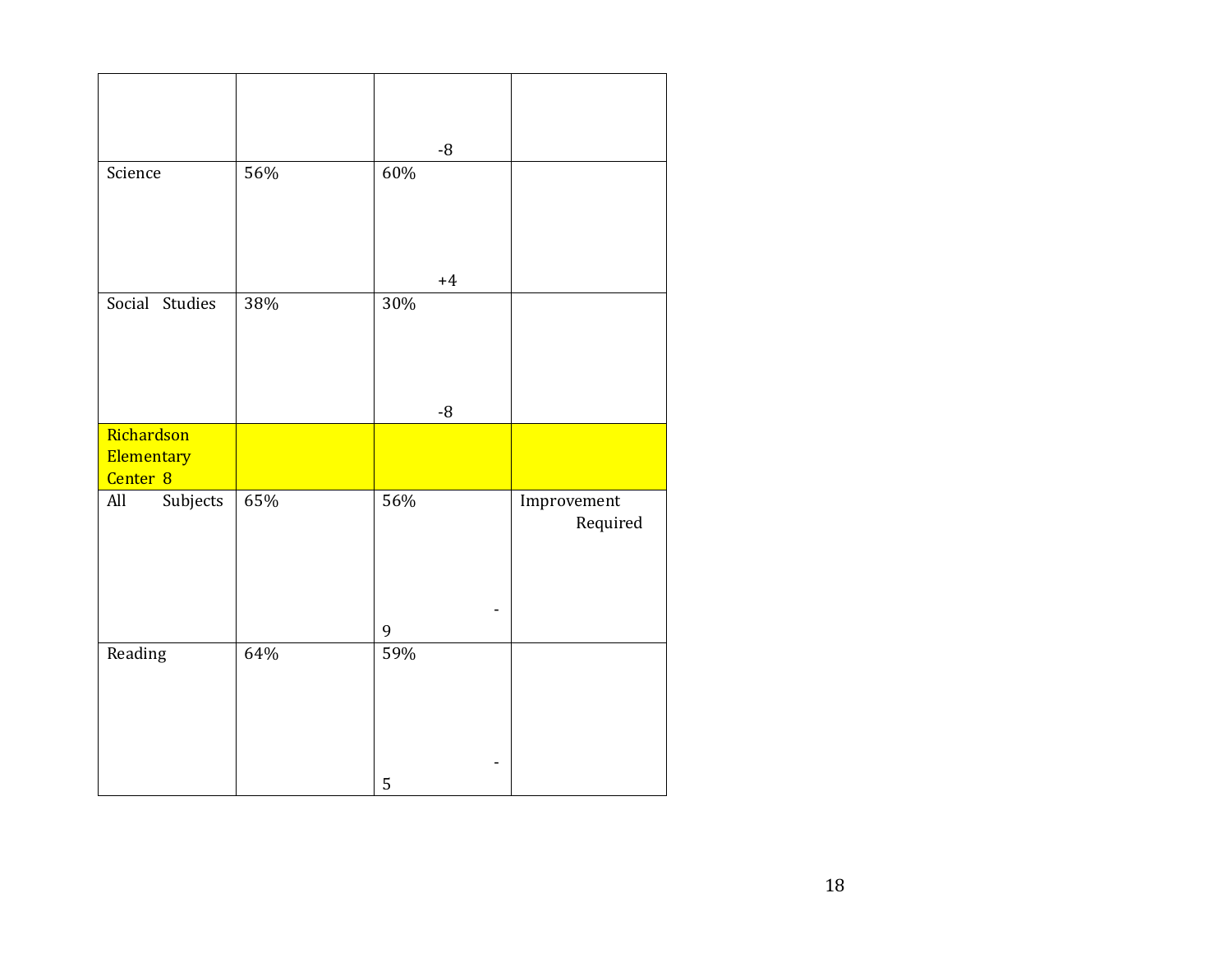| Mathematics                       | 67% | 59%                   |                    |
|-----------------------------------|-----|-----------------------|--------------------|
|                                   |     | $\, 8$                |                    |
| Writing                           | 62% | 47%                   |                    |
|                                   |     | 15                    |                    |
|                                   |     |                       |                    |
|                                   |     |                       |                    |
| Floydada<br><b>MS</b><br>Center 9 |     |                       |                    |
| All<br>Subjects                   | 70% | 68%<br>L,             | Standard<br>Met    |
|                                   | 71% | $\overline{2}$<br>72% | Academic           |
| Reading                           |     |                       | Achievement<br>in  |
|                                   |     |                       | Mathematics<br>and |
|                                   |     | $+1$                  | Social Studies     |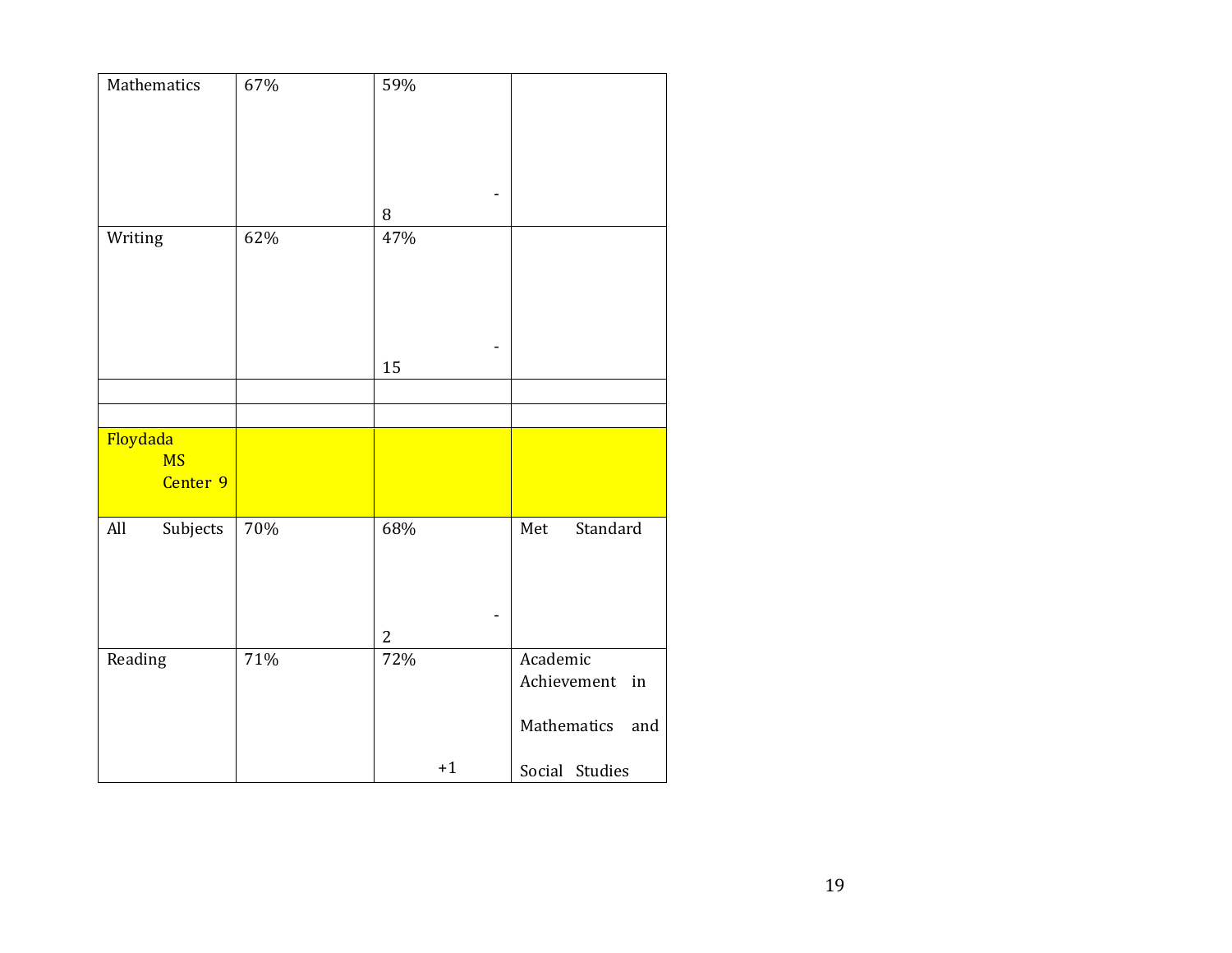| Mathematics             | 72% | $83\%$ | Top                           | 5<br>Student<br>Progress | $\operatorname{in}$ |
|-------------------------|-----|--------|-------------------------------|--------------------------|---------------------|
|                         |     | $+11$  |                               |                          |                     |
| Writing                 | 80% | 59%    | Top<br>Secondary<br>Readiness | 25<br>Post               | in                  |
|                         |     | $-21$  |                               |                          |                     |
| Science                 | 68% | 63%    |                               |                          |                     |
|                         |     | 5      |                               |                          |                     |
| Social Studies          | 45% | 46%    |                               |                          |                     |
|                         |     | $+1$   |                               |                          |                     |
|                         |     |        |                               |                          |                     |
| <b>Duncan</b>           |     |        |                               |                          |                     |
| Elementary<br>Center 10 |     |        |                               |                          |                     |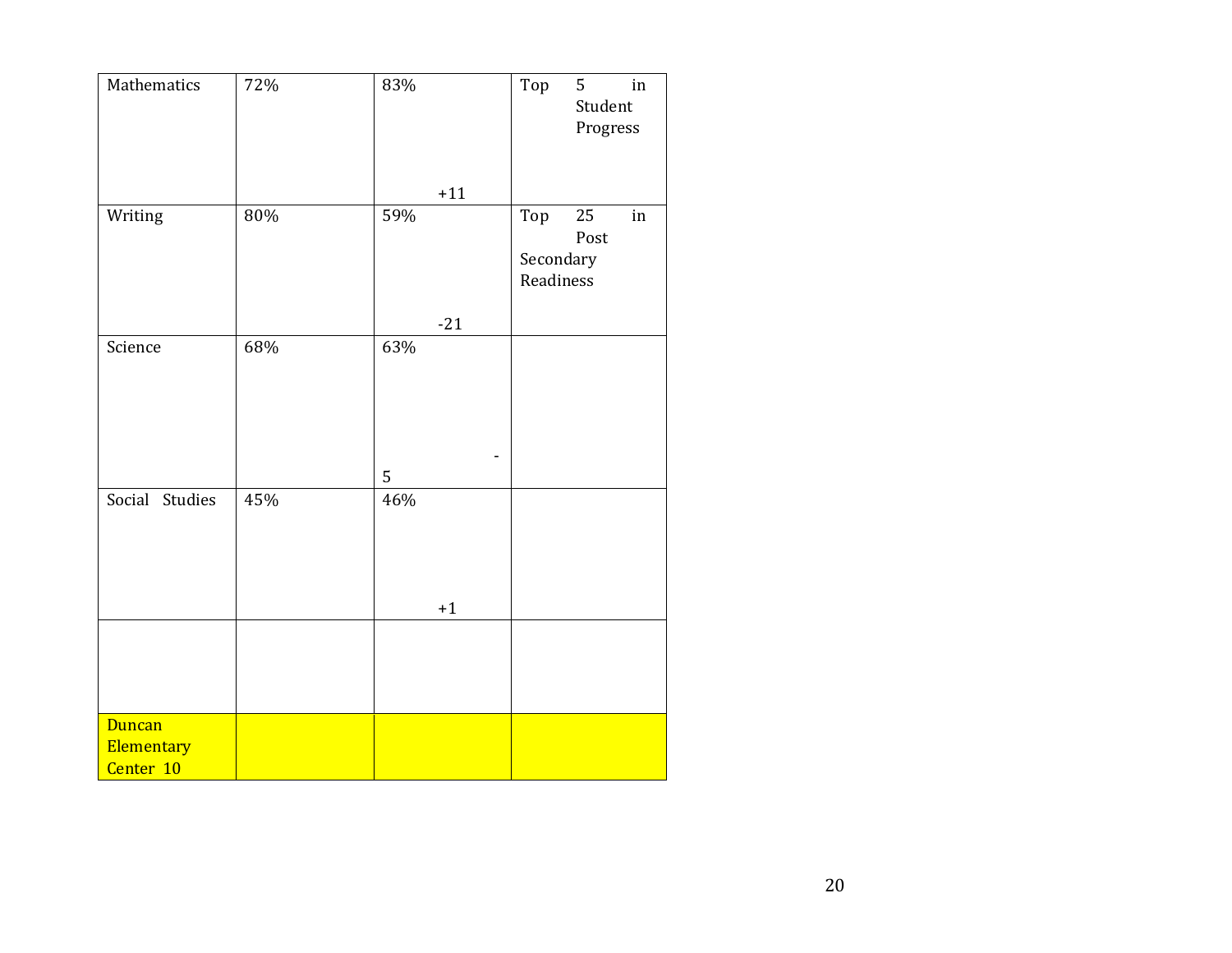| $\mathop{\rm All}\nolimits$<br>Subjects | 63%    | 59%            | Standard<br>${\sf Met}$                |
|-----------------------------------------|--------|----------------|----------------------------------------|
|                                         |        | $\overline{4}$ |                                        |
| Reading                                 | 56%    | 55%            | Top<br>25<br>in<br>Student<br>Progress |
|                                         |        | $\mathbf{1}$   |                                        |
| Mathematics                             | 68%    | 66%            |                                        |
|                                         |        | $\mathbf{2}$   |                                        |
| Writing                                 | 63%    | 45%            |                                        |
|                                         |        | 18             |                                        |
| Science                                 | $71\%$ | 65%            |                                        |
|                                         |        | $-6$           |                                        |

Table 4 indicates that 90% of the centers met standard. One center has "Improvement Required". Seven centers received additional commendations. Eight (80%) centers had improvement in mathematics.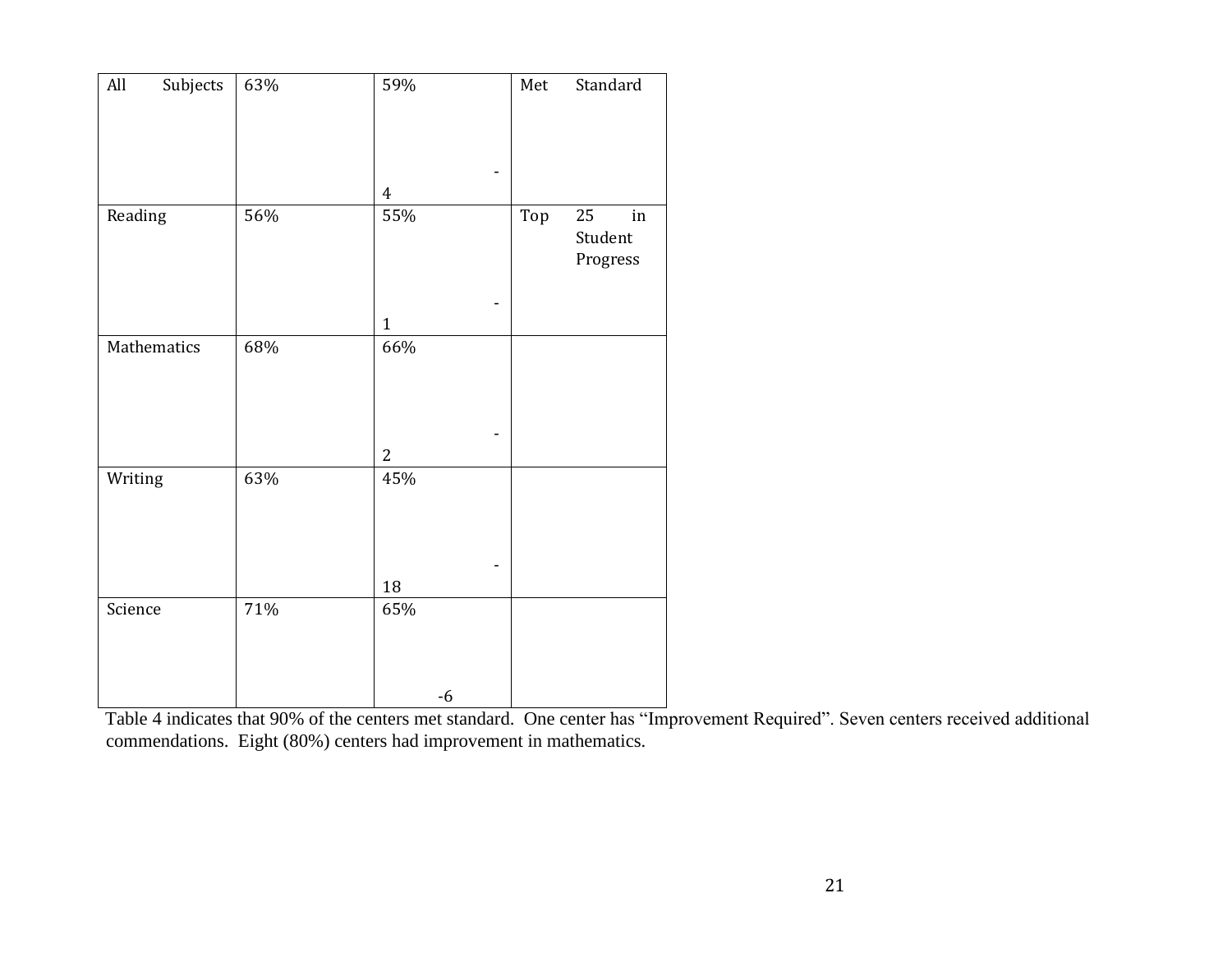Table 5 Center Demographic from TAPR Data

| 2018                | Economically         | <b>Risk</b><br>At |
|---------------------|----------------------|-------------------|
|                     | <b>Disadvantaged</b> |                   |
| Center              |                      |                   |
|                     |                      |                   |
| Lockney JH          | 77.6%                | 62.6%             |
| Lockney Elem        | 81.3%                | 55.3%             |
| Tulia JH            | 80.4%                | 50%               |
| Tulia & Feeder Elem | 84.9%                | 28.8%             |
| Estacado MS         | 78.5%                | 60.1%             |
| Thunderbird Elem    | 91.2%                | 66%               |
| Dimmit MS           | 84.9%                | 62.7%             |
| Richardson Elem     | 84.9%                | 69.2%             |
| Floydada JH         | 73.7%                | 54.6%             |
| Duncan Elem         | 81.2%                | 61.8%             |

Table 5 indicates there is a large number of economically disadvantaged students (73.7% to 91.2%) and students who are at risk (28.8% to 69.2%).

### **Gender**

In 2018, total male students are at 51%. Total female students are at 49%. This is only a 2% difference in gender that was the same in 2017.

**IV. Program Support Strategy** The Logic Models have set the framework and expectations of the program and is a guide for exceptional opportunities for students now and in the future.

### **Staffing**

The certified staff is the majority of paid ACE teachers at 59%, paraprofessionals are 29%, center administrators at 4%, parents are 5%, other at 1%, other community member at 1%, and youth developer at 1%.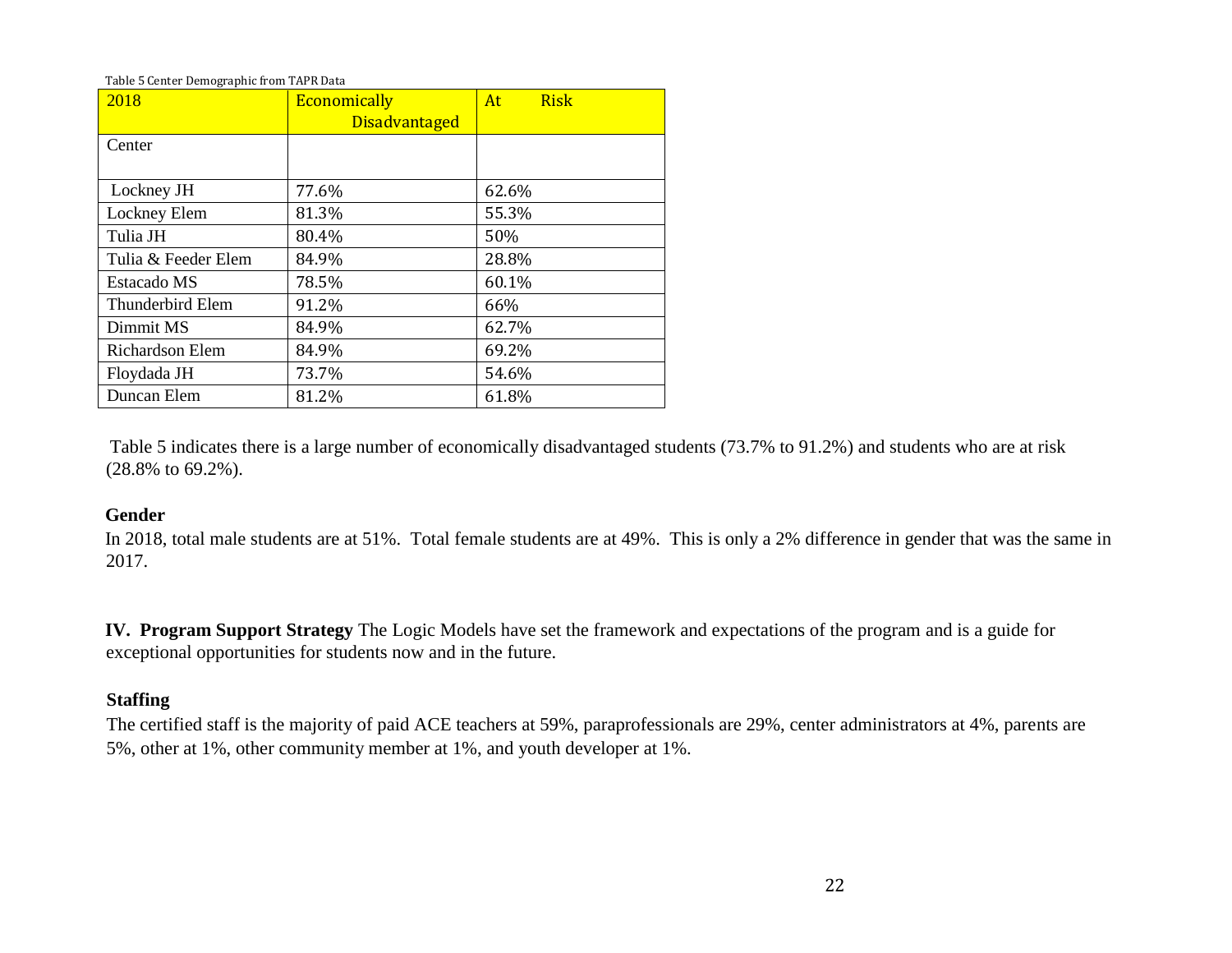Among the non-paid staff are: Other Community members at 22%, social workers at 12%, college students at 12%, nurses at 12%, Youth Developers at 10%, high school students at 10%, other at 9%, parents at 8%, and center administrators at 5%, school nurses at 4%, and center administrators at 5% (Other resources pay some staffing positions). The ratio of students to staff is less than 1 to 22.

### **Budget**

The 21<sup>st</sup> CCLC budget is a source of support and is significant in accomplishing program goals and expectations. It is providing program costs to meet student needs. Those in charge of the budget are very skilled and knowledgeable. Data and budget were evaluated based on the needs of the ACE students and were sufficient for implementation. Each center is responsible for their budget. CIS monitors the budgets for accuracy and appropriateness. ACE instructors were expected to spend budgets for quality student materials and provide quality activity as intended. Resources from the 21<sup>st</sup> CCLC are able to serve student needs. Quality ACE activities and materials were provided.

### **Administration**

The campus principal/s and teachers make referrals as need arises and participate in CAC (Community Advisory Committee). The Site Coordinator conducts weekly activity observations and the Program Director conducts monthly activity observations and performs formal staff evaluations. Training for staff is provided by the school districts, CIS, and ACE.

### **Program**

Program modifications were made for the spring tutorials in preparation for the STAAR tests. In the event that an activity is not attracting students, reasons are sought, and modifications were made. The administration of the ACE Program and school campuses identified areas of need at the beginning of each term and as needs evolve during each term.

### **Activities**

The program was implemented as intended with the addition of modifications to enhance student support as indicated in the Logic Model. Activities were well implemented to meet the needs of ACE targeted students. Professional development is planned so all staff has access to training opportunities and attends those sessions that are appropriate to their role in the program. The expectations are high and evident in classroom walk-throughs, staff meetings, and Community Advisory Council (CAC) meetings. The staff is creative and able to develop highly motivating activities around student needs. Attendance reflected the effectiveness of ACE programming, planning, and strategies. Activities support student voice and choice as appropriate and meet student academic need.Teachers were very active in encouraging students to participate in tutorial programs. The site coordinators selected the right teachers for the right activities to meet the learning objectives of the program as well as student needs.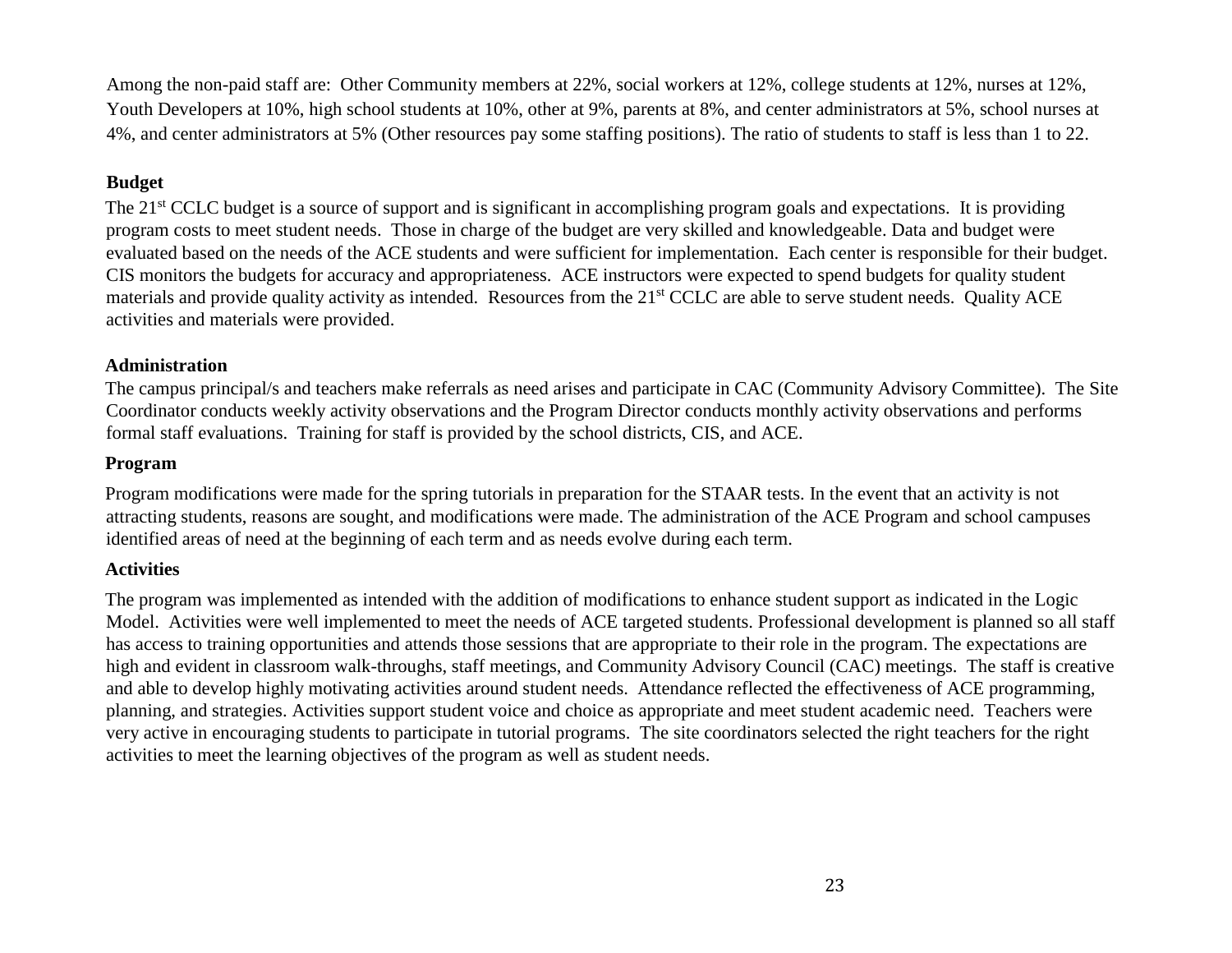Students spend the greater percentage of time in academic activities, particularly homework help and tutorials. The average of the activity program component percentages for all ten centers is 36% in Academics, 23% in Enrichment, 21% in Career and College Readiness, and 20% in Family Engagement. The program component percentages focus on academics to meet student needs in preparation for promotion and graduation. They also work toward post-secondary opportunities and parent involvement to understand the importance of the components and support their children.

### **Outcomes**

The approach used to improve student outcomes is based on the use of data and seamless communication. Student, Parent, and Teacher Surveys provide a wealth of information concerning barriers, comments, and suggestions. Community Advisory Council (CAC) meetings also provide an open communication for all stakeholders to share their opinions. Also, student focus groups provide insight into student perceptions about activities, goals, and ACE in general.

The right level of participation occurred because the ACE and regular school day staff worked together to determine when activities need to be added, changed, or deleted to best meet student needs for each term. Family involvement continues to grow throughout the year and exceeded the required number of families.

| Center                 | <b>Fall Term Actual</b>     | <b>Spring Term Actual</b>   |
|------------------------|-----------------------------|-----------------------------|
|                        | <b>Hours/Required Hours</b> | <b>Hours/Required Hours</b> |
|                        |                             |                             |
| Lockney JH<br>$C$ tr 1 | $12.75/13*$                 | $12/13*$                    |
| Ctr 2 Lockney Elem     | $12.25/13*$                 | $12/13*$                    |
| Ctr 3 Tulia JH         | 13/13                       | $12.25/13*$                 |
| Ctr 4 Tulia Elem       | 13/13                       | 13/13                       |
| Ctr 5 Estacado MS      | 13.75/13                    | 13.75/13                    |
| Ctr 6 Thunderbird Elem | 13.75/13                    | 13.25/13                    |
| Ctr 7 Dimmit MS        | 14/13                       | 13.25/13                    |
| Ctr 8 Richardson Elem  | 14.50/13                    | 14.50/13                    |
| Ctr 9 Floydada JH      | 13/13                       | $12.25/13*$                 |
| Ctr 10 Duncan Elem     | $12.5/13*$                  | $12.25/13*$                 |

\* Hours were met on the calendar

Table 6 shows the actual hours of operation per center. In the fall term, seven centers exceeded or met the number of required hours. In the spring term five centers exceeded or met the number of required hours. (\*) Are the centers that did not meet the required hours.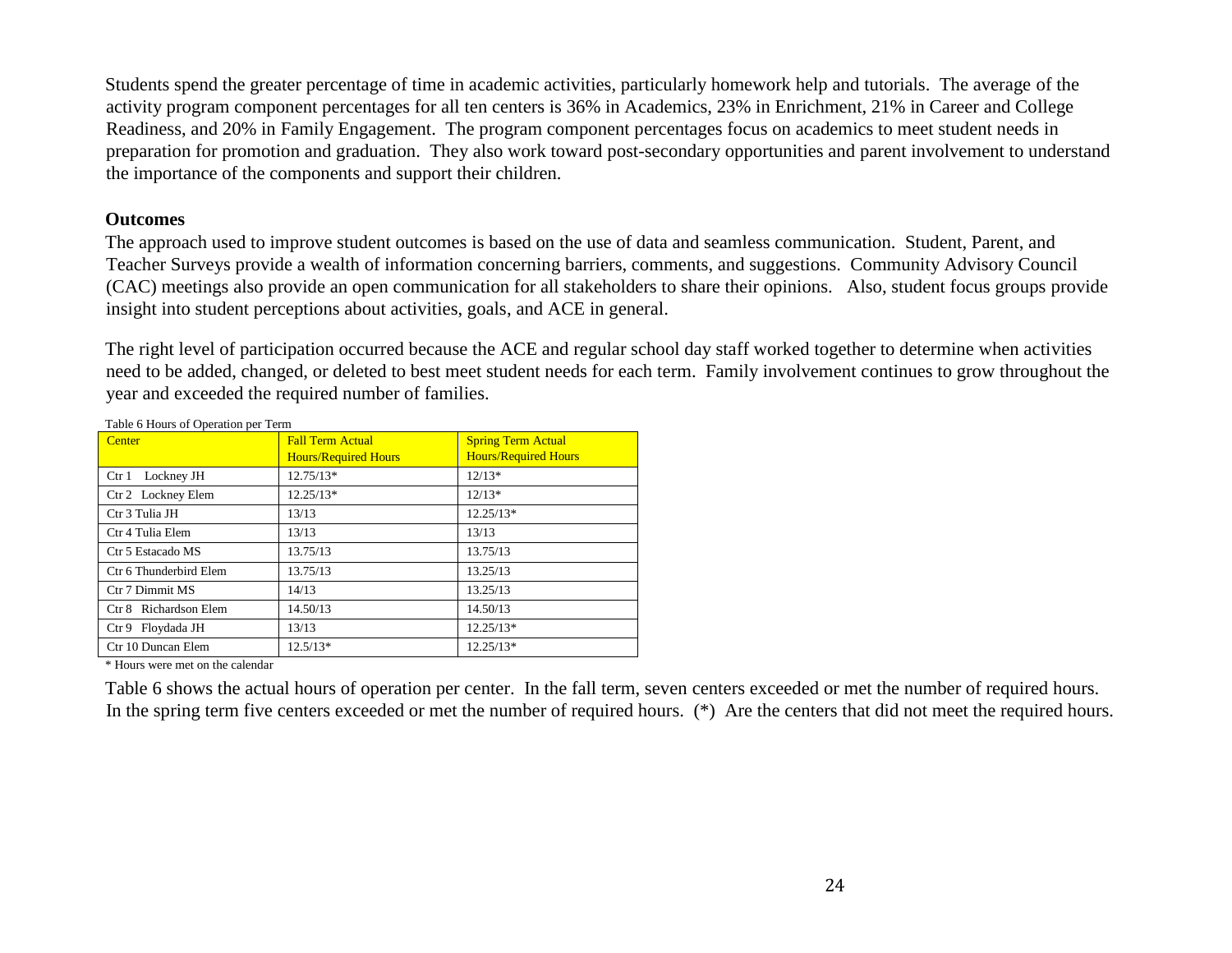### **V. Program Participation**

Student attendance percentage showed the number of students who attended 60 to 180 days in 2017 was 21% and students who participated 60 to 180 days in 2018 was 30%. The difference of 9% of the regular students attending for 60 to 180 days within one year is significant. This data validates that needs are being met.

### **Participant Attendance**

The percent attendance data shows a decrease. Average dosage for regular students is 1.60 hours per day and 1.59 hours per day for non-regular students. The difference is nearly the same hours per day with regular students participating longer each day than nonregular students. The dosage has increased since last year for both regular and non-regular students.

In 2017 the number of students exceeded the required number of regular students (45 hours required) by 9% and 8% in 2018. Enrolled adults exceeded the required number of the year total by 11% in 2018.

### **Activity Attendance Analysis**

- Jump Start is offered two weeks before school begins in the fall. Summer school is offered during June each year.
- Activities offer assistance and help to prepare students for the upcoming school year and their post-secondary future.
- Activities focus on fun and interesting learning activities based on student interest for additional opportunities.
- Parent activities offer opportunities for parents to view their student's work, interact with teachers, and get information on various parenting skills.

| <b>Attendance by the</b> | Fall  | <b>Spring</b> |
|--------------------------|-------|---------------|
| <b>Number of Days</b>    |       |               |
| $0 - 20$                 | 399   | 556           |
| 21-40                    | 248   | 270           |
| 41-60                    | 284   | 264           |
| 61-80                    | 444   | 361           |
| $81+$                    | 217   | 268           |
| <b>Total</b>             | 1,592 | 1,719         |

Table 7 Enrollments by Daily Participation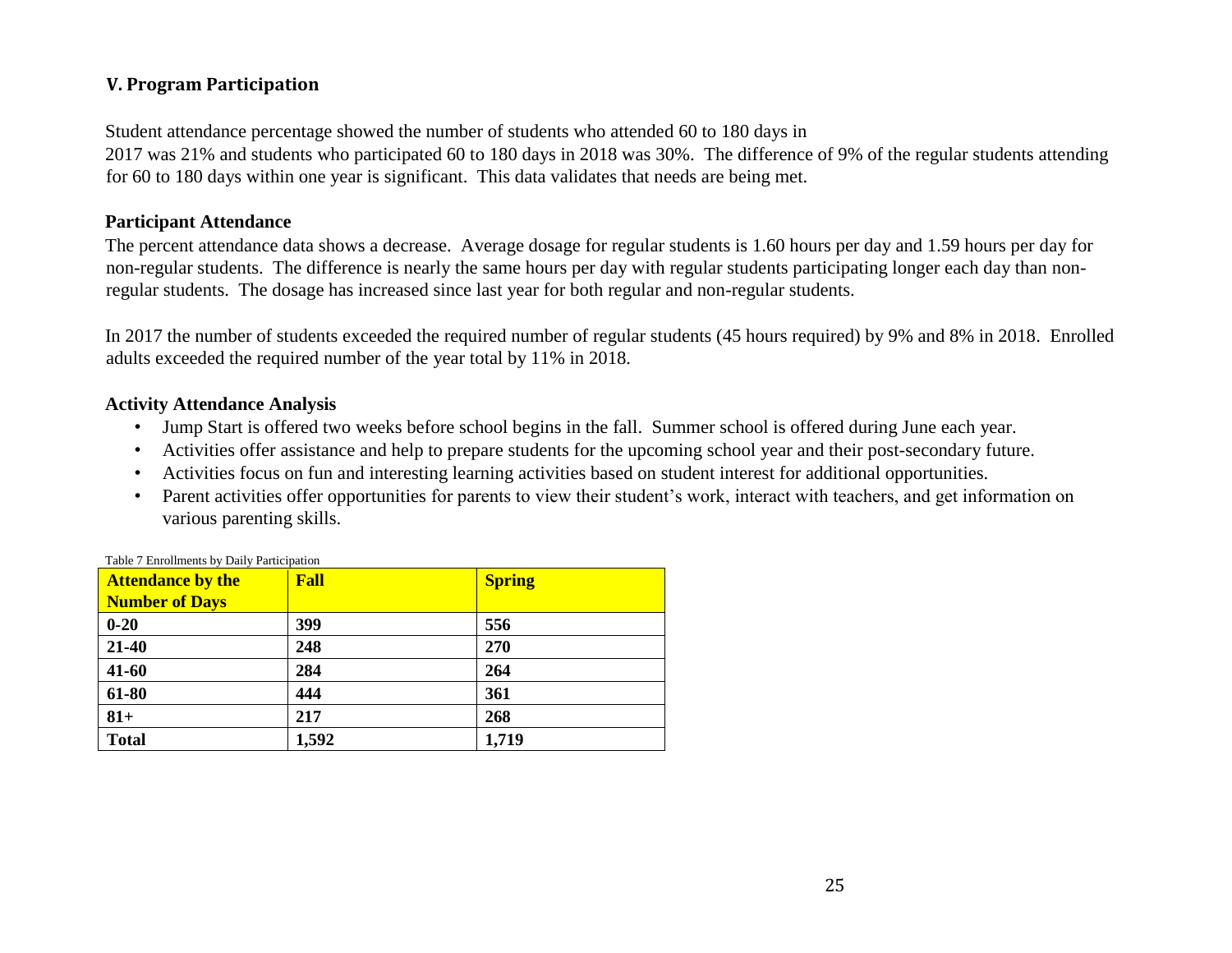Table 7 indicates that the enrollment increased in number and also in the number of days of participation from fall to spring terms. The total number of students participating increased from fall to spring term. This indicates that activities are meeting the needs of the students. The number of students participating increased by 8%.

| Center              |      | <b>Regular ACE Students</b> | <b>Non-Regular ACE</b> |      | <b>Adults Days Per Adult</b> |
|---------------------|------|-----------------------------|------------------------|------|------------------------------|
|                     | 2017 | 2018                        | <b>Students</b>        |      | <b>Participation in 2018</b> |
|                     |      |                             | 2017                   | 2018 |                              |
| Center 1            | 1.71 | 1.38                        | 1.90                   | 1.43 | 1.71                         |
| Center 2            | 1.86 | 1.76                        | 1.79                   | 1.87 | 2.13                         |
| Center 3            | 1.20 | 1.26                        | 1.29                   | 1.28 | 2.09                         |
| Center 4            | 1.98 | 2.23                        | 2.01                   | 2.13 | 2.12                         |
| Center 5            | 1.32 | 1.38                        | 1.28                   | 1.36 | 1.81                         |
| Center <sub>6</sub> | 1.68 | 2.06                        | 1.70                   | 1.93 | 1.62                         |
| Center 7            | 1.23 | 1.45                        | 1.31                   | 1.22 | 1.99                         |
| Center 8            | 1.68 | 1.73                        | 1.65                   | 1.94 | 2.26                         |
| Center 9            | 1.53 | 1.39                        | 1.62                   | 1.20 | 1.79                         |
| Center 10           | 1.43 | 1.37                        | 1.42                   | 1.63 | 1.81                         |

Table 8 Average Participation Per Day

Table 8 indicates the average student participation attendance (dosage) in a day for all ten centers. In 2017 the collective average for all ten centers is 1.56 hours per day for regular students and 1.59 hours per day for non-regular students. The difference is .03 less dosage for regular students. In 2018 the collective average for all ten centers is 1.60 for regular students and 1.59 for Non-regular students. However, in 2018 the dosage is basically the same, for regular and non-regular students. The increase in dosage from 2017 speaks well for the centers in providing needed activities that are also enticing for students. Also, another indication is that student voices are being heard as students are spending more time daily in the ACE Program.

After reviewing the participant activity detail, it is evident that the majority of the students' needs are being met. Nearly all students are involved in academic activities for a majority of time. However, they are also involved in enrichment and career and college readiness activities. The needed and requested activities were offered. The activities with the greatest attendance were homework help before school and after school and tutoring.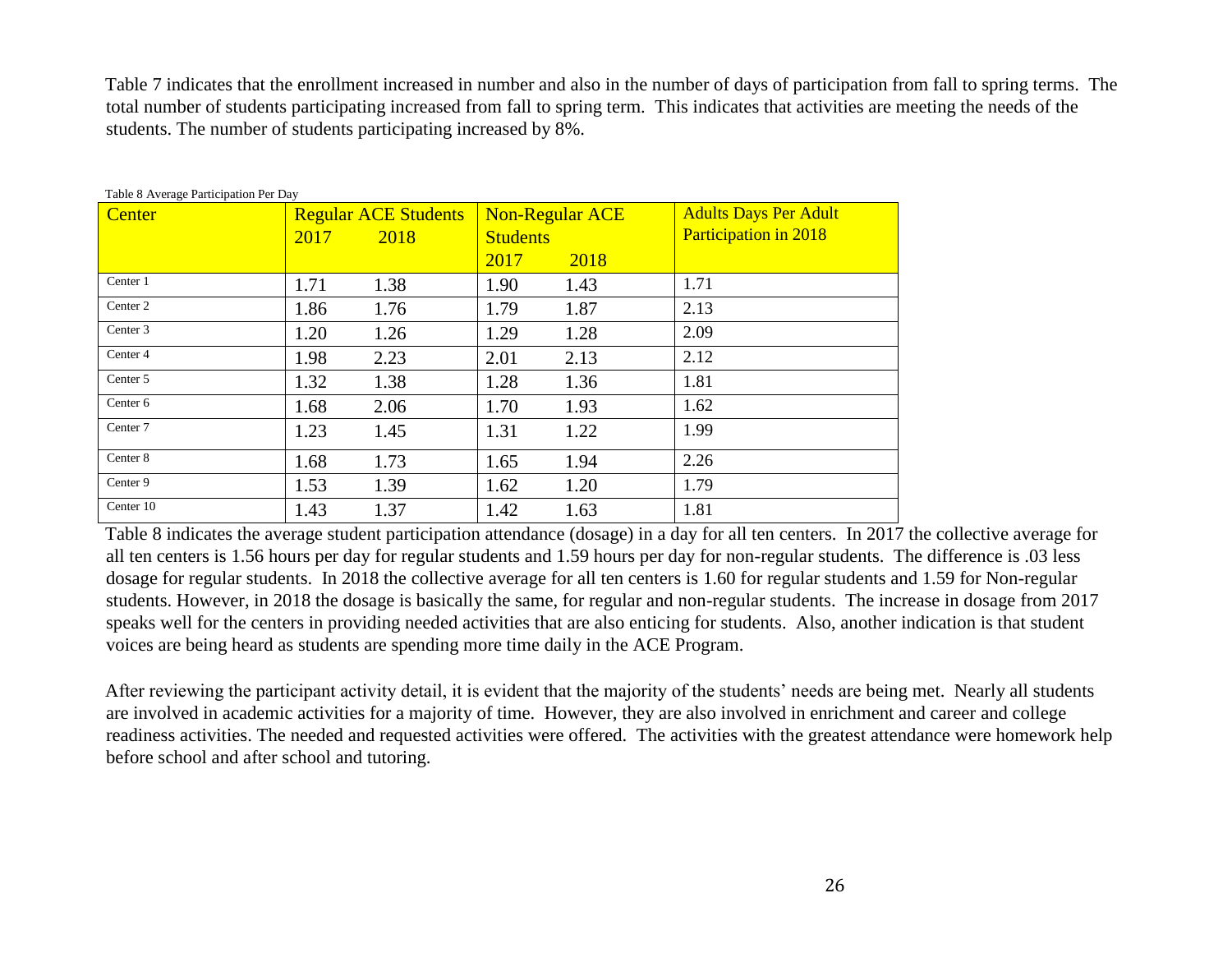### **VI. Intermediate Outcomes**

### **Activity Analysis**

- Jump Start is offered two weeks before school begins in the fall. Summer school is offered during June each year.
- Activities offer assistance and help to prepare students for the upcoming school year.
- Activities focus on fun and interesting learning activities based on student interest for additional opportunities.
- Parent activities offer opportunities for parents to view their student's work, interact with teachers, and get information on various parenting skills.

| <b>Activity</b>              | 2018 | 2017 |
|------------------------------|------|------|
| Academic                     | 36%  | 50%  |
| Enrichment                   | 23%  | 17%  |
| Career and College Readiness | 21%  | 17%  |
| <b>Family Engagement</b>     | 20%  | 16%  |

Table 9 Component Activity Percentages

Table 9, the average of the activity Program Component Percentages in 2018 for all ten centers are: 36% in academics, 23% in Enrichment, 21% in Career and College Readiness, and 20% in Family Engagement. The program component percentages focus on academics to meet student needs in preparation for promotion and graduation. Each center has the same percentage of the components. The decrease in academic percentage from fall to spring indicates that student needs are being met throughout the school year to ensure their success and increased in the enrichment, career and college readiness, and family engagement as the needs were changing for students and families.

### **Pre and Post Tests**

Pre and posttests were administered in reading and math to identify student progress in ACE during the spring term. The tests were teacher made and district developed. The results were: In reading, 85% of the students improved and 15% of the students decreased. In math 87% improved and 13% decreased.

### **Student Export**

In analyzing student attendance from 2017 to 2018, there was an increase of 10% in the ACE enrolled students. In 2018 the regular student enrollment increased by 7% of students who attended 45 or more hours. The requirement was 1110. There was an increase of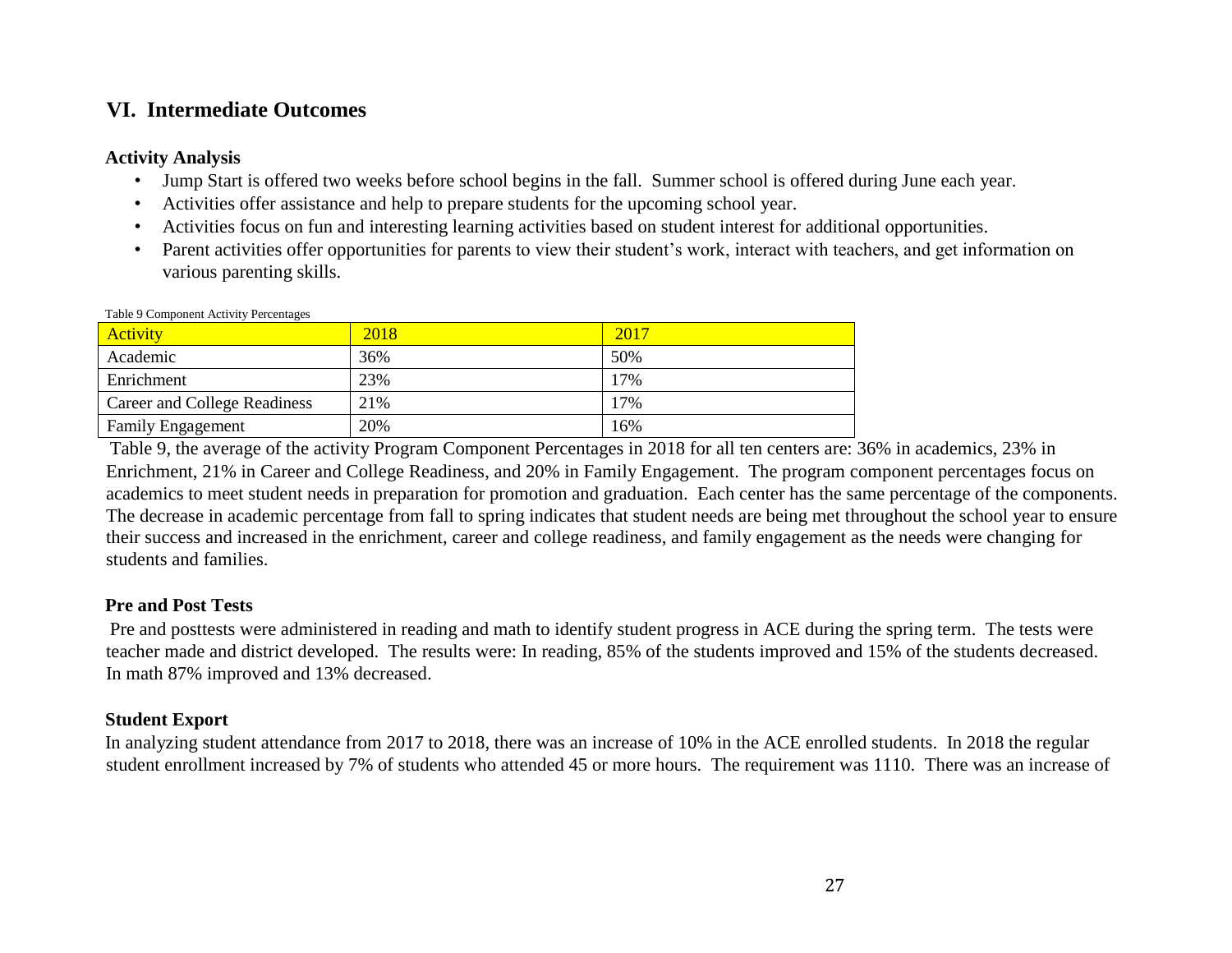12% more regular students beyond the 1110 requirement in 2018. Student export was also used to determine staffing and verify other reportable concerns.

### **Metrics Metrics Analysis Comparison of 2018 - 2017**

| <b>Centers</b><br>$1 - 10$ | <b>Rdg</b> | 2018  | Rdg | 2017  | <b>Diff</b> | Math<br>2018 | Math<br>2017 | <b>Diff</b>  | Sci<br>2018 | Sci<br>2017 | <b>Diff</b>  | <b>SS</b><br>2018 | <b>SS</b><br>2017 | <b>Diff</b>             |
|----------------------------|------------|-------|-----|-------|-------------|--------------|--------------|--------------|-------------|-------------|--------------|-------------------|-------------------|-------------------------|
|                            |            |       |     |       |             |              |              |              |             |             |              |                   |                   |                         |
| $\boldsymbol{A}$           | 22%        |       | 21% |       | $+1$        | 24%          | 19%          | $+5$         | 30%         | 26%         | $+4$         | 27%               | 30%               | $-3$                    |
| $\, {\bf B}$               | 44%        |       | 43% |       | $+1$        | 44%          | 43%          | $+1$         | 36%         | 41%         | $-5$         | 38%               | 41%               | $-3$                    |
| $\mathsf C$                | 22%        |       | 25% |       | $-3$        | 22%          | 25%          | $-3$         | 16%         | 18%         | $-2$         | 17%               | 15%               | $+2$                    |
| D                          |            | 4%    |     | 6%    | $-2$        | 4%           | 7%           | $-3$         | $3\%$       | 3%          | $\mathbf{0}$ | 3%                | 2%                | $+1$                    |
| $\mathbf{F}$               |            | 1%    |     | 2%    | $-1$        | 1%           | 2%           | $-1$         | 2%          | 0.5%        | $+1.5$       | 1%                | 0.3%              | $+0.$<br>$\overline{7}$ |
| Excellent                  |            | $1\%$ |     | 1%    | $+0.8$      | 1%           | 1%           | $\Omega$     | 5%          | 6%          | $-1$         | 7%                | 5%                | $+2$                    |
| Satisfact<br>ory           |            | 3%    |     | $2\%$ | $+1$        | 2%           | 2%           | $\mathbf{0}$ | 6%          | 6%          | $\mathbf{0}$ | 5%                | 6%                | $-1$                    |
| Not<br>Available           | 2%         |       |     |       |             | 3%           |              |              | 2%          |             |              | 2%                |                   |                         |

Table 10 2018 and 2017 Grades for All Students

Table 10 A and B grades are combined in analysis:

Reading increased by 2%. Math increased by 6%. Science decreased by 1%. Social Studies decreased by 6%. Excellent increased by 2.8% and Satisfactory decreased by 2%. In addition to grades A-F, Satisfactory and Excellent terms are grades given to very young students in science and social studies.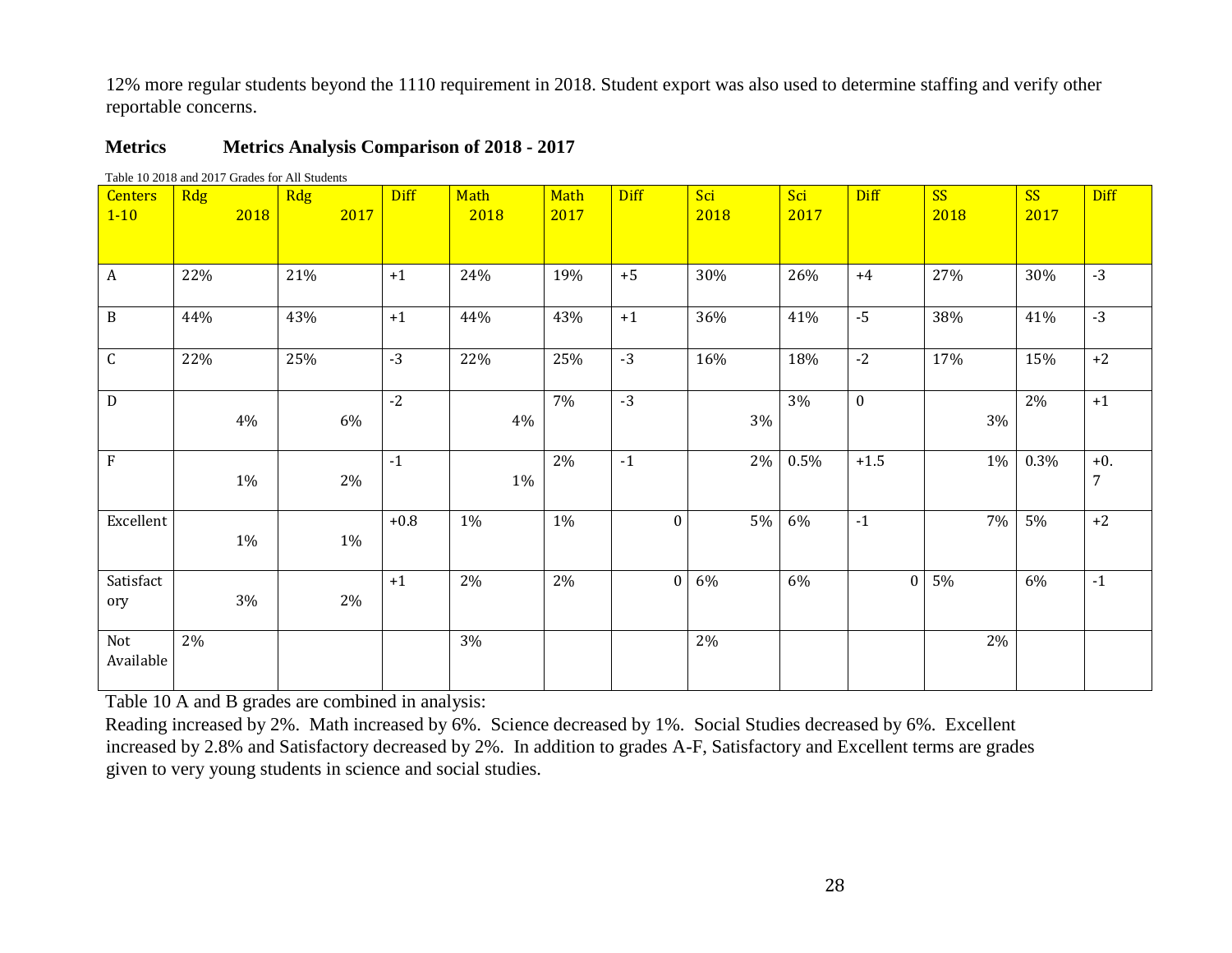As this is the second year for ACE, the metrics will be compared from 2017 to 2018.

|  | Table 11 Metrics for All Centers Combined |  |  |
|--|-------------------------------------------|--|--|
|--|-------------------------------------------|--|--|

| <b>All</b><br><b>Centers</b>                   | <b>Average</b><br><b>School</b><br><b>Days</b><br><b>Absent</b> | <b>School</b><br><b>Discipline</b><br><b>Criminal</b> # | <b>School</b><br><b>Discipline</b><br><b>Non</b><br><b>Criminal</b> | <b>Students with</b><br><b>Advocates</b> | <b>Students</b><br><b>Promoted</b> | <b>Students in</b><br><b>Extra</b><br><b>Curricular</b><br><b>Activities</b> |
|------------------------------------------------|-----------------------------------------------------------------|---------------------------------------------------------|---------------------------------------------------------------------|------------------------------------------|------------------------------------|------------------------------------------------------------------------------|
| <b>Spring</b><br>2017<br><b>Spring</b><br>2018 | 5                                                               | $\boldsymbol{0}$                                        | 19%                                                                 | 14%                                      | 97%                                | 27%                                                                          |
|                                                | 4.5                                                             | 2.5%                                                    | 9.5%                                                                | 27%                                      | 95%                                | 48%                                                                          |

Table 11 Absenteeism decreased by 0.5 days, criminal activities decreased by 2.5%, non-criminal disciplinary issues decreased by 9.5%, students with advocates increased by 13%, and students participating in extra-curricular activities increased by 21%. The increases have significantly improved.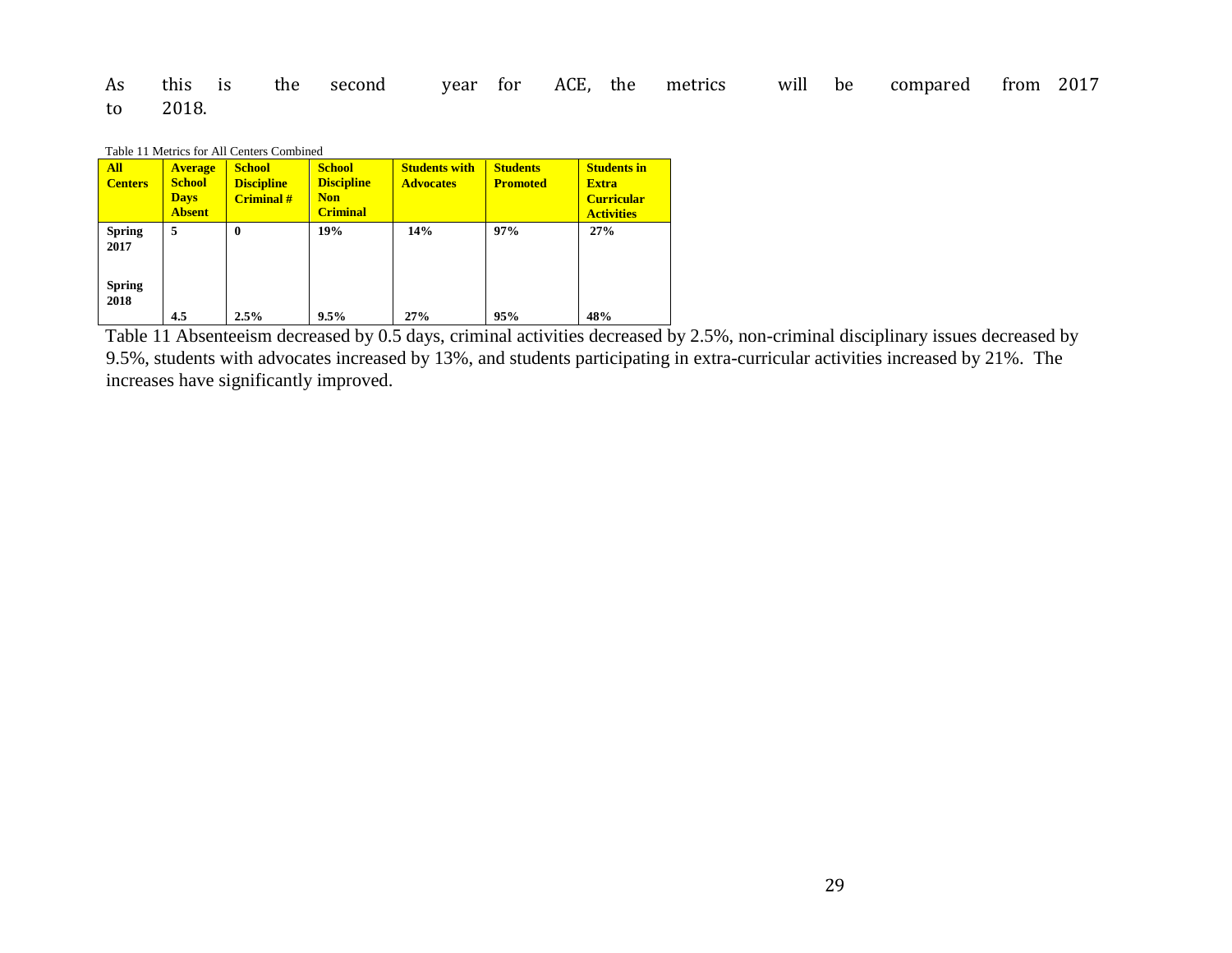### **Table 12 Cycle 9 Student Grades by Center 2018**

#### **Center 1 Lockney Junior High School**

| Center       | Rdg<br>20<br>18 | Rdg<br>$\overline{2}$<br>017 | <b>Diff</b> | Math<br>$\overline{2}$<br>018 | Math<br>$\overline{2}$<br>017 | <b>Diff</b> | Sci<br>2018          | Sci<br>2017      | <b>Diff</b> | SS<br>2018       | SS<br>2017                    | Diff         |
|--------------|-----------------|------------------------------|-------------|-------------------------------|-------------------------------|-------------|----------------------|------------------|-------------|------------------|-------------------------------|--------------|
| A            | 28%             | 19%                          | $+9$        | 28%                           | 24%                           | $+4$        | 26%                  | 11%              | $+15$       | 46%              | 41%                           | $+$<br>5     |
| $\, {\bf B}$ | 35%             | 42%                          | $-7$        | 51%                           | 49%                           | $+2$        | 49%                  | 59%              | $-10$       | 33%              | 56%                           | $\sim$<br>23 |
| $\mathsf{C}$ | 28%             | 24%                          | $+4$        | 18%                           | 16%                           | $+2$        | 23%                  | 30%              | $-7$        | 20%              | 3<br>$\%$                     | $+17$        |
| D            | $9\%$           | 15%                          | $-6$        | 2<br>$\%$                     | 9<br>$\%$                     | $-7$        | $\mathbf{1}$<br>$\%$ | $\bf{0}$<br>$\%$ | $+1$        | $\bf{0}$<br>$\%$ | $\mathbf{0}$<br>$\frac{0}{0}$ | $\bf{0}$     |
| F            | 1%              | $\bf{0}$<br>$\%$             | $+1$        | $\mathbf{0}$<br>%             | $\mathbf{1}$<br>$\%$          | $-1$        | $\bf{0}$<br>$\%$     | $\bf{0}$<br>$\%$ | 0%          | $\bf{0}$<br>$\%$ | $\mathbf{0}$<br>$\%$          | $\bf{0}$     |

A and B grades are combined in analysis.

Reading has decreased by 2%. Math increased by 4%. Science increased 15%. Social Studies increased by 5%.

| <b>Center 1</b> | <b>Average</b> | <b>School</b>     | <b>School</b>     | <b>Students with</b> | <b>Students</b> | <b>Students in</b> |
|-----------------|----------------|-------------------|-------------------|----------------------|-----------------|--------------------|
|                 | <b>School</b>  | <b>Discipline</b> | <b>Discipline</b> | <b>Advocates</b>     | <b>Promoted</b> | <b>Extra</b>       |
|                 | <b>Days</b>    | <b>Criminal</b>   | Non-              |                      |                 | <b>Curricular</b>  |
|                 | <b>Absent</b>  |                   | <b>Criminal</b>   |                      |                 | <b>Activities</b>  |
|                 | 3.5            | 0                 | $\mathbf 0$       | 5%                   | 91.38%          | 94%                |
| 2018            |                |                   |                   |                      |                 |                    |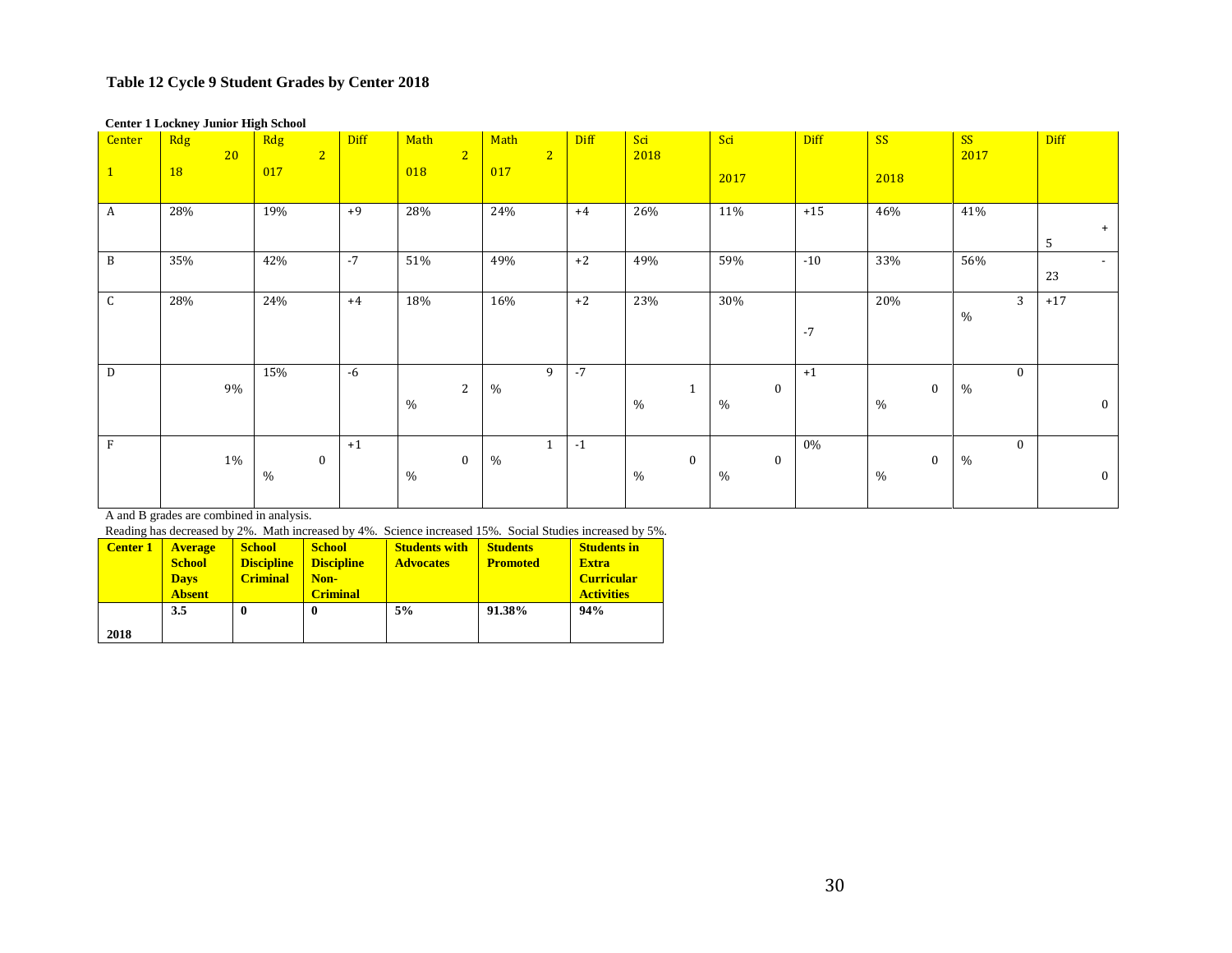| Center 2 LOCKITY Elementary |               |                |      |            |               |                |      |          |       |                |                          |                  |           |          |
|-----------------------------|---------------|----------------|------|------------|---------------|----------------|------|----------|-------|----------------|--------------------------|------------------|-----------|----------|
| Center                      | Rdg           |                | Rdg  | Diff       | Math          |                | Math | Diff     | Sci   | Sci            | Diff                     | <b>SS</b>        | <b>SS</b> | Diff     |
|                             |               | $\overline{2}$ |      |            |               | $\overline{2}$ |      |          |       |                |                          |                  |           |          |
| 2                           | 018           |                | 2017 |            | 018           |                | 2017 |          |       |                |                          |                  |           |          |
|                             |               |                |      |            |               |                |      |          | 2018  | 2017           |                          | 2018             | 2017      |          |
|                             |               |                |      |            |               |                |      |          |       |                |                          |                  |           |          |
| $\,$ A                      | 23%           |                | 18%  | $+$        | 20%           |                | 16%  | $+4$     | 44%   | 35%            | $+$                      | 68%              | 52%       | $+16$    |
|                             |               |                |      | 5          |               |                |      |          |       |                | 9                        |                  |           |          |
|                             |               |                |      |            |               |                |      |          |       |                |                          |                  |           |          |
| $\, {\bf B}$                | 46%           |                | 44%  | $+$        | 39%           |                | 39%  |          | 32%   | 47%            | $-15$                    | 19%              | 38%       |          |
|                             |               |                |      | $\sqrt{2}$ |               |                |      |          |       |                |                          |                  |           | $-19$    |
|                             |               |                |      |            |               |                |      | $\bf{0}$ |       |                |                          |                  |           |          |
| ${\mathsf C}$               | 12%           |                | 31%  | $-19$      | 23%           |                | 27%  | $-4$     | 14    | 14%            |                          |                  | 9%        |          |
|                             |               |                |      |            |               |                |      |          | $\%$  |                |                          | 3                |           |          |
|                             |               |                |      |            |               |                |      |          |       |                | $\bf{0}$                 | $\%$             |           | $-6$     |
|                             |               |                |      |            |               |                |      |          |       |                |                          |                  |           |          |
|                             |               |                |      |            |               |                |      |          |       |                |                          |                  |           |          |
| $\overline{D}$              |               |                | 7%   | $+1$       |               |                | 16%  | -8       |       | $\overline{3}$ | $\overline{\phantom{a}}$ |                  | $0\%$     |          |
|                             |               | 8              |      |            |               | 8              |      |          | $1\%$ | $\%$           | $\overline{c}$           | $\boldsymbol{0}$ |           |          |
|                             | $\frac{0}{0}$ |                |      |            | $\frac{0}{0}$ |                |      |          |       |                |                          | $\frac{0}{0}$    |           |          |
|                             |               |                |      |            |               |                |      |          |       |                |                          |                  |           | $\bf{0}$ |
| $\mathbf{F}$                |               |                | 1%   | $+2$       |               |                | 1%   | $-1$     |       | $\mathbf{1}$   | $\overline{\phantom{a}}$ |                  | $0\%$     |          |
|                             |               | 3              |      |            |               | $\bf{0}$       |      |          | $0\%$ | $\%$           | $\mathbf{1}$             | $\bf{0}$         |           |          |
|                             | $\%$          |                |      |            | $\%$          |                |      |          |       |                |                          | $\%$             |           |          |
|                             |               |                |      |            |               |                |      |          |       |                |                          |                  |           | $\bf{0}$ |
| N/A                         |               |                |      |            |               |                |      |          |       |                |                          |                  |           |          |
|                             |               | 8              |      |            |               | 9              |      |          | $9\%$ |                |                          | 9                |           |          |
|                             | $\%$          |                |      |            | $\%$          |                |      |          |       |                |                          | $\%$             |           |          |
|                             |               |                |      |            |               |                |      |          |       |                |                          |                  |           |          |

#### **Center 2 Lockney Elementary**

A and B grades are combined in analysis:

Reading decreased by 7%. Math increased by 4%. Science decreased by 6%. Social Studies decreased by 3%.

| <b>Center 2</b> | <b>Average</b><br><b>School</b><br><b>Days</b><br><b>Absent</b> | <b>School</b><br><b>Discipline</b><br><b>Criminal</b> | <b>School</b><br><b>Discipline</b><br><b>Non</b><br><b>Criminal</b> | <b>Students with</b><br><b>Advocates</b> | <b>Students</b><br><b>Promoted</b> | <b>Students in</b><br><b>Extra</b><br><b>Curricular</b><br><b>Activities</b> |
|-----------------|-----------------------------------------------------------------|-------------------------------------------------------|---------------------------------------------------------------------|------------------------------------------|------------------------------------|------------------------------------------------------------------------------|
| 2018            | 4.3                                                             |                                                       | $0.9\%$                                                             | 20%                                      | 96.3%                              | 30%                                                                          |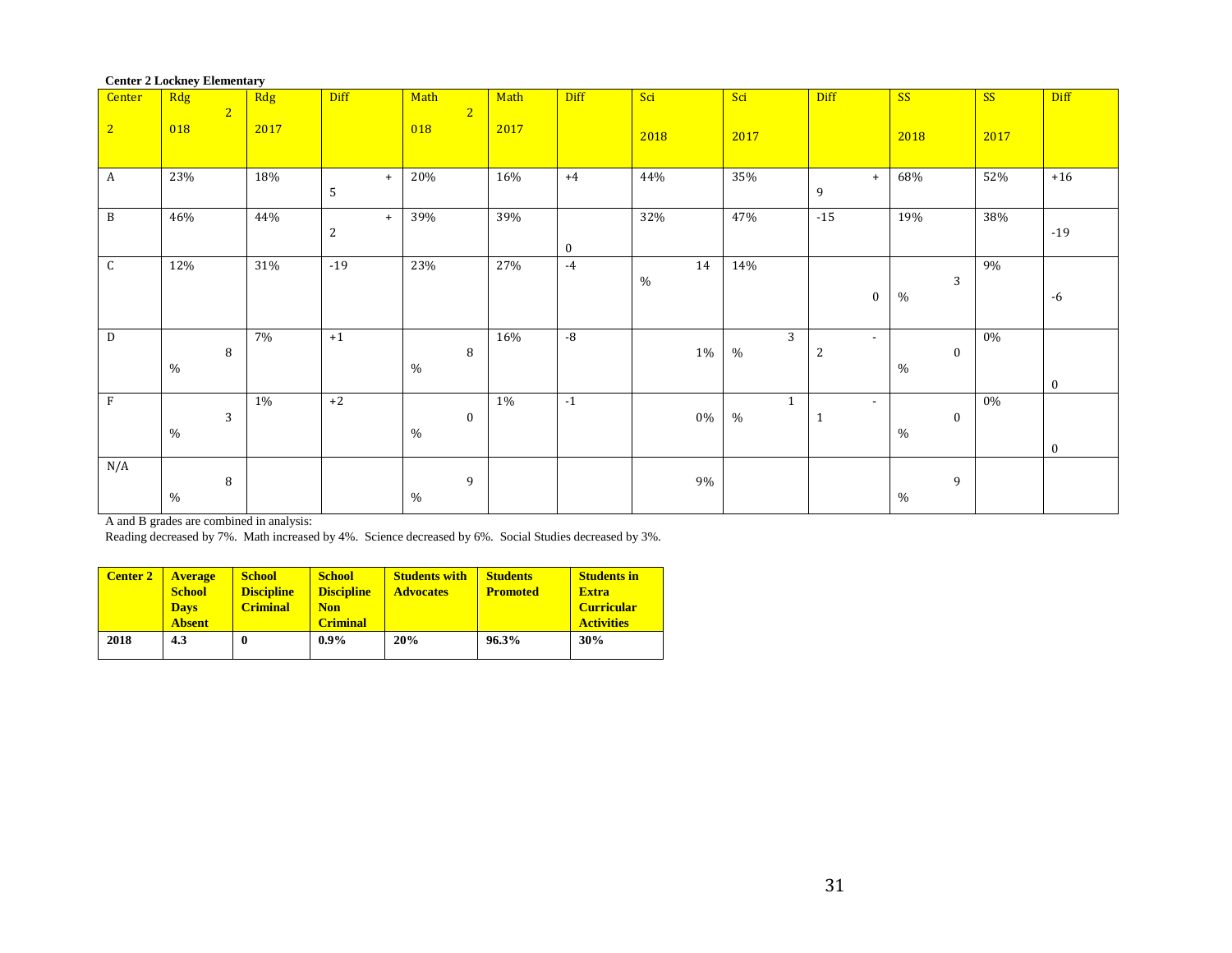#### **Center 3 Tulia Junior High School**

| Center<br>$\overline{3}$ | Rdg<br>20<br><b>18</b> | Rdg<br>201<br>$\overline{7}$ | <b>Diff</b> | Math<br><b>18</b> | 20             | Math<br>$\overline{7}$ | 201 | <b>Diff</b> | Sci<br>2018 | Sci<br>2017 | <b>Diff</b> | SS<br>2018 | <b>SS</b><br>2017 | <b>Diff</b> |
|--------------------------|------------------------|------------------------------|-------------|-------------------|----------------|------------------------|-----|-------------|-------------|-------------|-------------|------------|-------------------|-------------|
| A                        | 33%                    | 28%                          | $+5$        | 21%               |                | 22%                    |     | $-1$        | 21%         | 15%         | $+6$        | 35%        | 24%               | $+11$       |
| B                        | 38%                    | 57%                          | $-19$       | 38%               |                | 54%                    |     | $-16$       | 38%         | 51%         | $-13$       | 46%        | 58%               | $-12$       |
| $\mathsf{C}$             | 24%                    | 15%                          | $+9$        | 35%               |                | %                      | 23  | $+12$       | 31<br>$\%$  | 30%         | $+1$        | 14<br>$\%$ | 17%               | $-3$        |
| D                        | 3<br>$\%$              | 0%                           | $+3$        | $\%$              | $\overline{4}$ | 1%                     |     | $+3$        | $8\%$       | 3%          | $+5$        | $4\%$      | 1%                | $^{+}$<br>3 |
| $\mathbf{F}$             | 2<br>$\%$              | 0%                           | $+2$        | $\%$              | 1              | 0%                     |     | $+1$        | 1%          | 0%          | $+1$        | $0\%$      | $0\%$             | $\bf{0}$    |

A and B grades are combined in analysis:

Reading decreased by 14%. Math decreased by 17%. Science decreased by 7%. Social Studies decreased by 1%.

| <b>Center 3</b>       | <b>Average</b><br><b>School</b><br><b>Days</b><br><b>Absent</b> | <b>School</b><br><b>Discipline</b><br><b>Criminal</b> | <b>Student</b><br><b>School</b><br><b>Discipline</b><br><b>Non</b><br><b>Criminal</b> | <b>Students with</b><br><b>Advocates</b> | <b>Students</b><br><b>Promoted</b> | <b>Students in</b><br><b>Extra</b><br><b>Curricular</b><br><b>Activities</b> |
|-----------------------|-----------------------------------------------------------------|-------------------------------------------------------|---------------------------------------------------------------------------------------|------------------------------------------|------------------------------------|------------------------------------------------------------------------------|
| <b>Spring</b><br>2018 | 3.4                                                             | $\boldsymbol{0}$                                      | 39%                                                                                   | 100%                                     | 98.7%                              | 100%                                                                         |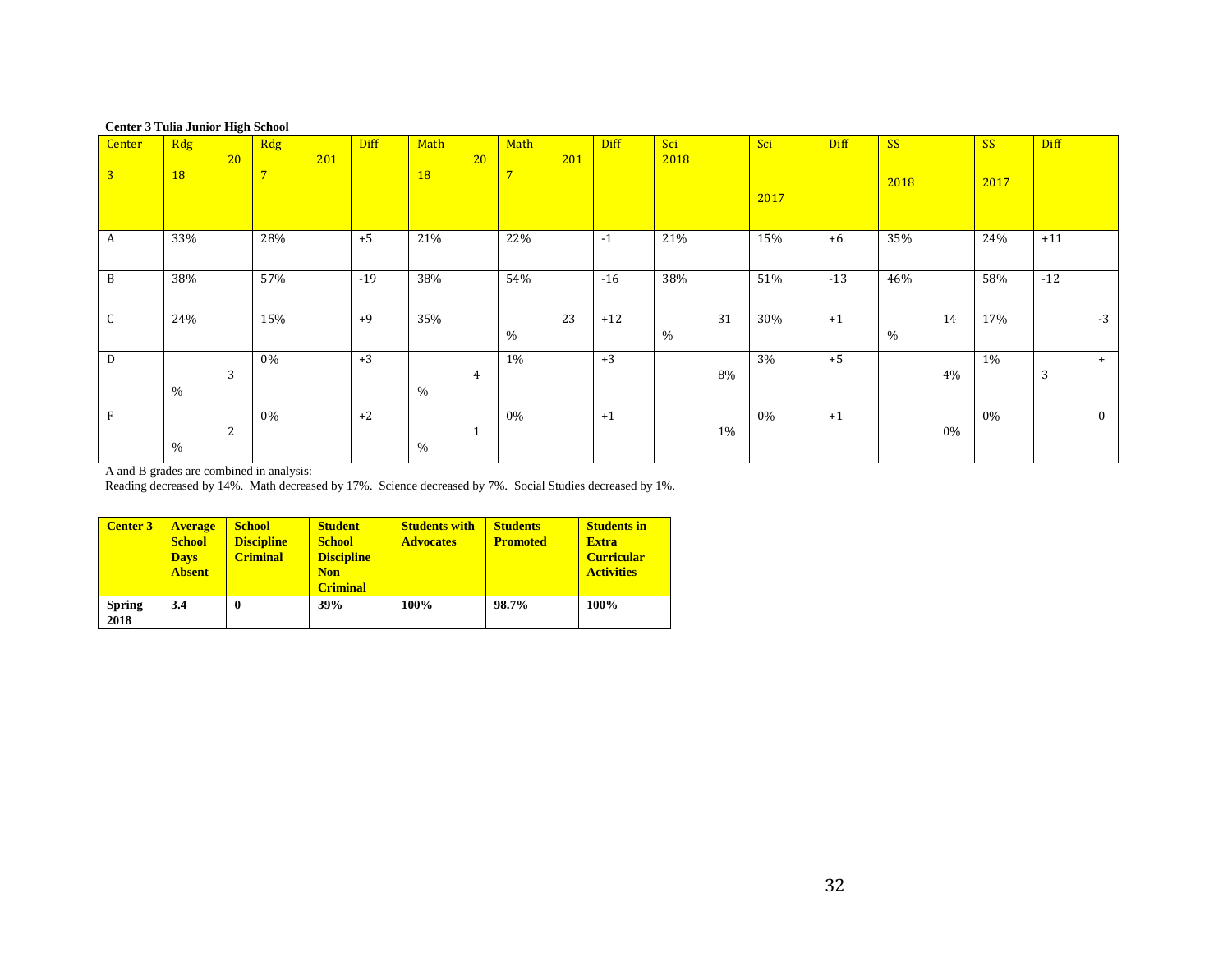#### **Center 4 Tulia Highland Elementary and Swinburn Elementary (Feeder School)**

| Center           | Rdg       | 20               | Rdg   | Diff             | Math<br>$\overline{2}$ | Math  | Diff              | Sci<br>2018              | Sci   | Diff             | SS                       | SS<br>2017 | Diff                       |
|------------------|-----------|------------------|-------|------------------|------------------------|-------|-------------------|--------------------------|-------|------------------|--------------------------|------------|----------------------------|
|                  | <b>18</b> |                  | 2017  |                  | 018                    | 2017  |                   |                          |       |                  |                          |            |                            |
| $\overline{4}$   |           |                  |       |                  |                        |       |                   |                          | 2017  |                  | 2018                     |            |                            |
|                  |           |                  |       |                  |                        |       |                   |                          |       |                  |                          |            |                            |
| $\mathbf{A}$     |           | 27               | 18%   | $+9$             | 44%                    | 25%   | $+19$             | $\mathbf{1}$<br>$0\%$    | 6%    |                  | $\mathbf{9}$             | 7%         |                            |
|                  | $\%$      |                  |       |                  |                        |       |                   |                          |       | $+4$             | $\%$                     |            | $+$                        |
|                  |           |                  |       |                  |                        |       |                   |                          |       |                  |                          |            | $\sqrt{2}$                 |
| $\, {\bf B}$     | 35%       |                  | 36%   | $-1$             | 31%                    | 40%   |                   | 11%                      | 23%   | $-12$            |                          | 20%        | $\mathbb{L}^{\mathbb{N}}$  |
|                  |           |                  |       |                  |                        |       | $-9$              |                          |       |                  | $\mathbf{9}$<br>$\%$     |            | $11\,$                     |
|                  |           |                  |       |                  |                        |       |                   |                          |       |                  |                          |            |                            |
| ${\mathsf C}$    | 16%       |                  | 39%   | $-23$            | $\overline{9}$         | 32%   | $-23$             |                          | 12%   |                  |                          | 13%        |                            |
|                  |           |                  |       |                  | $\%$                   |       |                   | $\boldsymbol{6}$<br>$\%$ |       | $-6$             | $\sqrt{7}$               |            |                            |
|                  |           |                  |       |                  |                        |       |                   |                          |       |                  | $\%$                     |            | $\sim$<br>$\boldsymbol{6}$ |
| ${\bf D}$        |           | $\overline{7}$   | 7%    |                  |                        | 3%    |                   |                          | $0\%$ |                  |                          | 3%         |                            |
|                  | $\%$      |                  |       |                  | $\mathbf 1$<br>$\%$    |       |                   | $\boldsymbol{0}$<br>$\%$ |       |                  | $\boldsymbol{0}$<br>$\%$ |            |                            |
|                  |           |                  |       | $\boldsymbol{0}$ |                        |       | $\textnormal{-}2$ |                          |       | $\boldsymbol{0}$ |                          |            | $\overline{\phantom{a}}$   |
|                  |           |                  |       |                  |                        |       |                   |                          |       |                  |                          |            | $\sqrt{3}$                 |
|                  |           |                  |       |                  |                        |       |                   |                          |       |                  |                          |            |                            |
| $\rm F$          |           | $\boldsymbol{0}$ | $0\%$ |                  | $\boldsymbol{0}$       | $0\%$ |                   | $\mathbf{1}$<br>$4\%$    | $0\%$ | $+14$            | $\mathbf{1}$<br>$3\%$    | $0\%$      | $+13$                      |
|                  | $\%$      |                  |       | $\boldsymbol{0}$ | $\%$                   |       |                   |                          |       |                  |                          |            |                            |
|                  |           |                  |       |                  |                        |       | $\boldsymbol{0}$  |                          |       |                  |                          |            |                            |
|                  |           |                  |       |                  |                        |       |                   |                          |       |                  |                          |            |                            |
| Excellent        |           |                  |       |                  |                        |       |                   | 16%                      | 8%    | $^{\bf +8}$      | $\overline{2}$<br>$1\%$  | 10%        | $+$<br>11                  |
|                  |           |                  |       |                  |                        |       |                   |                          |       |                  |                          |            |                            |
| Satisfactory     |           |                  |       |                  |                        |       |                   | 43%                      | 50%   |                  | 39%                      | 48%        |                            |
|                  |           |                  |       |                  |                        |       |                   |                          |       | $^{\rm -7}$      |                          |            | $\overline{\phantom{a}}$   |
|                  |           |                  |       |                  |                        |       |                   |                          |       |                  |                          |            | $\mathbf 9$                |
| Not<br>Available | 14%       |                  | 0%    | $+14$            | 14%                    | 0%    | $+14$             |                          |       |                  |                          | $\bf{0}$   | $+1$                       |
|                  |           |                  |       |                  |                        |       |                   |                          |       |                  | $\mathbf{1}$             | $\%$       |                            |
|                  |           |                  |       |                  |                        |       |                   |                          |       |                  | $\%$                     |            |                            |

A and B grades are combined in analysis:

Center 4 serves elementary students with varying grading. In addition to grades A-F, Satisfactory and Excellent terms are grades given to very young students in science and social studies. Reading grades increased by 8%. Math increased by 10%. Science decreased by 8%. Social Studies decreased by 9%. Excellent increased by 11% and Satisfactory decreased by 9%.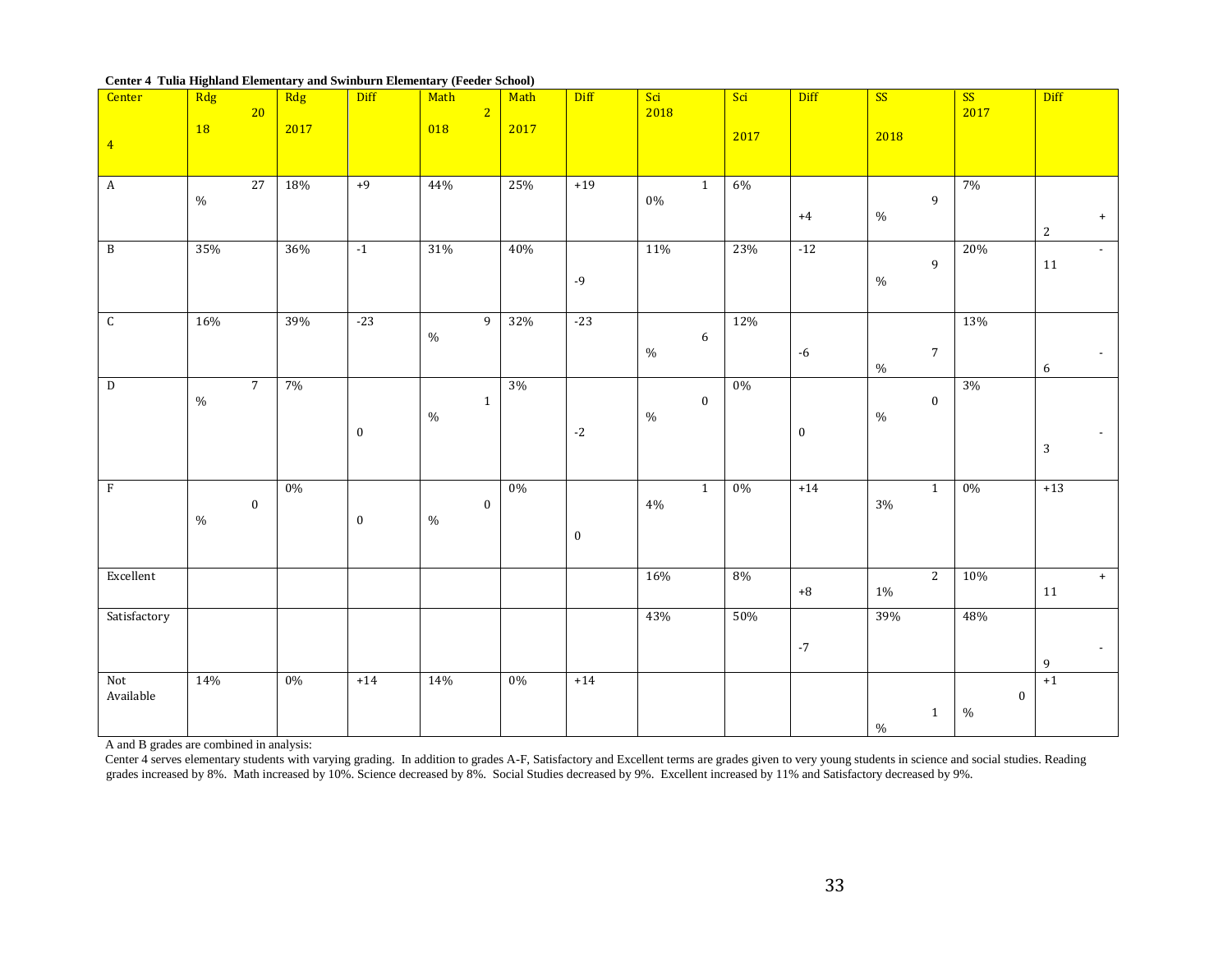| <b>Center 4</b>       | <b>Average</b><br><b>School</b><br><b>Days</b><br><b>Absent</b> | <b>School</b><br><b>Discipline</b><br><b>Criminal</b> | <b>Student</b><br><b>School</b><br><b>Discipline</b><br><b>Non</b><br><b>Criminal</b> | <b>Students with</b><br><b>Advocates</b> | <b>Students</b><br><b>Promoted</b> | <b>Students in</b><br><b>Extra</b><br><b>Curricular</b><br><b>Activities</b> |
|-----------------------|-----------------------------------------------------------------|-------------------------------------------------------|---------------------------------------------------------------------------------------|------------------------------------------|------------------------------------|------------------------------------------------------------------------------|
| <b>Spring</b><br>2018 | 4.45                                                            | $\boldsymbol{0}$                                      | 0                                                                                     | 5%                                       | 98%%                               | 13%                                                                          |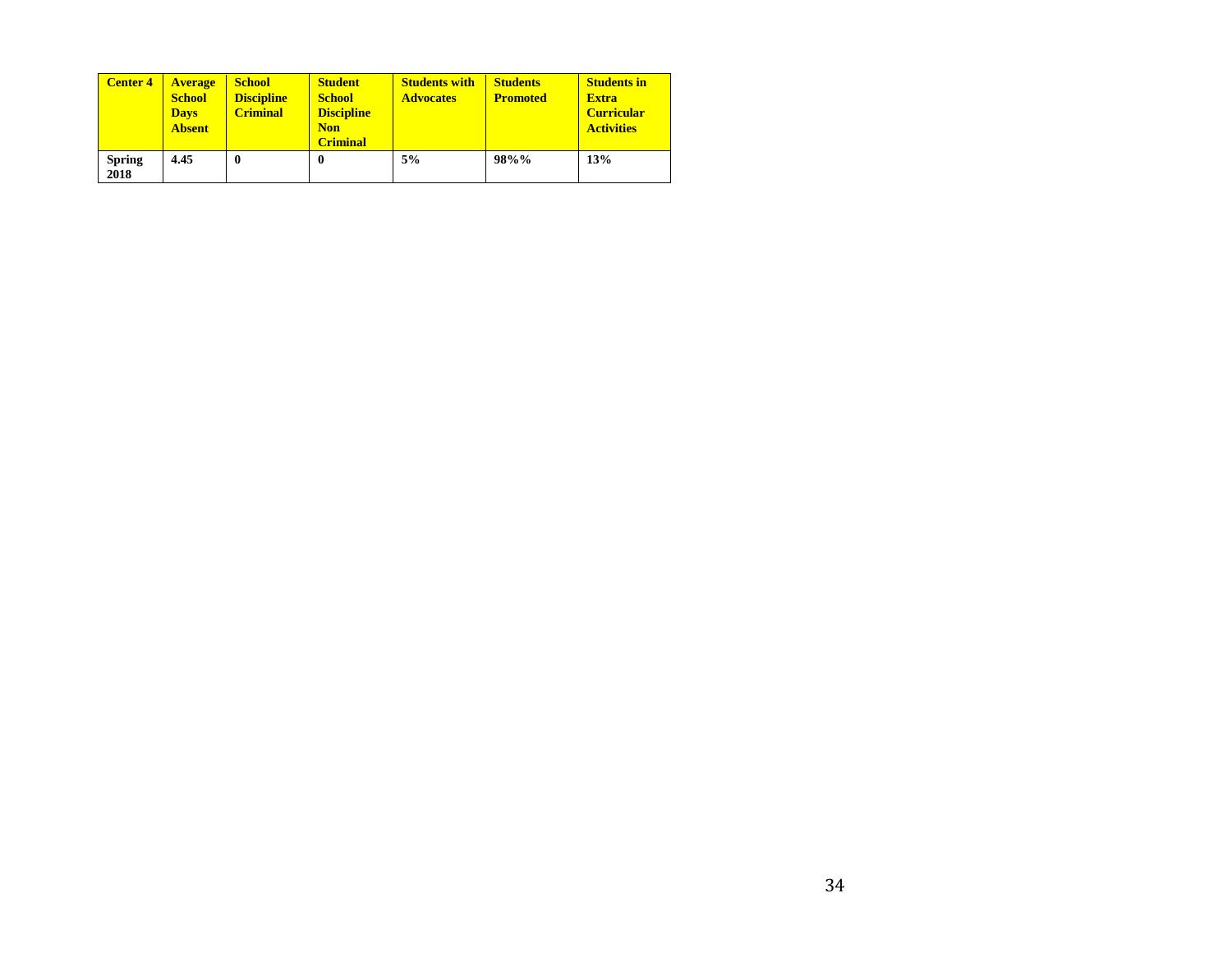|                | Center 5 Estação dinume School |       |             |              |      |                          |       |      |                          |           |           |          |
|----------------|--------------------------------|-------|-------------|--------------|------|--------------------------|-------|------|--------------------------|-----------|-----------|----------|
| Center         | Rdg                            | Rdg   | <b>Diff</b> | Math         | Math | Diff                     | Sci   | Sci  | Diff                     | <b>SS</b> | <b>SS</b> | Diff     |
|                |                                |       |             |              |      |                          |       |      |                          |           |           |          |
|                | 20                             |       |             | 20           |      |                          |       |      |                          |           |           |          |
| $5\phantom{1}$ | 18                             | 2017  |             | <b>18</b>    | 2017 |                          |       |      |                          |           |           |          |
|                |                                |       |             |              |      |                          | 2018  |      |                          | 2018      | 2017      |          |
|                |                                |       |             |              |      |                          |       | 2017 |                          |           |           |          |
|                |                                |       |             |              |      |                          |       |      |                          |           |           |          |
|                |                                |       |             |              |      |                          |       |      |                          |           |           |          |
|                |                                |       |             |              |      |                          |       |      |                          |           |           |          |
| A              | 18%                            | 17%   | $+1$        | 17%          | 7%   | $+10$                    | 37%   | 30%  | $+$                      | 13%       | 25%       | $-12$    |
|                |                                |       |             |              |      |                          |       |      | $\overline{7}$           |           |           |          |
|                |                                |       |             |              |      |                          |       |      |                          |           |           |          |
|                |                                |       |             |              | 65%  |                          | 50%   | 56%  |                          | 50%       |           |          |
| $\, {\bf B}$   | 56%                            | 56%   |             | 57%          |      |                          |       |      |                          |           | 50%       |          |
|                |                                |       | $\bf{0}$    |              |      | $\overline{\phantom{a}}$ |       |      | $\overline{\phantom{a}}$ |           |           |          |
|                |                                |       |             |              |      | 8                        |       |      |                          |           |           |          |
|                |                                |       |             |              |      |                          |       |      | 6                        |           |           |          |
|                |                                |       |             |              |      |                          |       |      |                          |           |           | $\bf{0}$ |
| $\mathsf C$    | 25%                            | 24%   | $+1$        | 25%          | 26%  |                          | 13    | 14%  | $\sim$                   | 31%       | 21%       | $+10$    |
|                |                                |       |             |              |      |                          |       |      |                          |           |           |          |
|                |                                |       |             |              |      | $\overline{\phantom{a}}$ | $\%$  |      | $\mathbf{1}$             |           |           |          |
|                |                                |       |             |              |      |                          |       |      |                          |           |           |          |
| $\mathbf D$    |                                | 2%    | $-2$        |              | 2%   |                          |       | 1%   | $\overline{\phantom{0}}$ |           | 4%        | $+1$     |
|                |                                |       |             |              |      | $\overline{\phantom{a}}$ |       |      |                          |           |           |          |
|                | $\bf{0}$                       |       |             | $\mathbf{1}$ |      | $\mathbf 1$              | 0%    |      | 1                        | 5         |           |          |
|                | %                              |       |             | $\%$         |      |                          |       |      |                          | %         |           |          |
|                |                                |       |             |              |      |                          |       |      |                          |           |           |          |
| $\, {\rm F}$   |                                | $1\%$ | $-1$        |              | 0%   |                          |       | 0%   |                          |           | $0\%$     | $\bf{0}$ |
|                |                                |       |             |              |      |                          |       |      |                          |           |           |          |
|                | $\bf{0}$                       |       |             | $\mathbf{0}$ |      |                          | $0\%$ |      |                          | $\bf{0}$  |           |          |
|                | $\%$                           |       |             | $\%$         |      |                          |       |      | $\mathbf{0}$             | $\%$      |           |          |
|                |                                |       |             |              |      |                          |       |      |                          |           |           |          |
|                |                                |       |             |              |      | $\bf{0}$                 |       |      |                          |           |           |          |
|                |                                |       |             |              |      |                          |       |      |                          |           |           |          |

**Center 5 Estacado Middle School** 

A and B grades are combined in analysis:

Reading increased by 1%. Math increased by 2%. Science increased by 1%. Social studies decreased by 12%.

| <b>Center 5</b>       | <b>Average</b><br><b>School</b><br><b>Days</b><br><b>Absent</b> | <b>School</b><br><b>Discipline</b><br><b>Criminal</b> | <b>Student</b><br><b>School</b><br><b>Discipline</b><br><b>Non</b><br><b>Criminal</b> | <b>Students with</b><br><b>Advocates</b> | <b>Students</b><br><b>Promoted</b> | <b>Students in</b><br><b>Extra</b><br><b>Curricular</b><br><b>Activities</b> |
|-----------------------|-----------------------------------------------------------------|-------------------------------------------------------|---------------------------------------------------------------------------------------|------------------------------------------|------------------------------------|------------------------------------------------------------------------------|
| <b>Spring</b><br>2018 | 3                                                               |                                                       | 48%                                                                                   | 3%                                       | 99%                                | 100%                                                                         |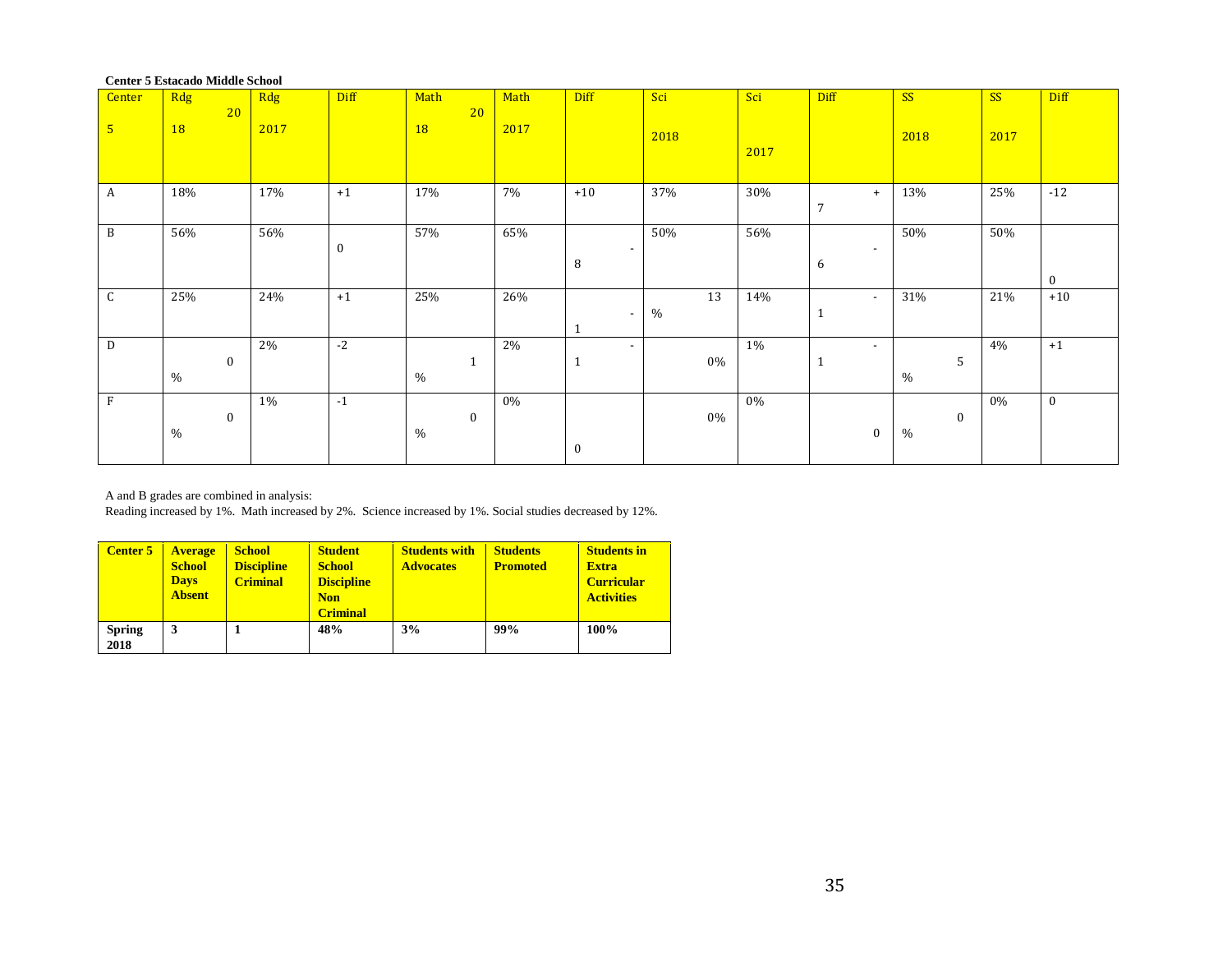| Center          | Rdg   | 2 <sup>2</sup> | Rdg  | $\overline{2}$ | Diff | Math  | 2 <sup>2</sup> | Math  | Diff                          | Sci  |                | Sci           | Diff             |                          | SS   |              | SS<br>2017 |          | Diff  |
|-----------------|-------|----------------|------|----------------|------|-------|----------------|-------|-------------------------------|------|----------------|---------------|------------------|--------------------------|------|--------------|------------|----------|-------|
| $6\overline{6}$ | 018   |                | 017  |                |      | 018   |                | 2017  |                               | 2018 |                | 2017          |                  |                          | 2018 |              |            |          |       |
| $\mathbf{A}$    | 15%   |                | 16%  |                | $-1$ | 24%   |                | 27%   |                               | 27%  |                | 20%           |                  |                          | 13%  |              | 31%        |          | $-18$ |
|                 |       |                |      |                |      |       |                |       | $\overline{\phantom{a}}$<br>3 |      |                |               | $+7$             |                          |      |              |            |          |       |
| $\, {\bf B}$    | 37%   |                | 36%  |                | $+1$ | 43%   |                | 28%   | $+15$                         | 19%  |                | 30%           | $-11$            |                          | 37%  |              | 28%        |          | $+9$  |
| C               | 31%   |                | 29%  |                | $+2$ | 22%   |                | 36%   | $-14$                         | 18%  |                | 21%           |                  | $\overline{\phantom{a}}$ | 13%  |              | 10%        |          | $+3$  |
|                 |       |                |      |                |      |       |                |       |                               |      |                |               | 3                |                          |      |              |            |          |       |
| $\mathbf D$     | $\%$  | 9              | 15%  |                | $-6$ | $\%$  | $\mathbf{3}$   | 9%    | $\sim$                        |      | $\overline{2}$ | $1\%$         |                  |                          |      | $\sqrt{2}$   |            | 1        | $+1$  |
| $\mathbf F$     |       |                | 4%   |                | $-2$ |       |                | $1\%$ | 6                             | $\%$ |                | $0\%$         | $+1$             |                          | $\%$ |              | $\%$       |          | $+1$  |
|                 |       | $\overline{2}$ |      |                |      |       | $\mathbf{2}$   |       |                               |      | $\mathbf{1}$   |               |                  |                          |      | $\mathbf{1}$ |            | $\bf{0}$ |       |
|                 | $\%$  |                |      |                |      | $\%$  |                |       | $+1$                          | $\%$ |                |               | $+1$             |                          | $\%$ |              | $\%$       |          |       |
| Excellent       |       |                |      |                |      |       |                |       |                               | 17%  |                | 24%           | $\overline{7}$   | $\overline{\phantom{a}}$ | 26%  |              | 22%        |          | $+4$  |
| Sat             |       |                |      |                |      |       |                |       |                               |      | 10             | $3\%$         |                  |                          |      |              |            |          | $-4$  |
|                 |       |                |      |                |      |       |                |       |                               | $\%$ |                |               | $+7$             |                          | $\%$ | $\sqrt{2}$   | $\%$       | 6        |       |
| Needs           |       |                |      |                |      |       |                |       |                               |      |                | $1\%$         |                  |                          |      |              |            |          | $-1$  |
| $\mathbf I$     |       |                |      |                |      |       |                |       |                               |      |                |               |                  |                          |      | $\bf{0}$     |            | 1        |       |
| mprove          |       |                |      |                |      |       |                |       |                               | $\%$ | $\bf{0}$       |               | $\mathbf{1}$     | $\sim$                   | $\%$ |              | $\%$       |          |       |
| Not             | $5\%$ |                |      |                | $+5$ | $5\%$ |                | $0\%$ | $+5$                          |      |                |               |                  |                          |      |              |            |          | $+5$  |
| Available       |       |                | $\%$ | $\bf{0}$       |      |       |                |       |                               | $\%$ | 5              | $\frac{0}{0}$ | $\bf{0}$<br>$+5$ |                          | $\%$ | 5            | $\%$       | $\bf{0}$ |       |

A and B grades are combined in analysis:

Reading decreased by stayed the same. Math increased by 12%. Science decreased by 3%. Social Studies decreased by 9%. Excellent increased by 4%. Satisfactory decreased by 4%. Needs Improvement decreased by 1%.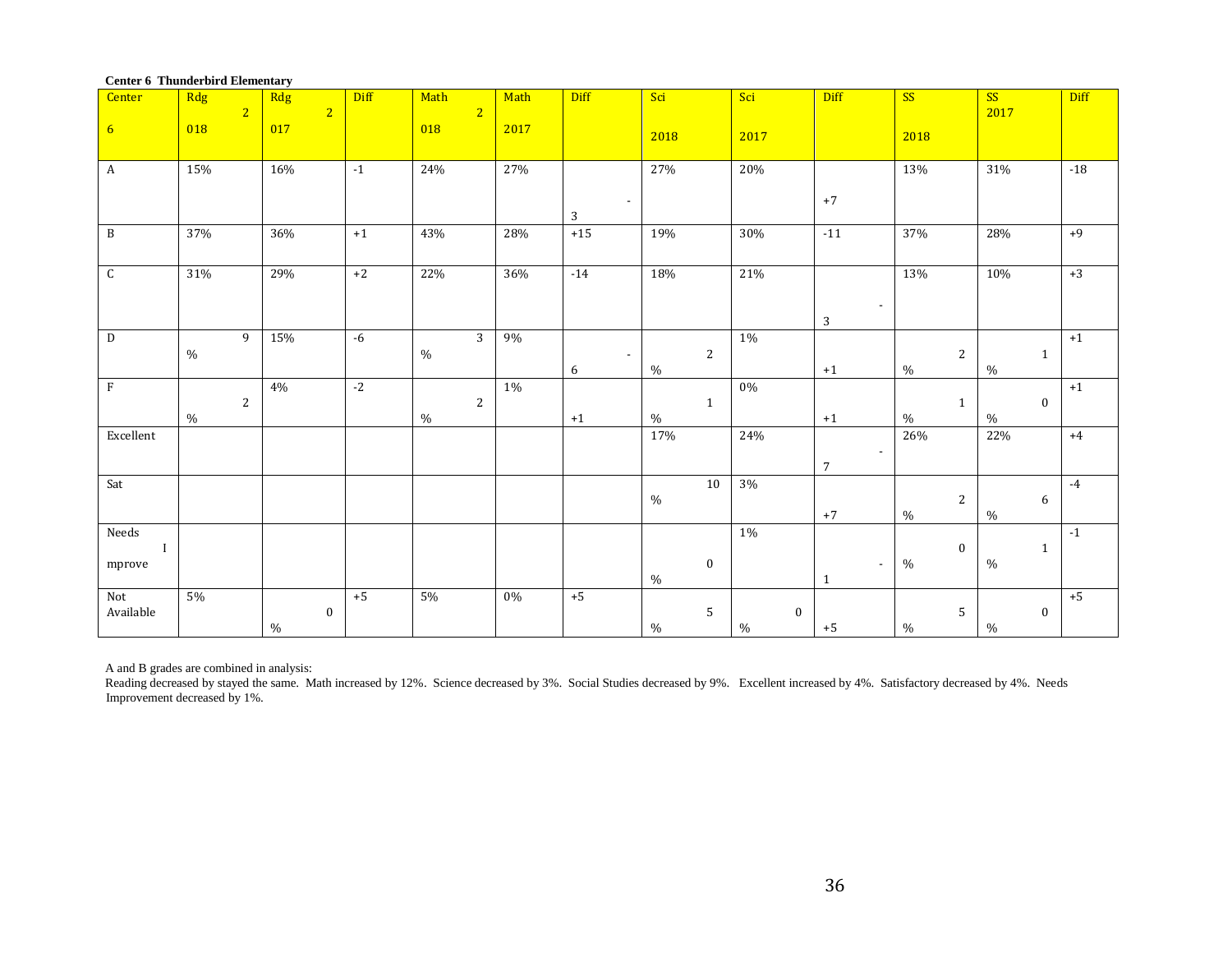| <b>Center 6</b>       | <b>Average</b><br><b>School</b><br><b>Days</b><br><b>Absent</b> | <b>School</b><br><b>Discipline</b><br><b>Criminal</b> | <b>Student</b><br><b>School</b><br><b>Discipline</b><br><b>Non</b><br><b>Criminal</b> | <b>Students with</b><br><b>Advocates</b> | <b>Students</b><br><b>Promoted</b> | <b>Students in</b><br><b>Extra</b><br><b>Curricular</b><br><b>Activities</b> |
|-----------------------|-----------------------------------------------------------------|-------------------------------------------------------|---------------------------------------------------------------------------------------|------------------------------------------|------------------------------------|------------------------------------------------------------------------------|
| <b>Spring</b><br>2018 | 3.7                                                             | 0                                                     | 15%                                                                                   | 14%                                      | 98%                                | 9%                                                                           |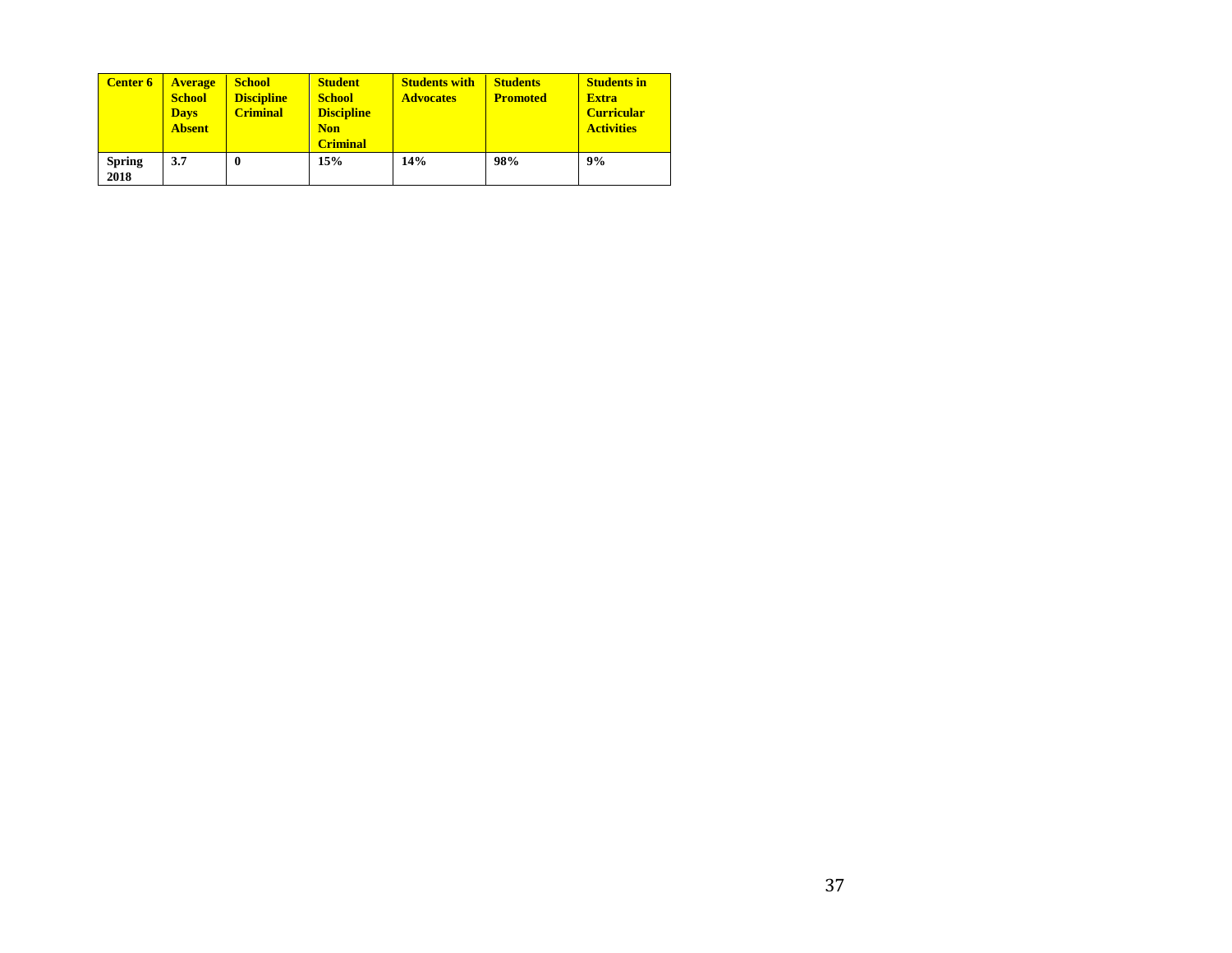|                  | Center / Dimmit Middle School |      |             |                    |      |                       |                  |       |                  |                      |       |             |
|------------------|-------------------------------|------|-------------|--------------------|------|-----------------------|------------------|-------|------------------|----------------------|-------|-------------|
| Center           | Rdg<br>20                     | Rdg  | <b>Diff</b> | Math<br>20         | Math | <b>Diff</b>           | Sci              | Sci   | Diff             | SS                   | SS    | <b>Diff</b> |
| $7^{\circ}$      | <b>18</b>                     | 2017 |             | <b>18</b>          | 2017 |                       | 2018             | 2017  |                  | 2018                 | 2017  |             |
| $\boldsymbol{A}$ | 17%                           | 30%  | $-13$       | 17%                | 10%  | $+$<br>$\overline{7}$ | 28%              | 38%   | $-10$            | 25%                  | 25%   | $\bf{0}$    |
| B                | 63%                           | 56%  | $+$<br>7    | 45%                | 42%  | $+3$                  | 52%              | 52%   | $\bf{0}$         | 56%                  | 57%   | $-1$        |
| C                | 19%                           | 14%  | $+$<br>5    | 28%                | 36%  | -8                    | 18%              | 10%   | $+8$             | 18%                  | 16%   | $+2$        |
| D                | $\mathbf{1}$<br>$\%$          | 0%   | $+$         | 6<br>$\%$          | 10%  | $-4$                  | 2<br>$\%$        | 0%    | $+2$             | %                    | 2%    | $-1$        |
| $\mathbf{F}$     | $\bf{0}$<br>$\%$              | 0%   | $\bf{0}$    | $\sqrt{3}$<br>$\%$ | 2%   | $+1$                  | $\bf{0}$<br>$\%$ | $0\%$ | $\boldsymbol{0}$ | $\mathbf{0}$<br>$\%$ | $0\%$ | $\bf{0}$    |
|                  |                               |      |             |                    |      |                       |                  |       |                  |                      |       |             |

#### **Center 7 Dimmit Middle School**

A and B grades are combined in analysis:

Reading decreased by 6%. Math increased by 10%. Science decreased by 10%. Social studies stayed the same. D and F grades decreased in math and social studies.

| <b>Center 7</b>       | <b>Average</b><br><b>School</b><br><b>Days</b><br><b>Absent</b> | <b>School</b><br><b>Discipline</b><br><b>Criminal</b> # | <b>Student</b><br><b>School</b><br><b>Discipline</b><br><b>Non</b><br><b>Criminal</b> | <b>Students with</b><br><b>Advocates</b> | <b>Students</b><br><b>Promoted</b> | <b>Students in</b><br><b>Extra</b><br><b>Curricular</b><br><b>Activities</b> |
|-----------------------|-----------------------------------------------------------------|---------------------------------------------------------|---------------------------------------------------------------------------------------|------------------------------------------|------------------------------------|------------------------------------------------------------------------------|
| <b>Spring</b><br>2018 | 3.7                                                             | 15%                                                     | 0                                                                                     | 14%                                      | 98%                                | 9%                                                                           |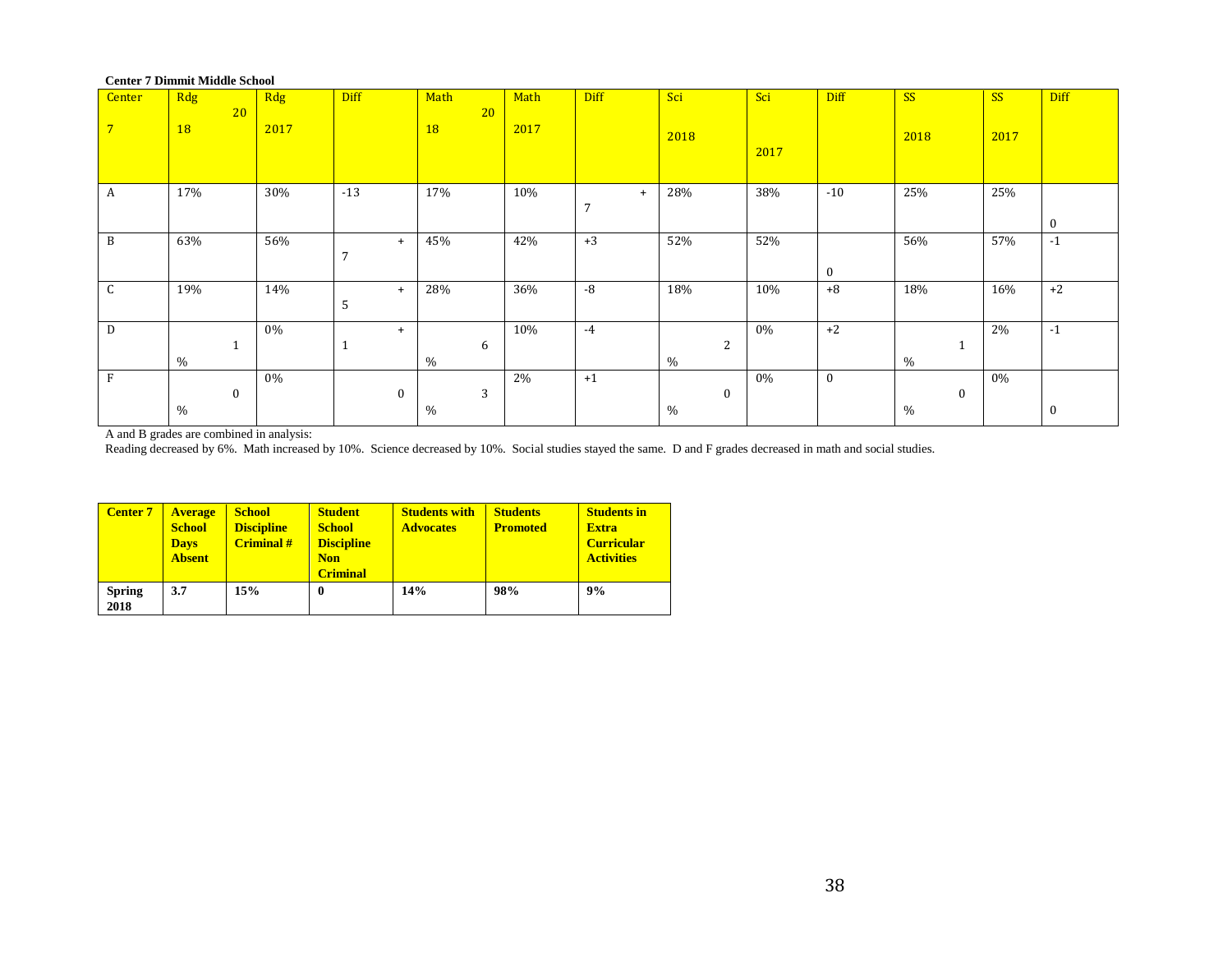| <b>Center 8 Richardson Elementary</b> |           |                  |     |    |             |      |    |      |                |             |      |              |      |             |      |              |      |              |
|---------------------------------------|-----------|------------------|-----|----|-------------|------|----|------|----------------|-------------|------|--------------|------|-------------|------|--------------|------|--------------|
| Center                                | Rdg       |                  | Rdg |    | <b>Diff</b> | Math |    | Math |                | <b>Diff</b> | Sci  |              | Sci  | <b>Diff</b> | SS   |              | SS   | <b>Diff</b>  |
|                                       |           | 20               |     | 20 |             |      | 20 |      | $\overline{2}$ |             | 2018 |              |      |             |      |              |      |              |
| $\overline{8}$                        | <b>18</b> |                  | 17  |    |             | 18   |    | 017  |                |             |      |              | 2017 |             | 2018 |              | 2017 |              |
|                                       |           |                  |     |    |             |      |    |      |                |             |      |              |      |             |      |              |      |              |
|                                       |           |                  |     |    |             |      |    |      |                |             |      |              |      |             |      |              |      |              |
| A                                     | 29%       |                  | 26% |    | $+3$        | 20%  |    | 24%  |                | $-4$        | 49%  |              | 59%  | $-10$       | 42%  |              | 51%  | $-9$         |
|                                       |           |                  |     |    |             |      |    |      |                |             |      |              |      |             |      |              |      |              |
| B                                     | 36%       |                  | 42% |    | $-6$        | 47%  |    | 43%  |                | $+4$        | 32%  |              | 40%  |             | 37%  |              | 45%  | $-8$         |
|                                       |           |                  |     |    |             |      |    |      |                |             |      |              |      | $\mbox{-}8$ |      |              |      |              |
| $\mathsf C$                           | 16%       |                  | 28% |    | $-12$       | 14%  |    | 30%  |                | $-16$       |      |              | 1%   |             |      |              | 4%   | $-3$         |
|                                       |           |                  |     |    |             |      |    |      |                |             |      | $\mathbf{1}$ |      |             |      | $\mathbf{1}$ |      |              |
|                                       |           |                  |     |    |             |      |    |      |                |             | $\%$ |              |      | $\bf{0}$    | $\%$ |              |      |              |
| D                                     |           |                  | 3%  |    | $-3$        |      |    | 3%   |                | $-2$        |      |              | 0%   |             |      |              | 0%   | $+1$         |
|                                       |           | $\boldsymbol{0}$ |     |    |             |      | 1% |      |                |             | $\%$ | $\bf{0}$     |      | $\bf{0}$    | $\%$ | 1            |      |              |
|                                       | $\%$      |                  |     |    |             |      |    |      |                |             |      |              |      |             |      |              |      |              |
| $\rm F$                               |           |                  | 1%  |    | $-1$        |      |    | 0%   |                | $+1$        |      |              | 0%   |             |      |              | 0%   | $\mathbf{0}$ |
|                                       |           | $\bf{0}$         |     |    |             |      |    |      |                |             |      | $\bf{0}$     |      |             |      | $\bf{0}$     |      |              |
|                                       | $\%$      |                  |     |    |             |      | 1% |      |                |             |      | $\%$         |      | $\bf{0}$    | $\%$ |              |      |              |
|                                       |           |                  |     |    |             |      |    |      |                |             |      |              |      |             |      |              |      |              |
| Satisfactor                           |           | 18               |     | 0% |             | 18%  |    |      | $\mathbf{0}$   |             | 18%  |              |      |             | 18%  |              |      |              |
| у                                     | $\%$      |                  |     |    |             |      |    | $\%$ |                |             |      |              |      |             |      |              |      |              |

A and B grades are combined in analysis: Reading decreased by 3%. Math stayed the same. Science decreased by 18%. Social Studies decreased by 17%.

| <b>Center 8</b>       | <b>Average</b><br><b>School</b><br><b>Days</b><br><b>Absent</b> | <b>School</b><br><b>Discipline</b><br><b>Criminal</b> | <b>Student</b><br><b>School</b><br><b>Discipline</b><br><b>Non</b><br><b>Criminal</b> | <b>Students with</b><br><b>Advocates</b> | <b>Students</b><br><b>Promoted</b> | <b>Students in</b><br><b>Extra</b><br><b>Curricular</b><br><b>Activities</b> |
|-----------------------|-----------------------------------------------------------------|-------------------------------------------------------|---------------------------------------------------------------------------------------|------------------------------------------|------------------------------------|------------------------------------------------------------------------------|
| <b>Spring</b><br>2018 | 7.43                                                            | $\boldsymbol{0}$                                      | 0                                                                                     | 2%                                       | 91%                                | 21%                                                                          |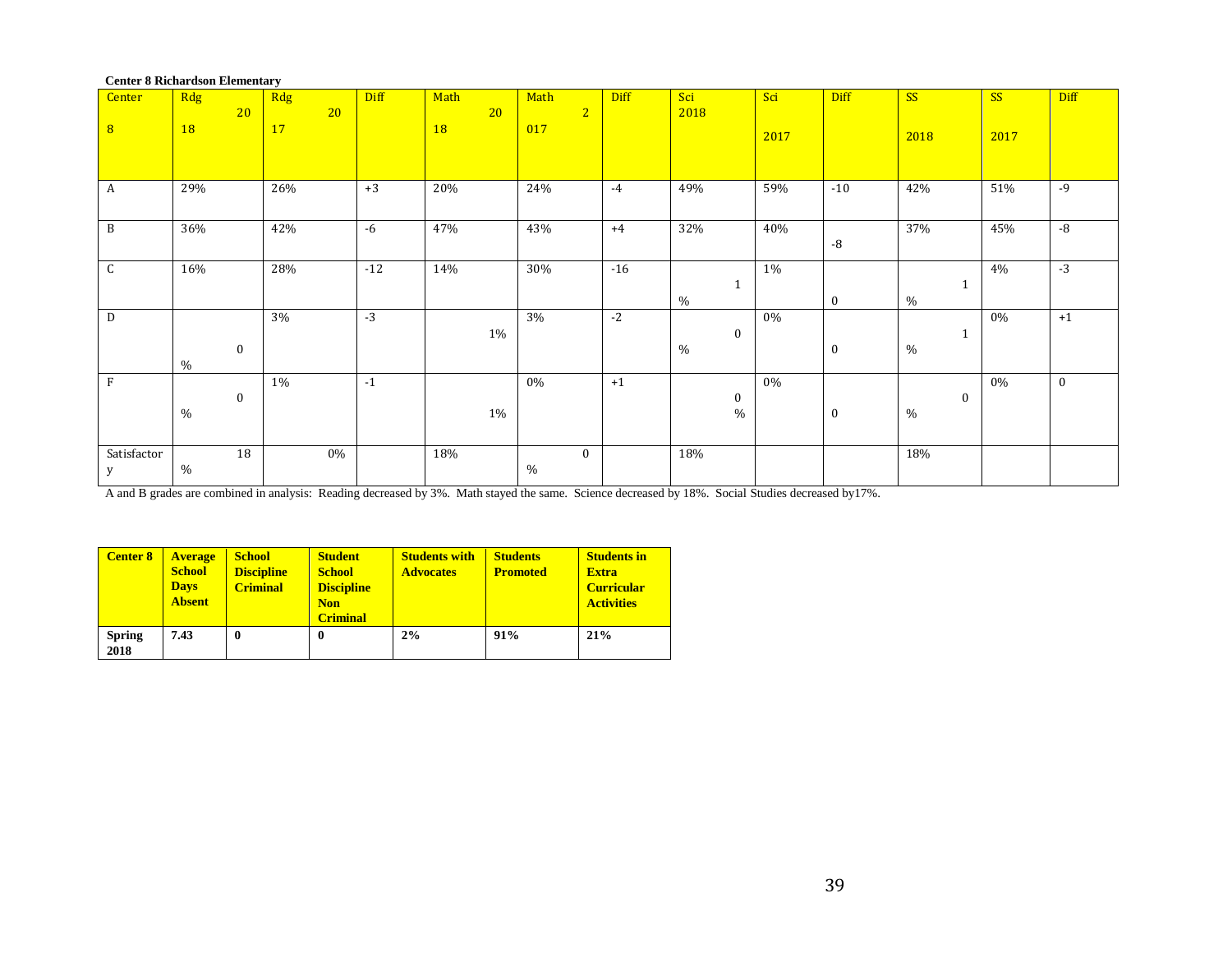#### **Center 9 Floydada Junior High**

| <b>Center</b><br>9 | Rdg<br>$\overline{2}$<br>018 | Rdg<br>201<br>$7\overline{ }$ | Diff                  | Math<br>$\sqrt{2}$<br>018 | Math<br>2017 | <b>Diff</b> | Sci<br>2018 | Sci<br>2017 | <b>Diff</b> | <b>SS</b><br>2018 | <b>SS</b><br>2017 | Diff                          |
|--------------------|------------------------------|-------------------------------|-----------------------|---------------------------|--------------|-------------|-------------|-------------|-------------|-------------------|-------------------|-------------------------------|
| A                  | 12%                          | 5%                            | $+$<br>$\overline{ }$ | 55%                       | 25%          | $+30$       | 26<br>$\%$  | 16%         | $+10$       | 19%               | 2%                | $+17$                         |
| B                  | 39%                          | 16%                           | $+23$                 | 26%                       | 35%          | $-9$        | 45%         | 35%         | $+10$       | 42%               | 38%               | $+$<br>4                      |
| $\sim$<br>U.       | 24%                          | 49%                           | $-25$                 | 7<br>%                    | 27%          | $-20$       | 23%         | 30%         | $-7$        | 28%               | 46%               | $-18$                         |
| D                  | 16%                          | 27%                           | $-11$                 | 8<br>%                    | 5%           | $+3$        | 4%          | 11%         | $-7$        | 8<br>%            | 11%               | $\overline{\phantom{a}}$<br>3 |
| $\mathbf{F}$       | 8<br>$\%$                    | 3%                            | $+5$                  | 3<br>%                    | 8%           | $-5$        | $1\%$       | 8%          | $-7$        | 4<br>%            | 2%                | $+$<br>$\overline{2}$         |

A and B grades are combined in analysis:

Reading decreased by 30%. Math increased by 21%. Science increased by 20%. Social Studies increased by 21%.

| <b>Center 9</b>       | <b>Average</b><br><b>School</b><br><b>Days</b><br><b>Absent</b> | <b>School</b><br><b>Discipline</b><br><b>Criminal</b> | <b>Student</b><br><b>School</b><br><b>Discipline</b><br><b>Non</b><br><b>Criminal</b> | <b>Students with</b><br><b>Advocates</b> | <b>Students</b><br><b>Promoted</b> | <b>Students in</b><br><b>Extra</b><br><b>Curricular</b><br><b>Activities</b> |
|-----------------------|-----------------------------------------------------------------|-------------------------------------------------------|---------------------------------------------------------------------------------------|------------------------------------------|------------------------------------|------------------------------------------------------------------------------|
| <b>Spring</b><br>2018 | 3.2                                                             | $\bf{0}$                                              | 0                                                                                     | 78%                                      | 59%                                | 78%                                                                          |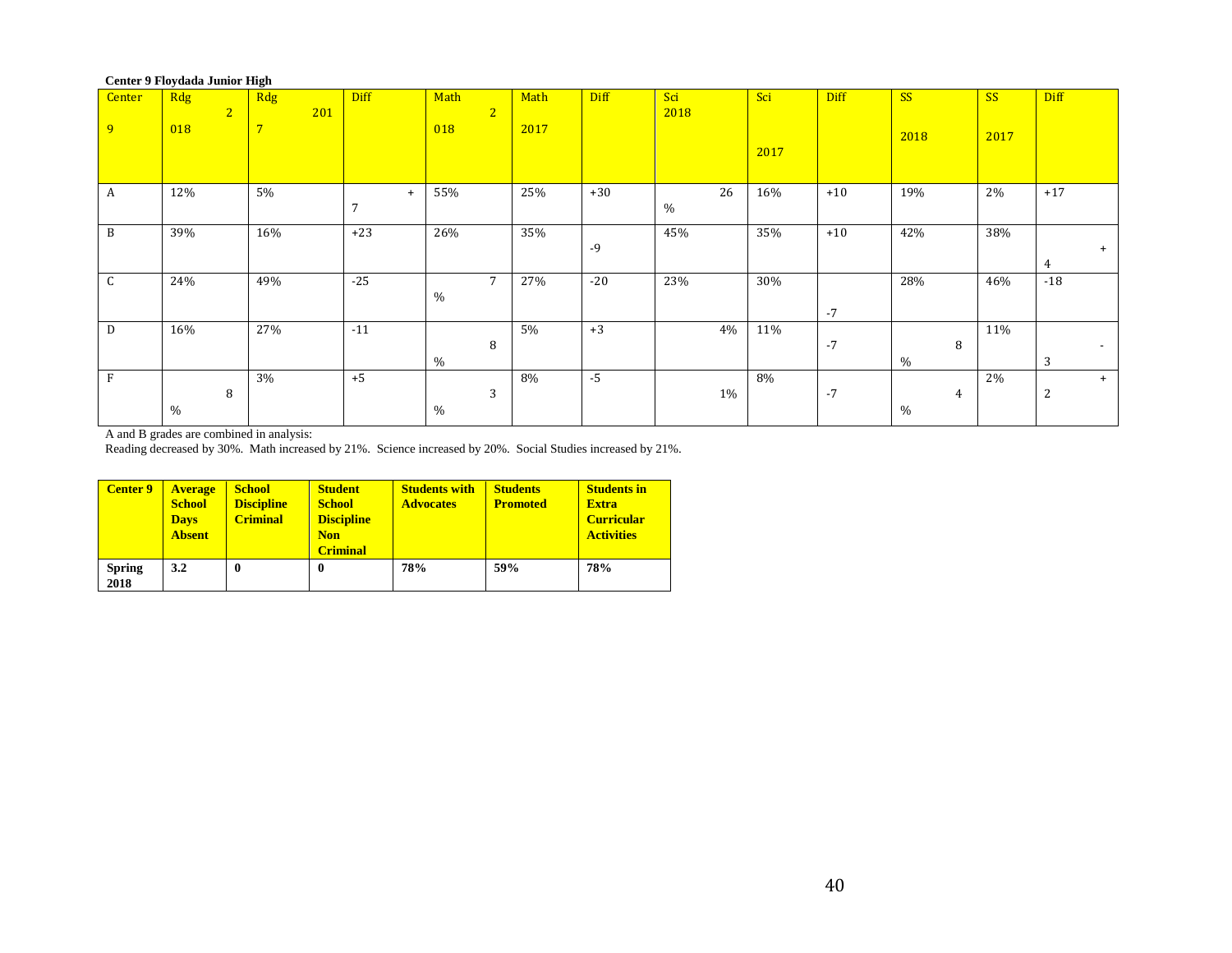| <b>Center</b>           | Center to Duncan Elementary<br>Rdg |                | Rdg             | <b>Diff</b>      | Math           | Math  | <b>Diff</b> | Sci             | Sci          | Diff     | SS                       | SS           | Diff     |
|-------------------------|------------------------------------|----------------|-----------------|------------------|----------------|-------|-------------|-----------------|--------------|----------|--------------------------|--------------|----------|
|                         |                                    | $\overline{2}$ | 20 <sup>°</sup> |                  | 2 <sup>7</sup> |       |             | 2018            |              |          |                          | 2017         |          |
| <b>10</b>               | 018                                |                | 17              |                  | 018            | 2017  |             |                 | 2017         |          | 2018                     |              |          |
| $\overline{A}$          | 27%                                |                | 21%             | $+6$             | 25%            | 19%   | $+6$        | 28%             | 29%          | $-1$     | 25%                      | 29%          | $-4$     |
|                         |                                    |                |                 |                  |                |       |             |                 |              |          |                          |              |          |
| B                       | 42%                                |                | 35%             | $+7$             | 45%            | 35%   | $+10$       | 35%             | 31%          | $+4$     | 28%                      | 31%          | $-3$     |
|                         |                                    |                |                 |                  |                |       |             |                 |              |          |                          |              |          |
| $\mathsf{C}$            | 19%                                |                | 23%             | $-4$             | 18%            | 24%   | $-6$        | 20%             | 23%          | $-3$     | 24%                      | 23%          | $+1$     |
|                         |                                    |                |                 |                  |                |       |             |                 |              |          |                          |              |          |
| D                       | $\%$                               | $\overline{4}$ | $5\%$           | $-1$             |                | 8%    | $-5$        | $5\phantom{.0}$ | 5%           | $\bf{0}$ | $\, 8$                   | 5%           | $+3$     |
|                         |                                    |                |                 |                  | $\mathbf{3}$   |       |             | $\%$            |              |          | $\%$                     |              |          |
|                         |                                    |                |                 |                  | $\%$           |       |             |                 |              |          |                          |              |          |
| $\overline{\mathrm{F}}$ |                                    | $\mathbf{1}$   | $7\%$           | $-6$             | $\mathbf{1}$   | $5\%$ | $-4$        | $\mathbf{3}$    | $2\%$        | $+1$     | 3                        | $2\%$        | $+1$     |
|                         | $\%$                               |                |                 |                  | $\%$           |       |             | $\%$            |              |          | $\%$                     |              |          |
| Exc                     |                                    |                | 6%              | $-1$             |                | 6%    | $-1$        |                 | 7%           | $+1$     |                          | 7%           |          |
|                         | $\%$                               | 5              |                 |                  | 5<br>$\%$      |       |             | $\, 8$<br>$\%$  |              |          | $\overline{7}$           |              | $\bf{0}$ |
|                         |                                    |                |                 |                  |                |       |             |                 |              |          | $\%$                     |              |          |
| Sat                     |                                    | 5              | $2\%$           | $+3$             | $\overline{2}$ | $1\%$ | $+1$        | $\bf{0}$        | 2%           | $-2$     |                          | $2\%$        | $-2$     |
|                         | $\%$                               |                |                 |                  | $\%$           |       |             | $\%$            |              |          | $\bf{0}$<br>$\%$         |              |          |
| N <sub>I</sub>          |                                    |                | $1\%$           | $-1$             |                | 2%    | $-1$        | $\mathbf{0}$    | $1\%$        | $-1$     |                          | 1%           | $-1$     |
|                         |                                    | $\bf{0}$       |                 |                  | $\mathbf{1}$   |       |             | $\%$            |              |          | $\boldsymbol{0}$<br>$\%$ |              |          |
|                         | $\%$                               |                |                 |                  | $\%$           |       |             |                 |              |          |                          |              |          |
| Pass                    |                                    |                |                 |                  | $0\%$          | $0\%$ |             | $\overline{0}$  | $\mathbf{0}$ |          |                          | $\mathbf{0}$ | $+4$     |
|                         |                                    | $\bf{0}$       | $0\%$           | $\boldsymbol{0}$ |                |       | $\bf{0}$    | $\%$            | $\%$         | $\bf{0}$ | $\overline{4}$<br>$\%$   | $\%$         |          |
|                         | $\%$                               |                |                 |                  |                |       |             |                 |              |          |                          |              |          |
|                         |                                    |                |                 |                  |                |       |             |                 |              |          |                          |              |          |

#### **Center 10 Duncan Elementary**

A and B grades are combined in analysis:

Reading increased by 13%. Math decreased by 16%. Science increased 3%. Social Studies decreased by 7%. Excellent stayed the same. Pass increased by 4%. Satisfactory decreased by 2% and Needs Improvement decreased by 1%.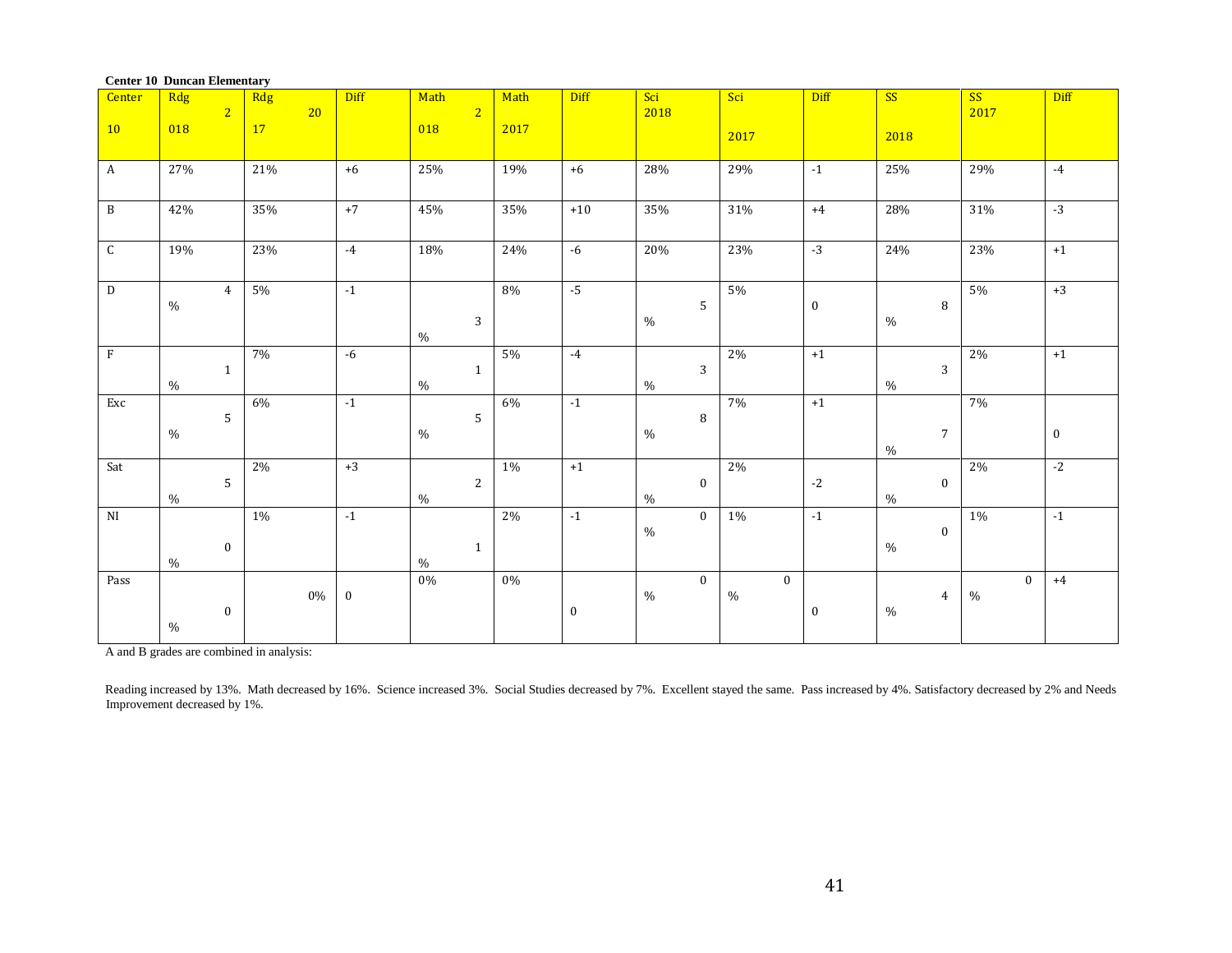| <b>Center</b><br><b>10</b> | <b>Average</b><br><b>School</b><br><b>Days</b><br><b>Absent</b> | <b>School</b><br><b>Discipline</b><br><b>Criminal</b> | <b>Student</b><br><b>School</b><br><b>Discipline</b><br><b>Non</b><br><b>Criminal</b> | <b>Students with</b><br><b>Advocates</b> | <b>Students</b><br><b>Promoted</b> | <b>Students in</b><br><b>Extra</b><br><b>Curricular</b><br><b>Activities</b> |
|----------------------------|-----------------------------------------------------------------|-------------------------------------------------------|---------------------------------------------------------------------------------------|------------------------------------------|------------------------------------|------------------------------------------------------------------------------|
| <b>Spring</b><br>2018      | 3.97                                                            | 0                                                     | 0.423%                                                                                | 10%                                      | 97.3%                              | 31%                                                                          |

### **VII. Program Impacts**

The program focus is on the four activity components to yield improvement in academic performance, attendance, behavior, and promotion and graduation rates of students.

In academics, students' grades are improving in math by 6% and in reading by 3%. Science and social studies decreased.

Average school days absent decreased from 5 days per student to 4.5 days. Behaviors for criminal incidents are 0%. Behaviors for non-criminal incidents decreased by 9.5%. Promotion decreased from 97% to 95%. Graduation rate is 100%, the same as the first year. The significant increases were in the number of advocates that students had by 13% and extra-curricular activities increased by 21%. The help of advocates and team participation have helped students increase their academic skills and also their physical and emotional skills.

Pre and Post testing results showed improvement. Reading posttests had 85% of the students improved. Math posttest had 87% of the students improved.

The TAPR Report provided STAAR Test results. The test results were obtained from TEA grant information. In 2017, 90% of the centers met standard. One center has "Improvement Required". Seven centers received additional commendations. Eight (80%) centers had improvement in mathematics.

The impact from the ACE Program is positively significant for the second year of the grant.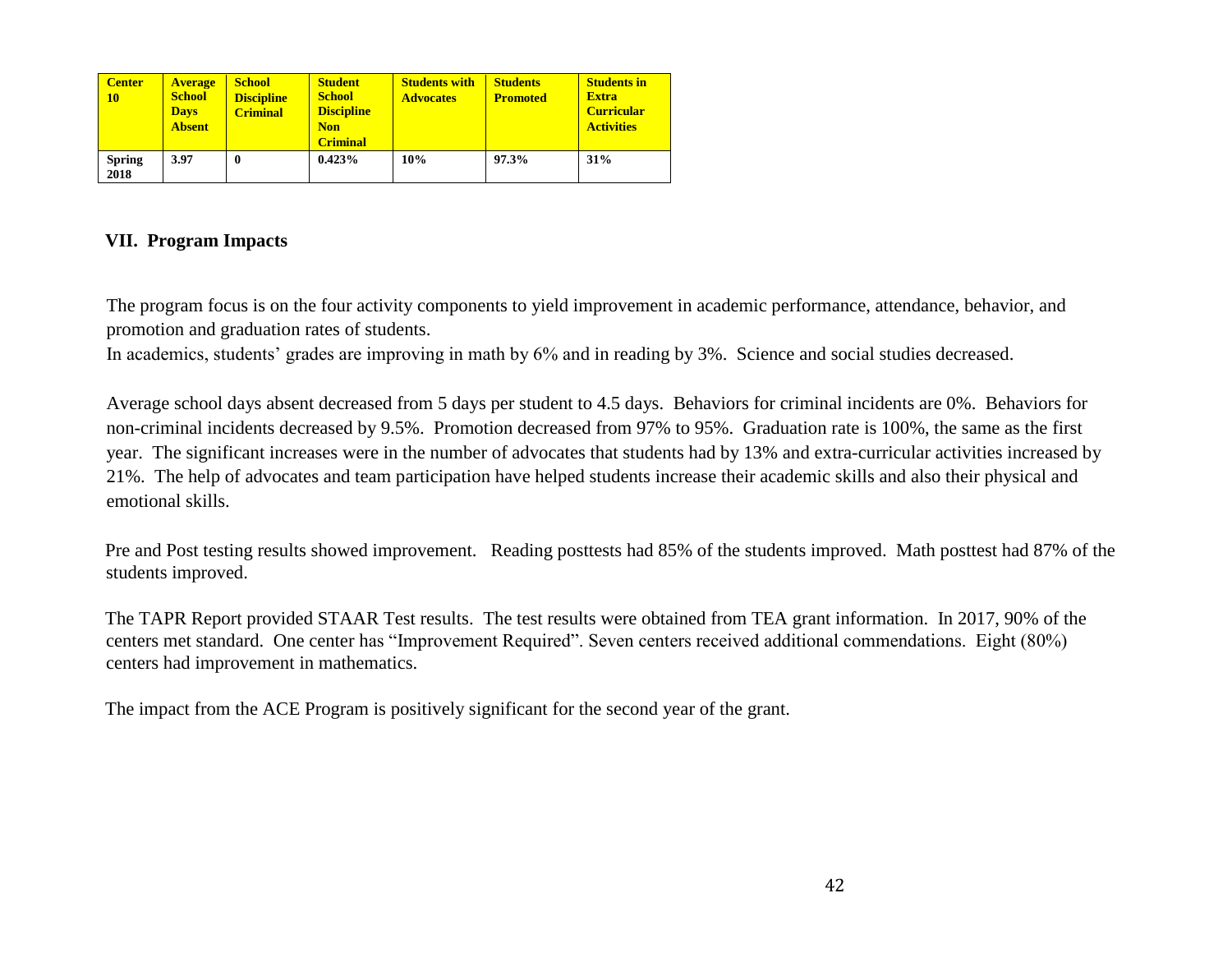### **VIII. Stakeholder Perceptions**

Stakeholder perceptions are obtained in numerous ways. Survey Monkey was used to obtain teacher, parent, and student perceptions, suggestions, and barriers. This has been one of the most useful means for planning future terms and years of the grant. In addition, CAC (Community Advisory Council) meetings are held in the fall and in the spring. Stakeholders from the community, school administration, and CIS administration attend. At these CAC meetings, valuable information is shared from the grant administration, center Site Coordinators, and evaluator information.

### **Teacher Survey Results,**

Numbers with letters (3 A, B, mean that each received the same percentage. Highest 2017

- 1. Regular day and ACE are working together to meet student needs.
- 2. There is two-way communication between the regular school day and the ACE program.
- 3. ACE students are participating in class.

### Highest 2018

- 1. The regular day and ACE are working together to meet student needs.
- 2. There a seamless program between the regular school day and ACE.
- 3A. There is two-way communication between the regular school day and the ACE Program.
- 3B. ACE students are participating in class and in ACE.

### **Parent Survey Results**

Highest 2017

- 1. Children are happy to attend ACE.
- 2.They also believe that their children are safe in the ACE Program.
- 3. Parents stated that student grades are improving.

### Highest 2018

- 1. Child feels safe during the ACE after school program.
- 2A. Parents stated that Child's grades are improving.
- 2B. The ACE Program has been helpful for your child.
- 3. The ACE after school program has been helpful for your family.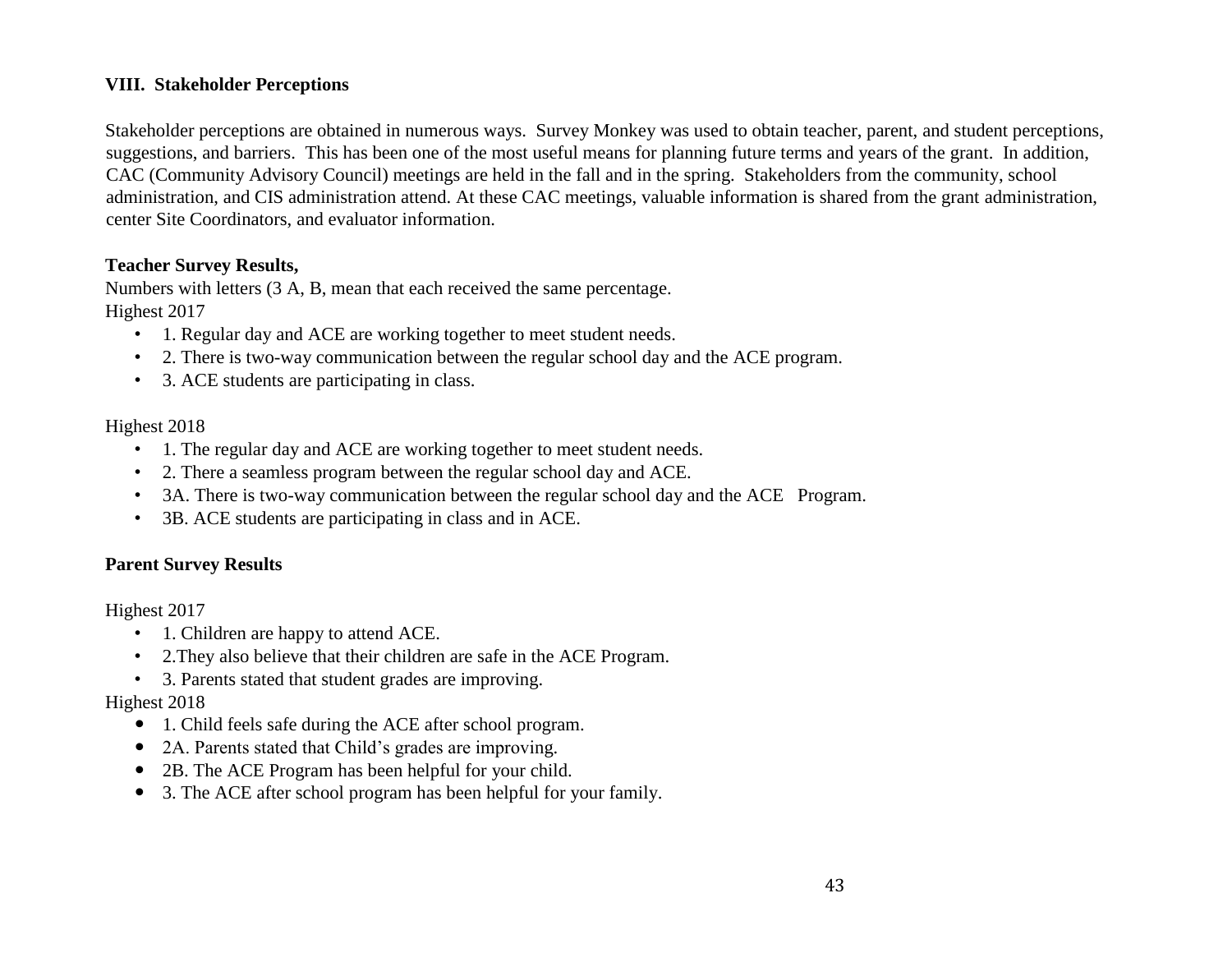### **Student Survey Results**

Highest 2017

- 1. The ACE staff treats me with respect.
- 2. The teachers treat me fairly.
- 3. I feel I am safe when I stay after school.

### Highest 2018

- 1A. When I stay after school I have fun.
- 1B. The ACE/CIS staff treats me with respect.
- 2A. When I stay after school I feel safe.
- 2.B When I stay after school I learn new things.
- 2C. When I stay after school teachers treat me fairly.
- 3. When I stay after school I feel I belong.

The surveys also include narratives for comments. The comments were most helpful with ideas from teachers, parents and students. Parents had the opportunity to include their name and contact information to be contacted for participation in the program such as attending meetings or volunteering.

The surveys also provided concerns for meeting needs. These concerns are reviewed and used in planning for future terms and future years in the CIS ACE Program.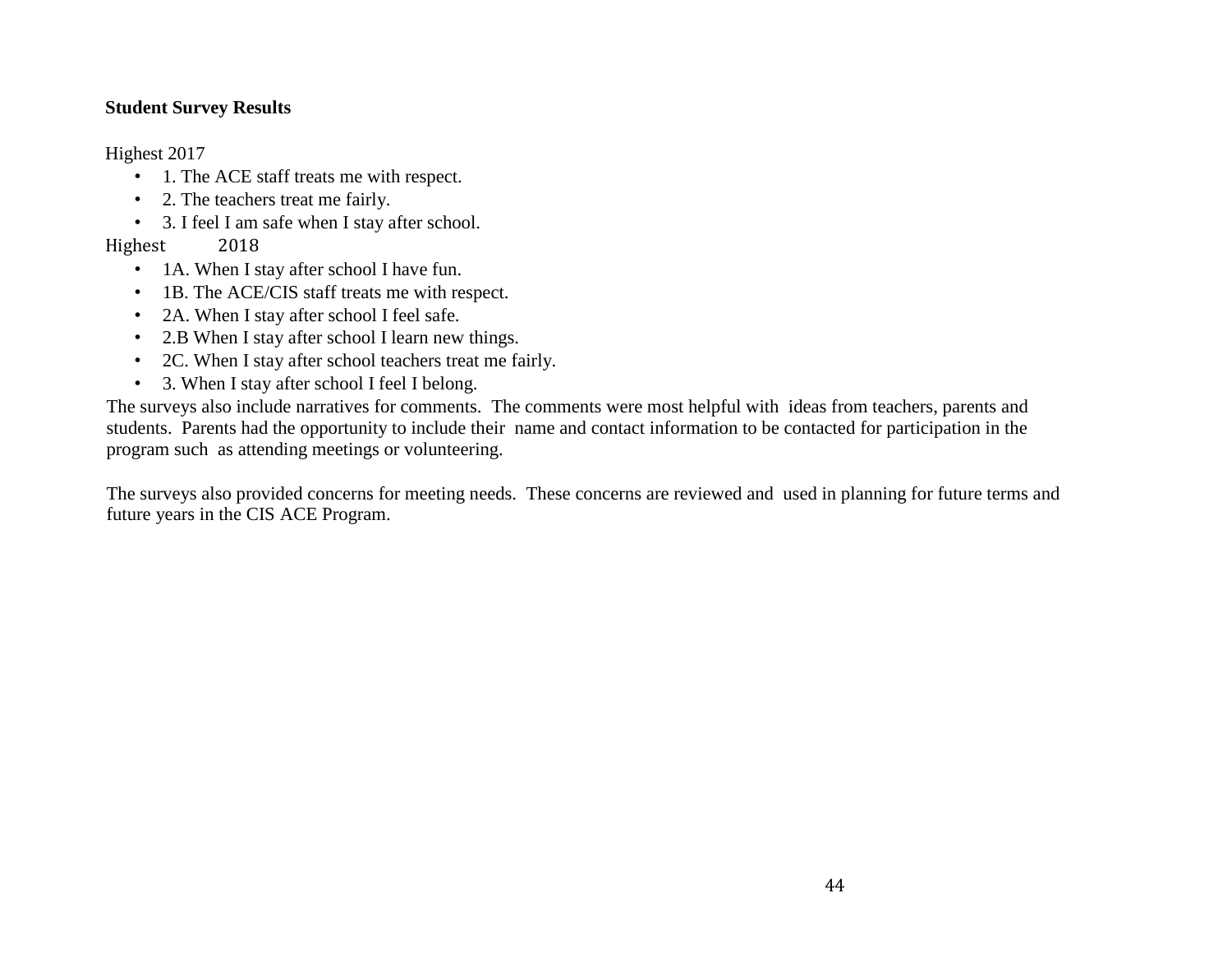### **IX. Evaluator Commentary**

The Cycle 9 ACE Program completed the second year of the ACE Program. Planning was excellent. Staff training and program expectations are ongoing throughout the year. The expectations and requirements were clearly spelled out. School district administration and staff have supported the program and participated in decision making and expressing the needs of students who will benefit from before and after school time. ACE, campus, and administration staff have developed a seamless and cooperative environment that leads to student success. Surveys have reinforced the benefits of the program. As a result, the following data illustrates the programs successes.

- $\circ$  90% of the centers have met the required regular students at 45 days.  $\circ$  100% of the centers have met the required number of adult participation.  $\circ$  1247 of the required 1110 students have been in the program for 45 days.
- o 2130 students were enrolled in the ACE program.
- o 790 of the required 610 parents have participated in the ACE program.
- o "A " and "B" student grades combined range from 61% to 70%. o "D" and "F" grades have decreased significantly to increase promotion rates.

Student activities are well balanced.

The ACE staff has enrolled far more students than needed to meet the requirements.

The program has established a seamless program that extends the regular school day to meet the needs of students and parents.

### **X. Next Steps**

- Use data to make program decisions. Disaggregate the results of the TAPR data and STAAR test results to see where to put the academic focus during the fall, spring, and summer terms.
- Encourage ACE students to remain in the program throughout the year to gain greater dosage of ACE participation.
- Try to eliminate all "F" grades to ensure grade promotions.
- Increase the number of advocates to help students with "D" and "F" grades.
- Considering the high Hispanic population, continue to provide more parent activities that support the language and culture to engage parents.
- Continue working on student behavior and character. Bullying is a constant concern. Several lessons on bullying throughout the year will keep the strategies on avoidance before students and assist in student behavior. One lesson on bullying each year is not helping to solve the problem.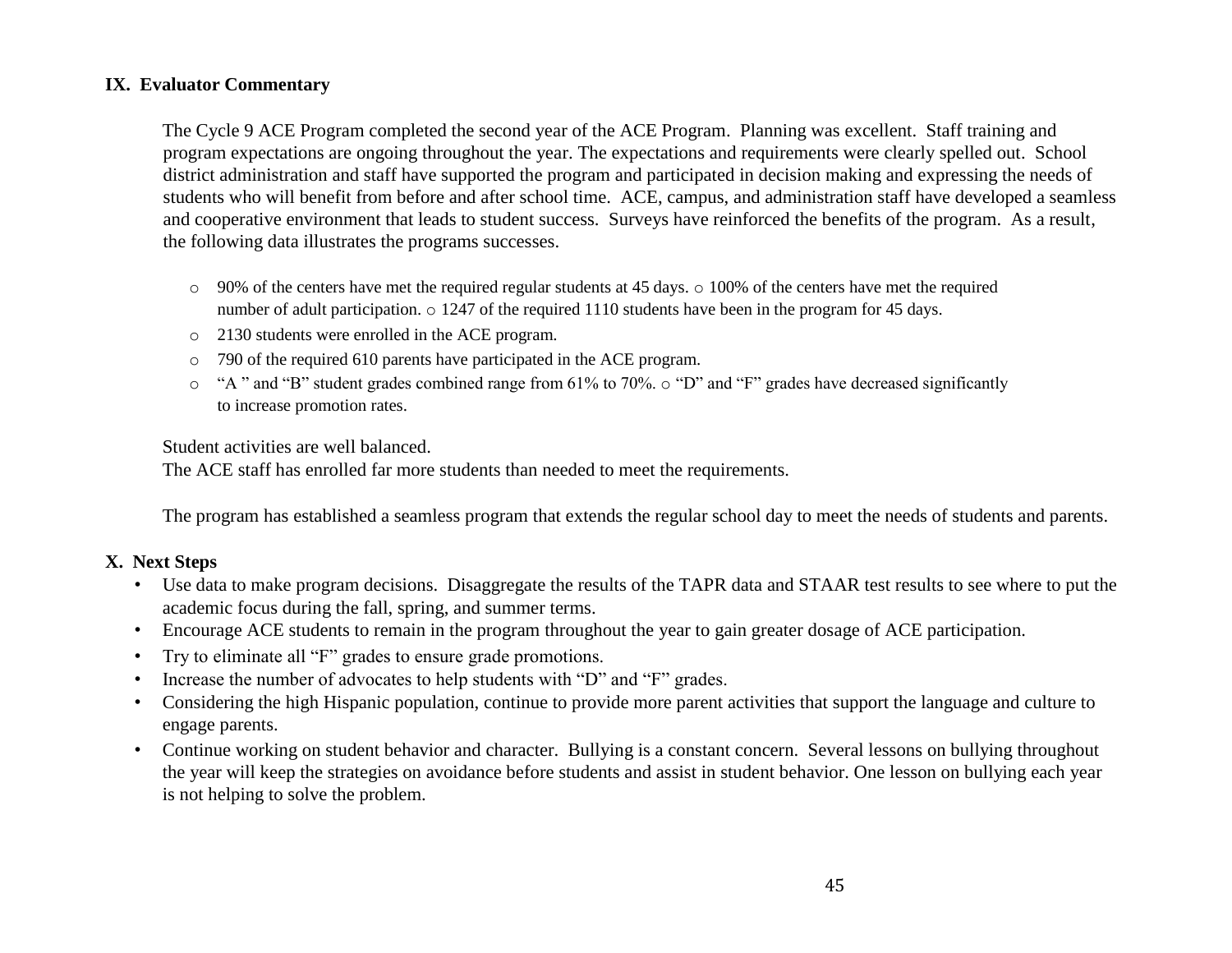- Continue to survey teachers, parents, and students to monitor the areas of improvement and the areas of concern. The surveys are well done and provide a wealth of data and information. Use the information in planning operations and activities during the next school year.
- 
- Contact parents who said they would like to be part of the Task Force and Community Advisory Council.

### **XI. Evaluator Information**

### **The scope of work**

The evaluator is responsible for initiating the evaluation process, attending meetings with the Project Director, Site Coordinators, and program staff concerning evaluation. Responsibility also includes meeting with the CAC throughout the year to share evaluation information. The evaluator prepares and analyzes survey information with the Project Director and Site Coordinators. Also, the evaluator conducts observations and student focus groups while collecting additional data beyond that required by the state 21st CCLC (Century Community Learning Centers) for a descriptive evaluation to improve student learning and parent involvement. In addition, the evaluator meets with staff and observes activities in preparation of regular reporting, the Annual Grantee Report, and help with the Final Yearly Report.

Evaluator information below includes evaluator experience, professional qualifications, and education qualifications.

### **Professional Experience and Qualifications:**

Specialty Consulting: Texas

- Grant Reviewer for Synergy Enterprises and Department of Education.
- External Evaluator for TTIPS (Texas Title 1 Priority Schools) Grant.
- Grant Evaluator for TPCC (Tobacco Prevention Control Coalition), for the Region 1 Health District through DSHS and the University of Texas.
- Active member of the American Evaluators Association.
- Technical Assistance to grant programs in rural, suburban, and urban areas. o Read and scored grants at the state and federal levels.
- Provided Technical assistance and external evaluation to individual grantees in public schools, community colleges, charter schools, and community organizations throughout the state of Texas since 2004, including before and after school programs for the 21st CCLC.
- Responsible for data collection and reporting by grantees. o Coached Project Directors and administrative staff.
- Provided in depth assessments of grantees with written plans for improvement.
- Course Work